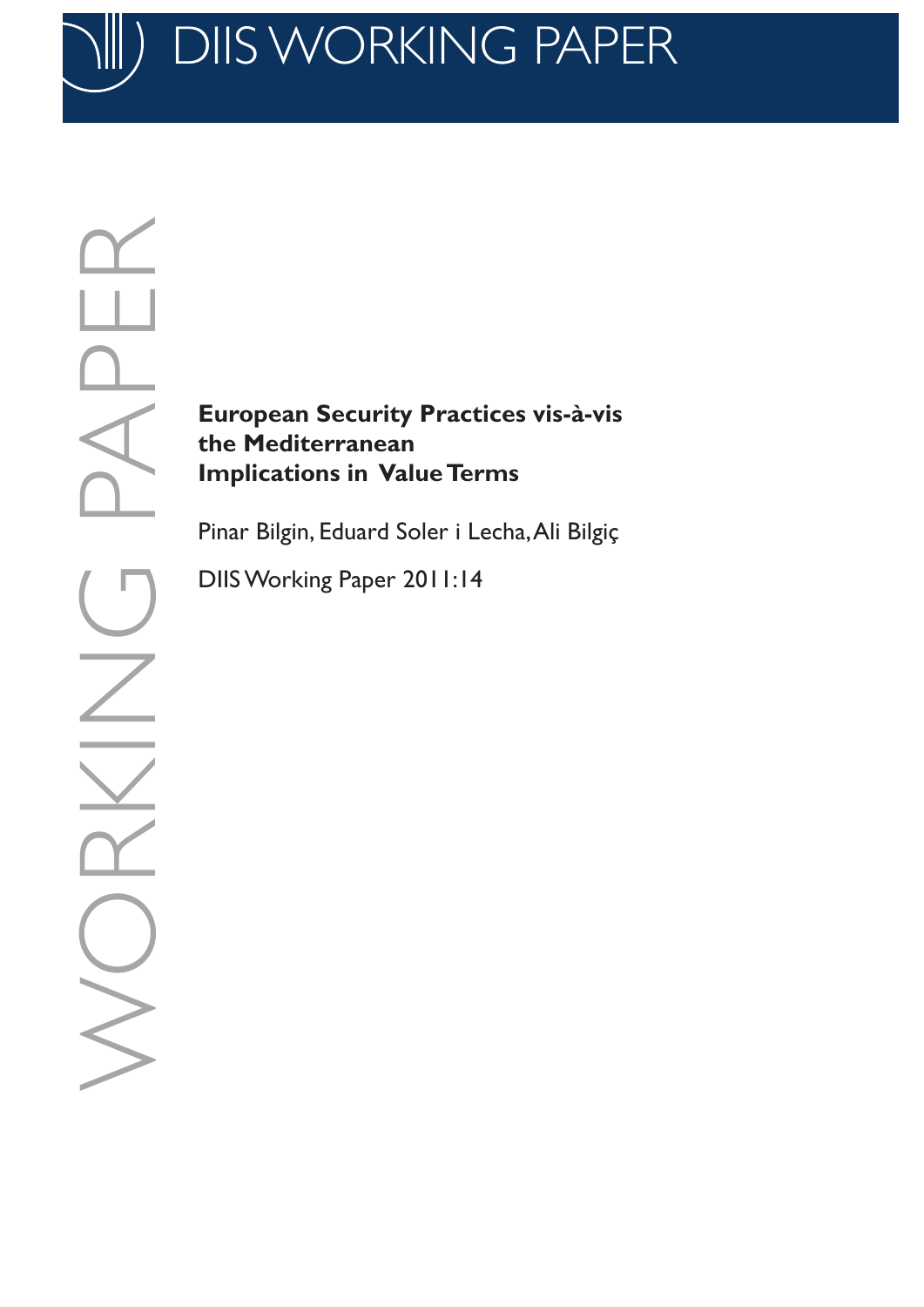#### **Pinar Bilgin**

Bilkent University, Ankara, pbilgin@bilkent.edu.tr

#### **Eduard Soler i Lecha**

CIDOB, Barcelona Centre for International Affairs, esoler@cidob.org

#### **Ali Bilgiç**

Bilkent University, Ankara, abilgic@bilkent.edu.tr

An earlier version of this paper was presented by Pinar Bilgin at a workshop on 'Europe and the Mediterranean: Normative Influence and Threat Perception in the EU's Southern Neighbourhood', organised by Danish Institute for International Studies and the European Commission Representation in Denmark, June 3-4, 2011, Copenhagen



DIIS Working Papers make available DIIS researchers' and DIIS project partners' work in progress towards proper publishing. They may include important documentation which is not necessarily published elsewhere. DIIS Working Papers are published under the responsibility of the author alone. DIIS Working Papers should not be quoted without the express permission of the author.

#### **DIIS WORKING PAPER 2011:14**

© Copenhagen 2011, The authors and Danish Institute for International Studies, DIIS Strandgade 56, DK-1401 Copenhagen, Denmark Ph: +45 32 69 87 87 Fax: +45 32 69 87 00 E-mail: diis@diis.dk Web: www.diis.dk Cover Design: Carsten Schiøler Layout: Ellen-Marie Bentsen Printed in Denmark by Vesterkopi AS ISBN: 978-87-7605-457-1 Price: DKK 25.00 (VAT included) DIIS publications can be downloaded free of charge from www.diis.dk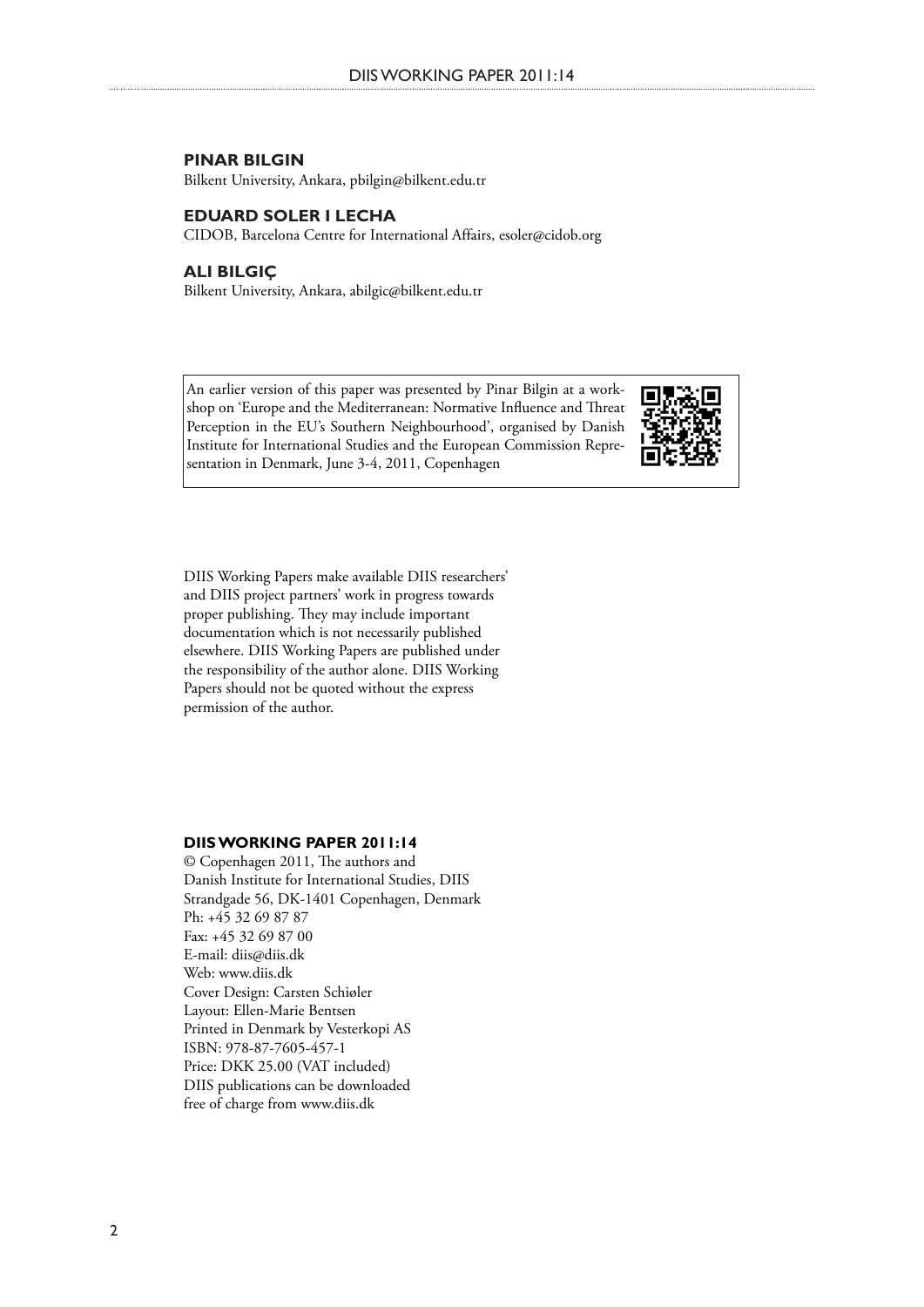# **Contents**

| Acronyms                                                        | 5  |
|-----------------------------------------------------------------|----|
| Abstract                                                        | 6  |
| Introduction                                                    | 7  |
| European Security Practices from the Euro-Mediterranean         |    |
| Partnership to European Neighbourhood Policy                    | 11 |
| Background                                                      | 11 |
| The Euro-Mediterranean Partnership (Barcelona Process)          | 11 |
| 9/11 and the 'War on Terror' in the EU's Southern Neighbourhood | 12 |
| The European Neighbourhood Policy (ENP)                         | 13 |
| Externalization                                                 | 15 |
| Externalization in Practice                                     | 17 |
| Implications of European Security Practices in Value Terms      | 21 |
| Individuals as Security Referents                               | 21 |
| Societies as Security Referents                                 | 26 |
| Regimes or States as Security Referents                         | 27 |
| The European Union as a Security Referent?                      | 30 |
| Conclusion                                                      | 31 |
| Bibliography                                                    | 33 |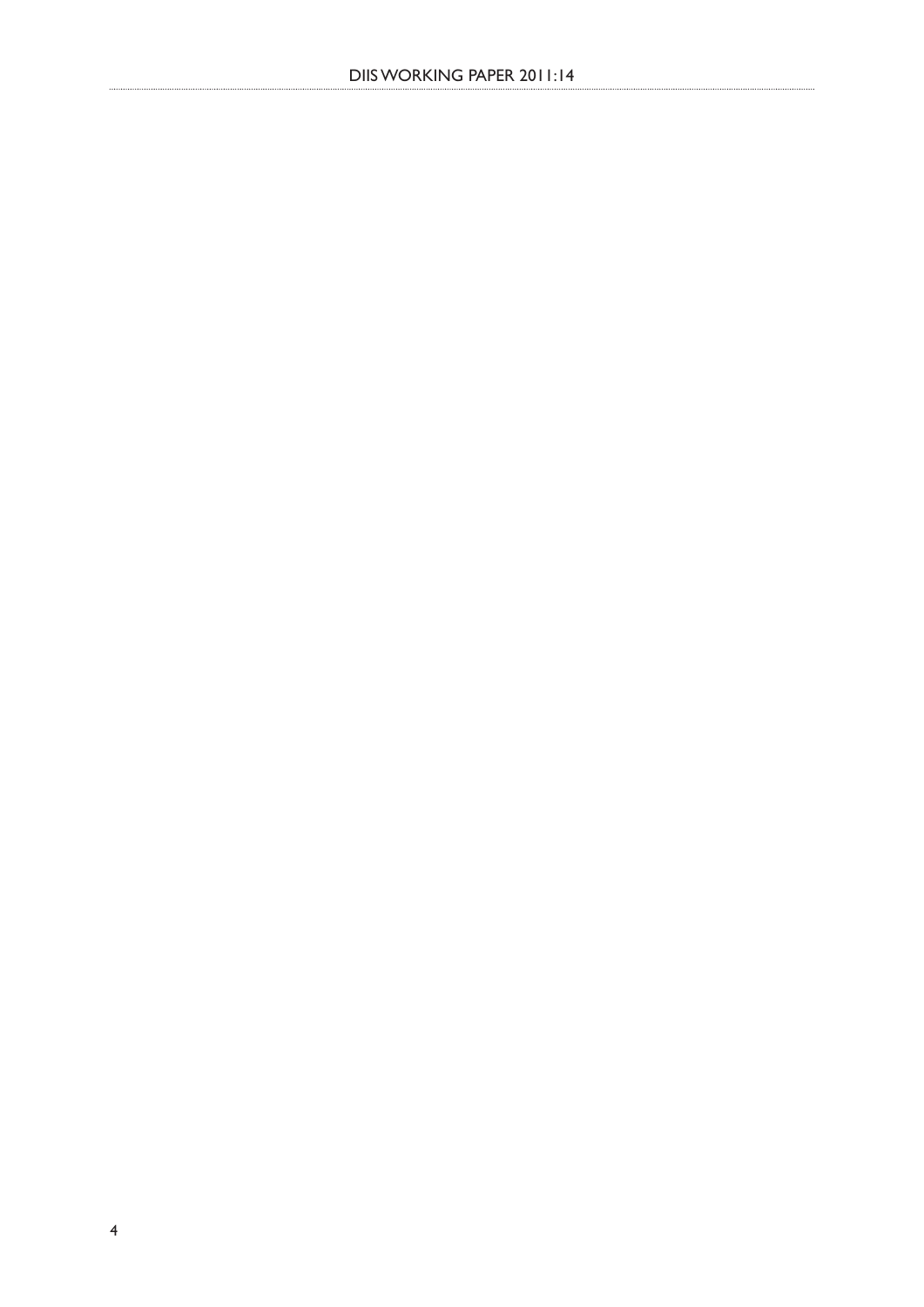## **Acronyms**

| AI               | <b>Amnesty International</b>                      |
|------------------|---------------------------------------------------|
| <b>CBM</b>       | <b>Confidence Building Measures</b>               |
| <b>CEAR</b>      | Spanish Commission for Refugees                   |
| <b>CSCM</b>      | Conference on Security and Cooperation            |
| EС               | <b>European Community</b>                         |
| <b>ECRE</b>      | European Council on Refugees and Exiles           |
| <b>EMHRN</b>     | Euro-Mediterranean Human Rights Network           |
| <b>EMP</b>       | European Mediterranean Partnership                |
| <b>ENP</b>       | European Neighbourhood Policy                     |
| <b>ENPI</b>      | European Neighbourhood and Partnership Instrument |
| EP               | European Parliament                               |
| ESS              | <b>European Security Strategy</b>                 |
| EU               | European Union                                    |
| <b>GMP</b>       | Global Mediterranean Policy                       |
| ILO <sub>s</sub> | <b>Immigration Liaison Officers</b>               |
| JHA              | Justice and Home Affairs                          |
| NIP              | National Indicative Programme                     |
| PBM              | Partnership Building Measures                     |
| SSI              | <b>State Security Investigation</b>               |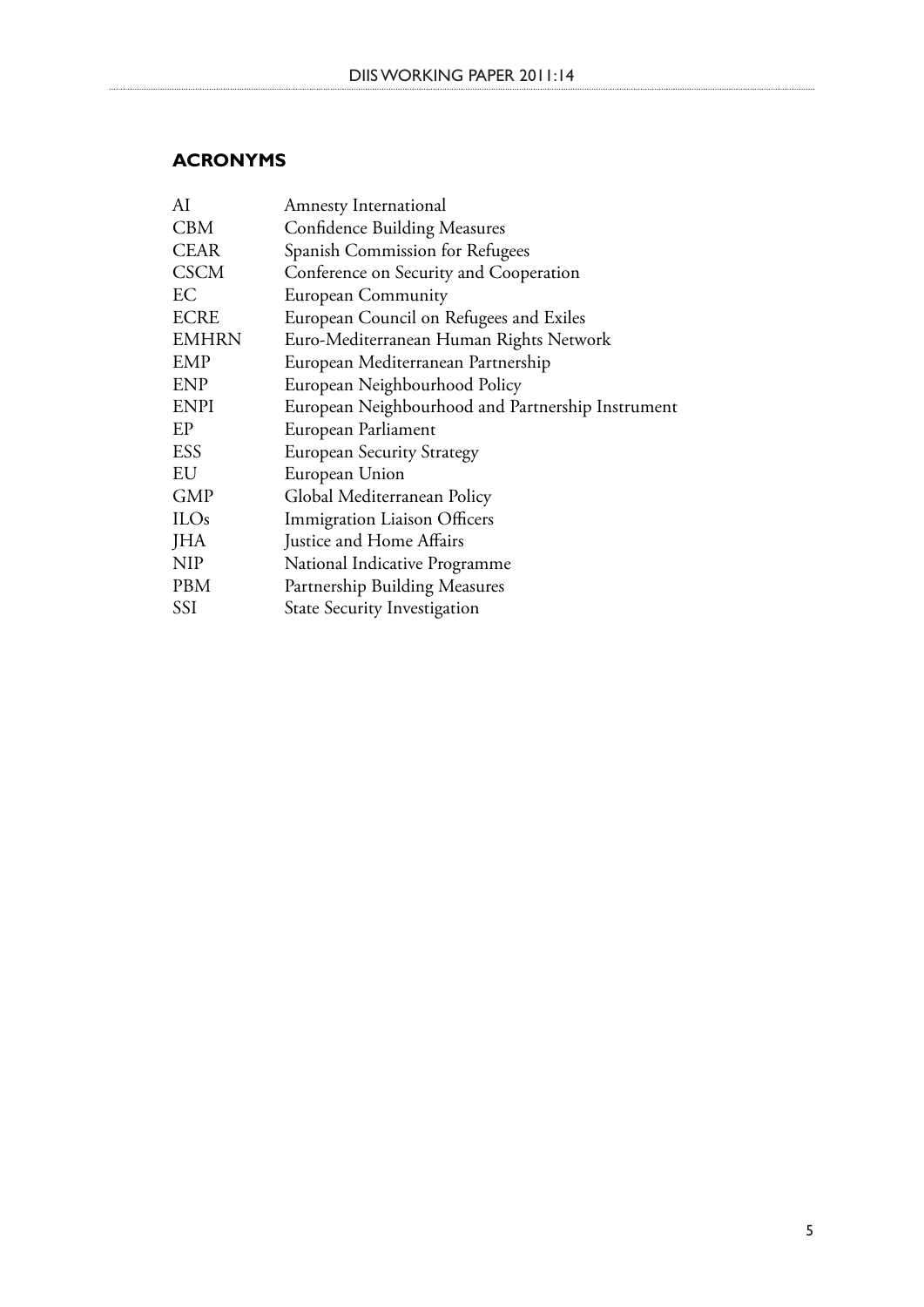## **Abstract**

This paper analyses the implications of European security practices vis-à-vis the Mediterranean in value terms as deduced from an analysis of 'facts on the ground' and local actors' perspectives (based on interviews conducted in Algeria, Egypt and Morocco). It is argued that European security practices have had adverse implications for various security referents in the South. While it is too soon to tell whether the so-called 'Arab Spring' has been delayed or brought on by such collaboration, our research shows how Euro-Mediterranean security collaboration has rendered more defenceless the already vulnerable individuals and societies in the South and how Southern Mediterranean states/regimes and societies have become further alienated from each other following such collaboration. The paper also highlights how the very practices adopted by European actors to secure the Union and its values may have rendered it less secure insofar as they have had consequences for the very meaning of what it means to be 'European'.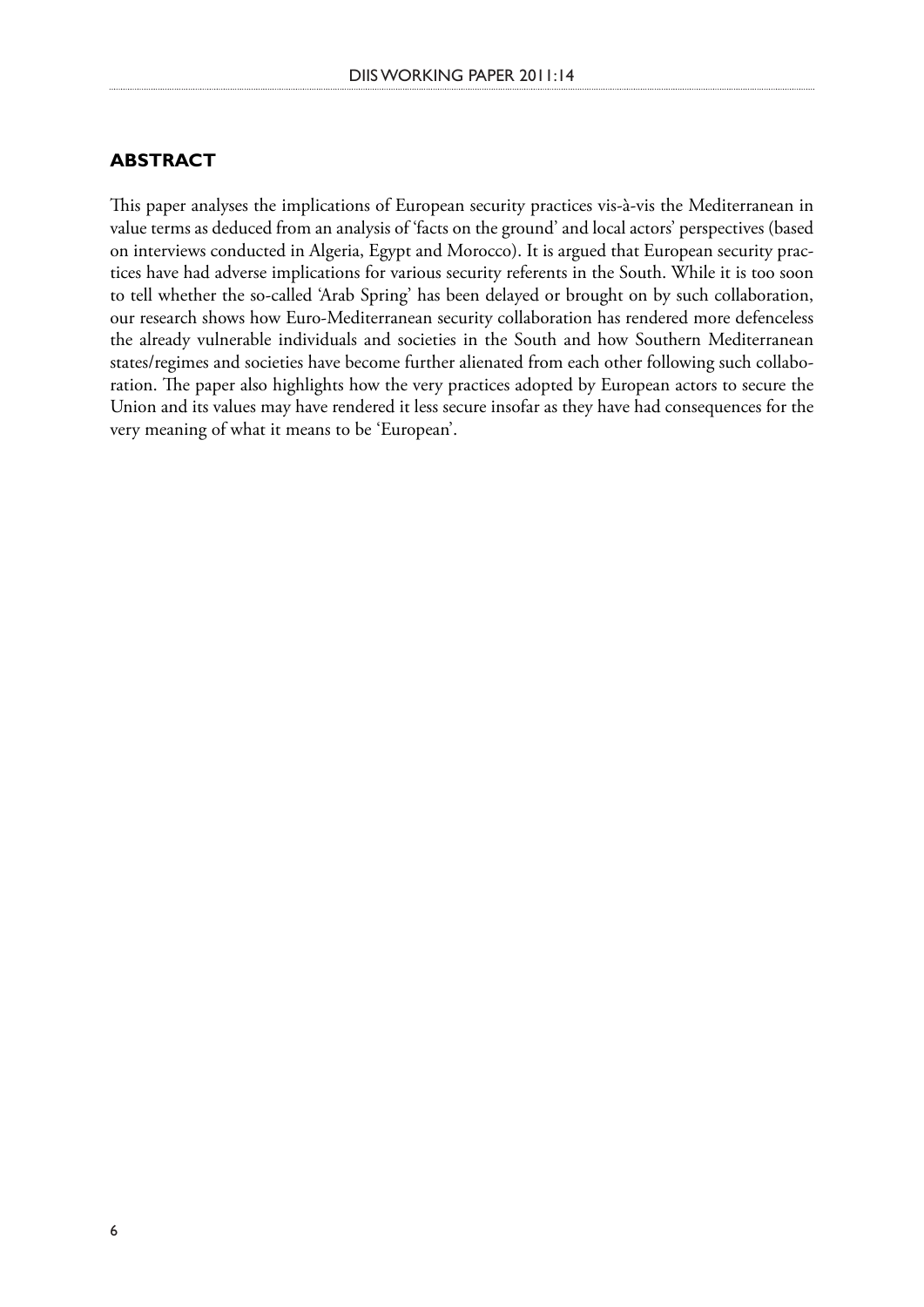### **Introduction**

This paper draws on the findings of a European project entitled 'Converging and conflicting ethical values in the internal/external security continuum in Europe'.1 The starting point of the project is the merging of the external and internal aspects of security in Europe. Research conducted for this project has focused on the challenges that are tied up with such a change—specifically those challenges seen in value terms. The concern is that policies that are designed to 'secure' Europe may result in an erosion of individual rights and freedoms, thereby jeopardising the very values in defence of which these practices were adopted in the first place.

What follows covers one dimension of this research endeavour, namely the implications of European security practices vis-à-vis the Mediterranean—implications for others' security of what we do to secure ourselves, and what it means to be 'us', given these implications. The analysis we offer looks at the implications of European security practices by focusing on three cases: Algeria, Egypt and Morocco. In doing this, we are relying on a systematic study of EU documentation, non-governmental actors' testaments, press reports and interviews conducted in the three countries.<sup>2</sup>

The term 'European security practices' is inclusive of but not limited to EU policy-making. The reason for looking at not only EU policies but also those of its individual member states is because, mostly but not wholly, the insecurities in question have followed North-South country-to-country cooperation. It is often member states that, in collaboration with their Southern counterparts, have engaged in practices that had unforeseen (and often unacknowledged) consequences for various referents in the South.

The argument we offer is that European security practices vis-à-vis the Mediterranean have had adverse implications for the security of individuals, societies and regimes or states in the South. While it is too soon to tell whether the so-called 'Arab Spring' has been delayed or brought on by such collaboration, our research highlights how Euro-Mediterranean security collaboration has rendered the already vulnerable individuals and societies in the South more defenceless and how southern Mediterranean states, regimes and societies have become further alienated from each other following such collaboration.

We point to yet another adverse implication of European security practices—one for the European Union (EU) itself. The very practices adopted by European actors to secure the Union may have rendered it less secure, we argue, because the practices adopted are likely to have consequences for the very meaning of what it means to be 'European'. These implications can be considered with respect to two categories. First, following Burgess, there are implications for European integration as a process of constructing a 'community of values', as well as concerns over safeguarding the 'self-constituting dialectic between value and reality' (Burgess, 2011). Put differently, what would it mean for the process of European integration if the pursuit of values were to be apparently decoupled from the pursuit of security in Europe? Secondly, there are implications for the 'ontological security' (Steele, 2007) of the European Union and its self-identity as an

<sup>1</sup> http://www.inexproject.eu/

<sup>2</sup> Interviews were conducted by CIDOB-associated researchers in Algeria, Egypt and Morocco: Louisa Dris-Ali Hamadouche (Algeria), Habiba Mohsen (Egypt) and David Alvarado (Morocco). The report was discussed at a workshop that took place in Barcelona on 21 July 2010. Full Report available at http://www.inexproject.eu/index. php?option=com\_docmanandtask=cat\_viewandgid=57and andItemid=72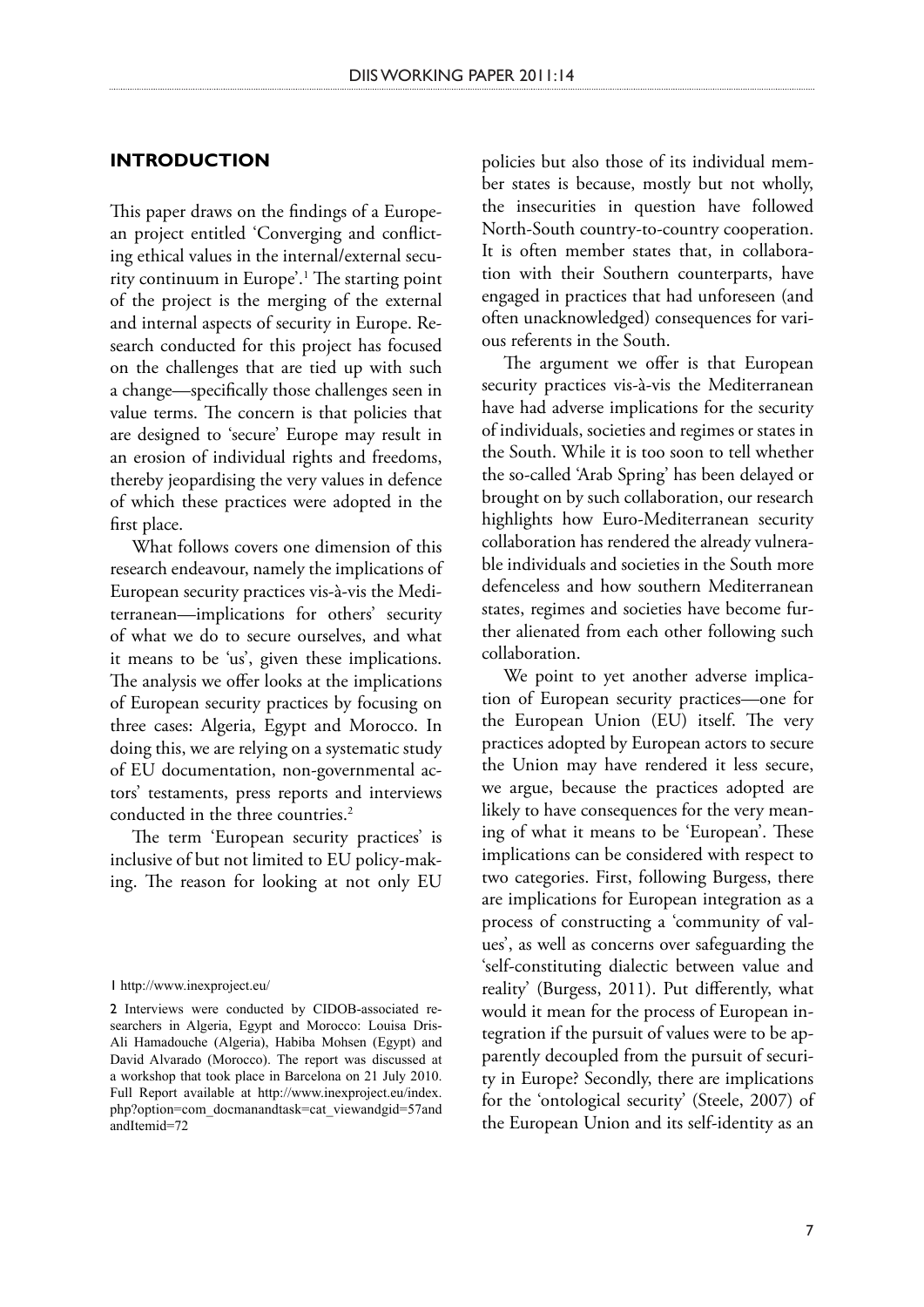actor, how it sees itself and how it wishes to be seen by others in the international arena. Would the adverse implications for various Southern referents just mentioned not challenge European self-identity, thereby producing ontological insecurity for the EU?

These two questions lead to another question: is the European Union being held up to higher standards than any actor in world politics? Some suspect this to be the case because the EU projects itself as a force for good in world politics, whereas some other actors betray no such qualms. Be that as it may, our analysis seeks to circumvent such quandaries. We are not interested in the alleged mismatch between what the EU 'says' and 'does'—the main focus of the critics of 'normative power Europe' (Manners, 2002). Rather our analysis enquires into the apparent tension between European actors' image of the EU as a 'community of values' and the implications of European security practices—those very practices that are adopted in the attempt to protect European values.

The paper begins by clarifying the key terms it uses throughout: 'internal/external' and 'security/values'. The next section examines the evolution of the externalisation of European security by tracing European security practices in the Mediterranean. The final section analyses the implications, in value terms, of European security practices vis-à-vis different referents: individuals, societies and states or regimes in the South, and the European Union in the North.

### *Internal/external*

What we have observed in Europe in recent years is what Bigo (2001) has referred to as 'a growing interpenetration between internal and external security'. 'Internal' security in the EU is increasingly sought outside its borders in collaboration with non-EU actors; 'external' security, in turn, is pursued at home through recourse to surveillance techniques and data mining (Bigo, 2000, Collyer, 2008, Debenedetti, 2006, Wolff, 2006).

While it is a commonplace to explain the merging of the internal and external dimensions of security as a response to developments 'out there'—as with Kaplan's 'coming anarchy' (Kaplan, 1994), Huntington's 'clash of civilizations' (Huntington, 1993) or the infamous 'global war on terror'—there are also dynamics 'in here'. In opposition to the 'functionalist vision of security where security is explained through the evolution of insecurity (threats, risks, dangers, fears, and so on)', Bigo (2001: 92) has suggested examining the role played by a variety of security actors in bringing about the merger mentioned above. These actors include security professionals, such as the police, the military, the gendarmerie and increasingly private security companies. Bigo has written:

the (in)securitization process has not only to do with a successful political speech act transforming the decision-making process and generating politics of exception often favouring coercive options. It has to do with more mundane bureaucratic decisions of everyday politics, with Weberian routines of rationalisation, of management of numbers instead of management of persons, of use of technologies, especially the ones which permit communication and surveillance at a distance through databases and speed of exchange of information. (Bigo, 2008: 127)

There are also the advances in security technologies and actuarial tools, and the risk-assessment techniques they allow. Indeed, as Zedner (2009: 78) has noted, 'it is debatable whether [increasing recourse to risk assessment] is driven principally by the demand for security or rather by the very possibility of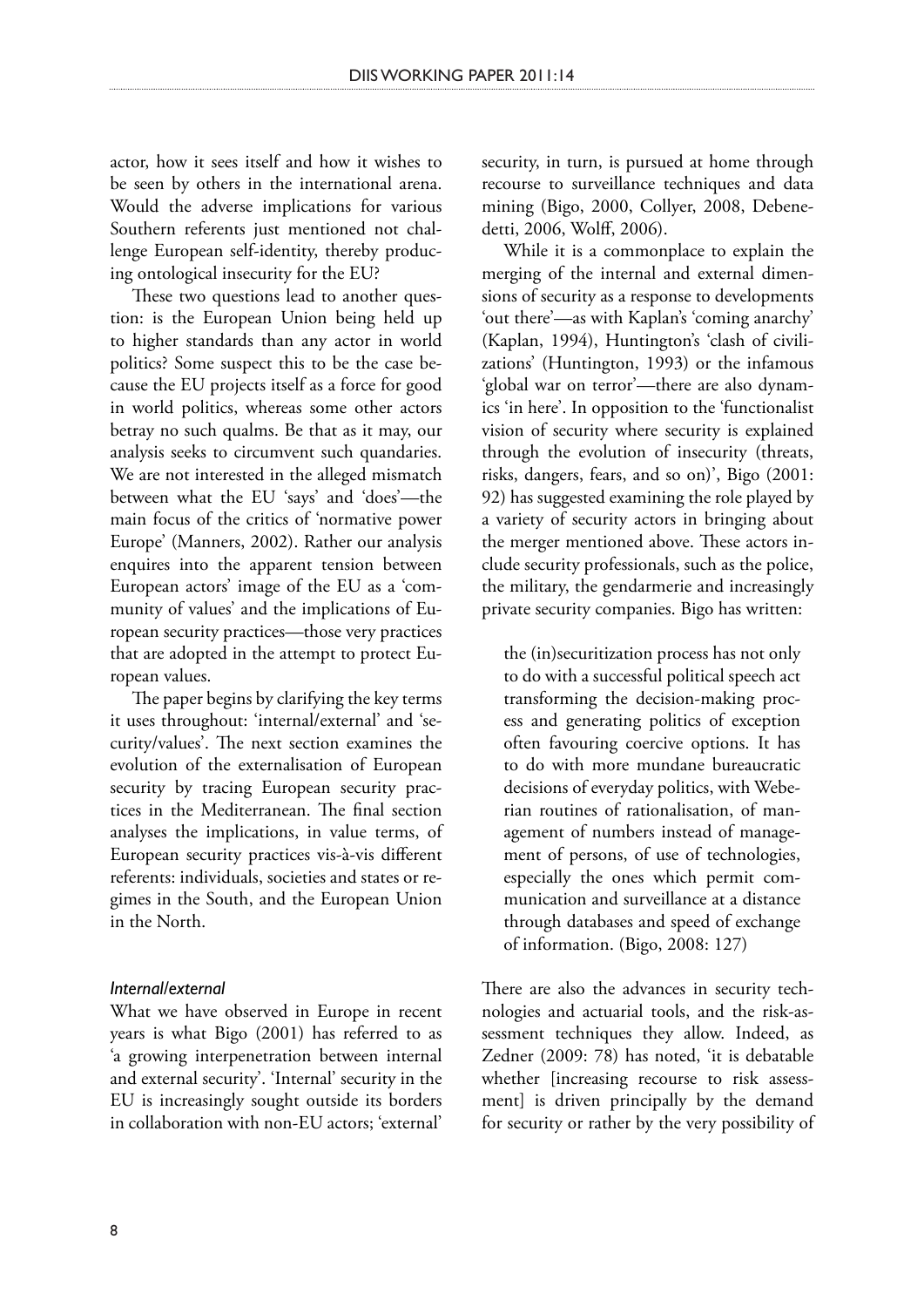calculation'. Viewed accordingly, *insecurity is a product*, the production of which demands further scrutiny. Following Burgess (2008b), we define insecurity as a 'product of attempts to secure ourselves'—and not merely in terms of issues that 'crop up' in the world 'out there'. The rationale behind adopting a reflexive notion of security as such is that, 'if internal and external dimensions of security have merged, giving rise to new insecurities, it is not only insecurities *per se*, but the very process by which they have come about [that] requires looking into' (Bilgin, 2009: 33). This is because,

Insecurity grows proportionately with the accelerated consideration of, and response to, security. Fighting various forms of threat most often leads to solutions that remove people and the individual from the picture. We build walls, construct fences, design detection systems, etc. These types of measures have many functions, and they prevent danger to some degree. But, they also have the effect of diminishing trust—trust in others, trust in society, trust in oneself. Less trust generates less security, or more insecurity, something that defeats the purposes of the desired effect. (Burgess, 2008b: 2)

What is significant to highlight here, especially given the paper's interest in the Mediterranean, is that the internal/external merger that is seemingly new to Europe is not so novel for Europe's Southern neighbours. Indeed, whereas our thinking about and practices of security in western Europe have been organised around the boundary between its 'internal' and 'external' dimensions, southern Mediterranean practices have taken different forms that defy such neat categorisation (Korany, 1986, Bilgin, 2005).

Indeed it was students of security in the Global South who first highlighted the problems with the internal/external boundary in understanding insecurity in parts of the world where 'internal' and 'external' problems merge (Thomas, 1991). Concepts such as the 'insecurity dilemma' (Job, 1992), 'software side of security' (Azar and Moon, 1988) and 'omnibalancing' (David, 1991) were all developed in the attempt to account for the enmeshment of the internal and external in Southern security practices.

Contrary to popular representations, complex insecurities in the Global South are not without agency. They are not mere dynamics 'out there' that we 'in here' have to caution against, nor are they the products of Southern dynamics alone. Rather, they are products of give and take between internal and external dynamics, Northern and Southern actors, the merger and clash of various flows and trends that do not always recognise or respect boundaries (Barkawi, 2005).

Given the role played by myriad human actors in bringing about the current state of insecurity, 'our' actions become a focus of analysis. This is also where values come into the picture.

## *Security/values*

What we understand by values is not an externally applied 'model of correct behaviour' but 'self-reflection'. It is about taking into account the *consequences of one's actions*, cognisant of the fact that 'we have choices, that we have opportunities', to quote Burgess (2008b: 4). What we are interested in are those insecurities that follow the very efforts of our authorities to protect us. Even in an age when security practices are highly technologized, that is, seem highly impersonal, there are values embedded in these practices (Burgess, 2008a, 2011). Burgess has highlighted the linkage between security and values in contemporary world politics in the following way: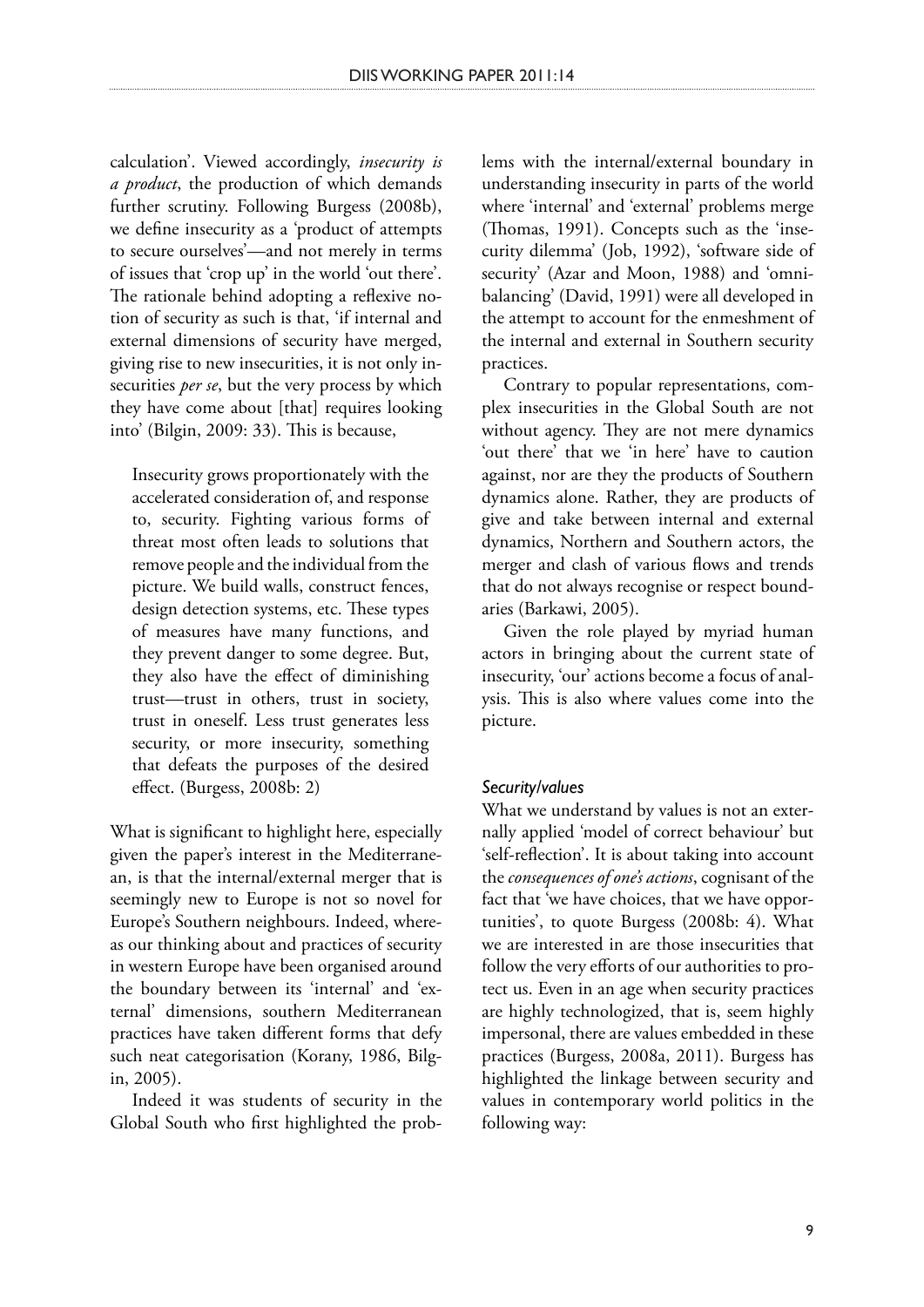A long tradition of philosophical thinking insists on the difference between epistemology and ethics as a sub-set of the distinction between what is and what should be. The basic premise of this distinction is a metaphysical insistence on the distinction between what is and what is not, even if what is not actually exists in the form of a judgement about the future or the formulation of a normative claim. Security thinking in our time transcends this option. Security analysis, management and communication, today more than ever before, is confronted with a future that lives itself out fully and powerfully in the present. More than ever before, value judgements involved in security reasoning not only reflect our past and characterize our present, but also reach into our future, and link not to what we know as a basis for what we should do, but rather what we do not or cannot know (Burgess, 2011: 4).

Following Burgess, we see our task as one of highlighting those values embedded in the already existing practices and reflecting upon them vis-à-vis those values that the European process of integration has helped build and defend. With reference to the specific context of the Mediterranean, the paper is interested in those insecurities that have followed the attempts to secure Europe. Thus, the values the paper reflects upon are not about externally applied notions of 'right' and 'wrong'. The paper does not discuss how EU security policies regarding the Mediterranean would be more 'ethical' if only this or that policy were adopted. Valuable though such debates may be, the paper's interest lies elsewhere. The paper is interested in highlighting the values embedded in the *already existing practices* and their implications for myriad referents of security.

That European actors have had an image of the European Union as a 'community of values' is beyond dispute. Burgess (2011: 136-140) has pointed to six areas where EU texts assume a link with values in terms of what the EU is and aspires to be. These are:

- Values as the 'foundation' of the project of European integration. Here values are defined in terms of 'respect for human dignity, freedom, democracy, equality, the rule of law and respect for human rights, including the right of persons belonging to minorities' (cited in Burgess, 2011: 137);
- Values as an 'aim' of EU policy-making;
- Values as 'intergovernmental unity', that is, the glue that allows EU governments to act in unison;
- Values as a 'gatekeeper', that is, the basis of judgements about enlargement;
- Values as a 'basis for rights', that is, the 'Charter of Fundamental Rights of the Union'; and
- 'Security' of values as primary aim of EU •foreign policy: 'The Union shall define and pursue common policies and actions, and shall work for a high degree of cooperation in all fields of international relations, in order to [among other things] safeguard its values, fundamental interests, security, independence and integrity' (cited in Burgess, 2011: 139).

Burgess goes on to show that the centrality of values to security is evident in other policy documents such as the *European Security Strategy* and the *Internal Security Strategy* (Burgess, 2011: 140-141).

Yet, at the same time, due to a combination of 'internal' and 'external' factors, various European actors have increasingly engaged in practices in the Mediterranean that, in turn, have had implications for these values. These implications have followed bilateral coop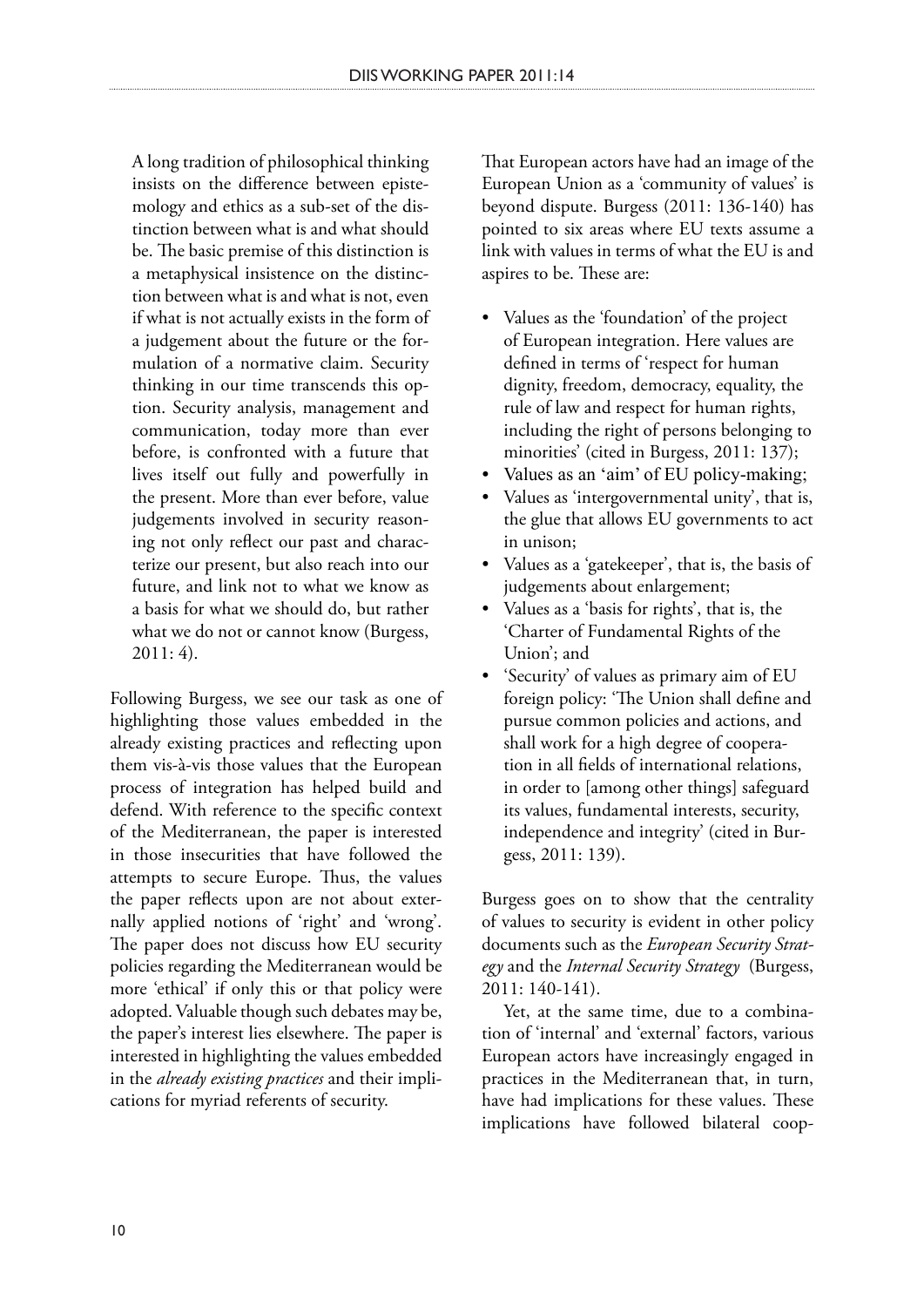eration under the European Neighbourhood Policy (ENP) and further developed outside of ENP (as part of sub-regional and bilateral cooperation efforts) by transferring technology, training the military and police forces, transferring suspects while remaining aware of the possibility of them being tortured during interrogation, asking for repatriation without setting in place proper guarantees for humane treatment, and externalizing security without necessarily reflecting upon its consequences for societal dynamics, balances and identity in the transit countries.

The next section traces European security practices vis-à-vis the Mediterranean before turning to an analysis of their implications for various security referents.

## **European Security Practices from the Euro-Mediterranean Partnership to European Neighbourhood Policy**

#### **Background**

The European Community (EC) began to formulate policies towards the southern Mediterranean countries in particular and the Middle East in general in the early 1970s. The Global Mediterranean Policy (GMP) was initiated in 1972 as the first example of a comprehensive approach to the Mediterranean region. During the 1980s, the EC tripled the funds going to the Mediterranean countries and improved their access to the EC/EU market, but not always with a view to improving multilateral relations. Although the GMP was revived in 1989, economic relations developed primarily bilaterally during most of the 1980s and 1990s. The EC also supported the establishment of the Arab-Maghreb Union as a means of advocating political dialogue and possibly regional integration. In parallel, individual EC states also launched the '5+5' dialogue, which brought five countries from Europe and five from the Maghreb together with the aim of developing political dialogue and cooperation.

Another initiative from the early 1990s was the attempt to convene a Mediterranean Conference on Security and Cooperation (CSCM), led by Italy and Spain. Largely inspired by the Helsinki Process, the idea behind the CSCM was to forge a partnership between European and the Mediterranean partners to enhance dialogue and cooperation on a wide variety of topics, including security. The CSCM did not materialize, but the idea behind it was influential in the process that led to the creation of the Euro-Mediterranean Partnership (Barbé, 1996).

## **The Euro-Mediterranean Partnership (Barcelona Process)**

The EMP was launched in 1995 to create an area of peace, security and stability in the Mediterranean. It was organized in a three-basket structure: the Political and Security Partnership, the Economic Partnership, and the Social and Cultural Partnership.<sup>3</sup> At the time, concerns regarding security (understood as stability) ranked high among EU priorities when designing the EMP. These concerns included increasing immigration from the southern Mediterranean, aggravated social unrest and instability in the EU's southern neighbours, and the possible radicalization of the southern Mediterranean diaspora in the EU.

The First Basket of EMP was the Political and Security Partnership, whose aim was stated as creating 'an area of peace and stability

<sup>3</sup> Involving Algeria, Cyprus, Egypt, Jordan, Israel, Lebanon, Malta, Morocco, Syria, the Palestinian Authority, Tunisia and Turkey.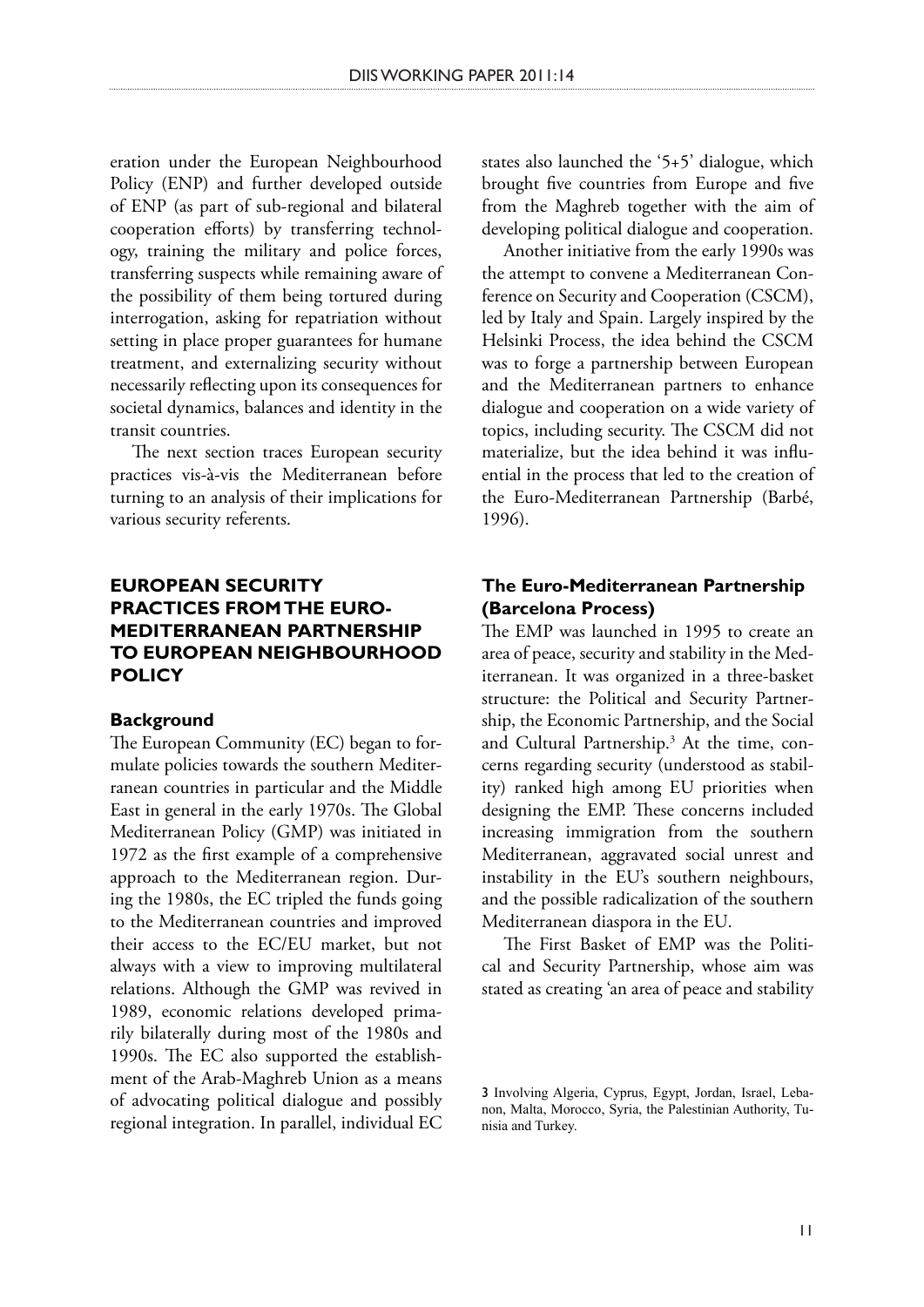in the Mediterranean'. Along with confidence building measures (CBMs), the promotion of human rights and democracy were also covered by the political and security partnership framework (Biad, 2000). This process proved to be problematic in 2000 when there was a failure to reach a consensus on a Euro-Mediterranean Charter for Peace and Stability. Eventually EU policies shifted from CBMs to partnership building measures (PBMs).

The political and security agenda of the EMP was viewed as inextricably linked with economic and social factors. The then Vice-President of the EU Commission, Manuel Marin (1997), clarified the principles of the EMP as the promotion of economic development and balanced political dialogue in the Mediterranean area. The then British Foreign Secretary, Malcolm Rifkind, confirmed that there were 'two main themes: political stability…and economic growth. In reality these are actually only one subject' (Satloff, 1997: 23). The second basket of the partnership, then, indicated how the EU's internal security was viewed as contingent upon stability in its southern neighbourhood. Stability in the South, in turn, was viewed as dependent upon increasing North-South economic and financial interaction.

As the spirit of multilateralism diminished, the partners to the Barcelona Process opted for a more 'pragmatic' approach. Expectations regarding multilateralism were lowered and bilateral cooperation was prioritised.<sup>4</sup> In the multilateral field, cooperation and dialogue focused on aspects with both domestic and external dimensions—as with the fight against terrorism—and less sensitive political issues, such as civilian protection. At the same time,

sub-regional frameworks such as the '5+5' went through a revival (Soler i Lecha, 2010).

## **9/11 and the 'War on Terror' in the EU's Southern Neighbourhood**

Terrorism has been high on the security agenda of EU's southern neighbours, where Islamist activism has often been identified with terrorism, whereas, until recently, the North has not accepted this conflation of Islamist activism with terrorism or the methods to be adopted in addressing this challenge. The 9/11 attacks and the 'global war on terror', together with the attacks in several Mediterranean cities such as Amman, Madrid, Ýstanbul, Taba, Djerba and Casablanca, changed all this. These developments were followed by significant changes in the formulation and operationalization of EU policies towards the Mediterranean, thereby narrowing the gap between the North and the South in terms of adopting anti-terrorism measures in respect to suspected Islamist activists in the South or those on their way to the North, i.e. immigrants. At the same time, the EU has increasingly adopted Southern regimes' discourse in terms of linking terrorism with Islamist activism and immigrants.

In the Laeken Presidency Conclusions of the European Council, 'illegal immigration' networks and terrorism were, for the first time, discussed together as threats to be met in the framework of the better management of external borders (European Council, 2001: 12). The 2002 Seville Presidency Conclusions mentioned the possibility of using measures against partners that failed to cooperate with the EU in the areas of terrorism and immigration (European Council, 2002: 11). The Valencia Action Plan adopted the Seville policies in the EMP context. In the Hague Programme of 2004, it was declared that security in the EU had 'acquired new urgency' after 9/11 and the Madrid bombings (EU Council, 2004b: 3).

<sup>4</sup> For example, within the then embryonic European Security and Defence Policy (ESDP).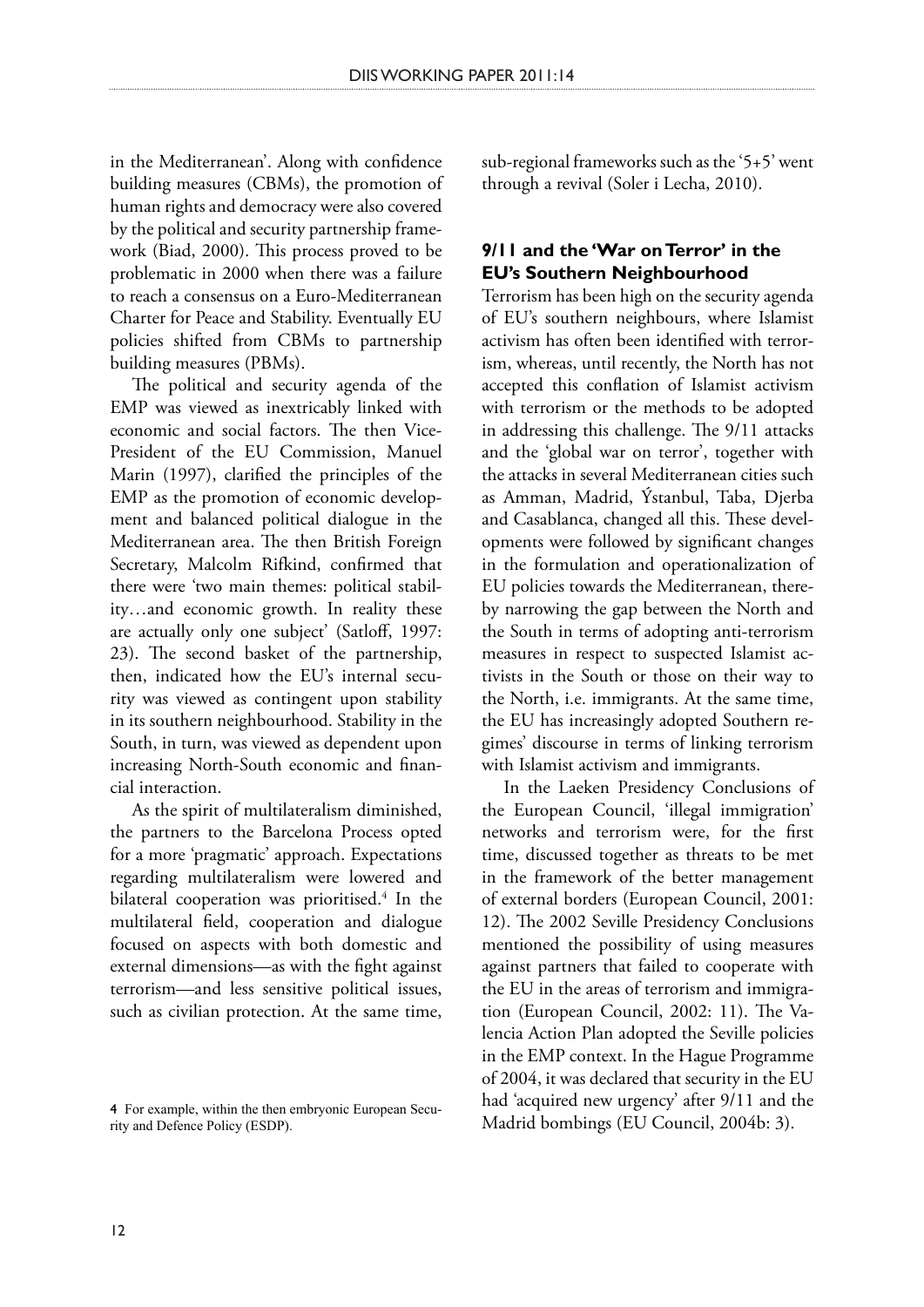The most explicit link between terrorism and immigration control was established by the EU in 2004. In that year, the EU released information about the practices in the field of Justice and Home Affairs (JHA) via RAPID, which is its official press release channel, and declared that 'sound and efficient border management is essential in the fight against terrorism *since* it contributes…to [the] fight against illegal immigration' (2004). The principles of the Hague Programme were incorporated in the EMP at the Dublin Euro-Med Ministerial Conference in 2004 (EuroMed, 2004: 16). In 2005, the European Union Counter-Terrorism Strategy was adopted with the clause that 'co-operation with and the provision of assistance to priority third countries—including in North Africa, the Middle East and the South East Asia—will be vital' (EU Council, 2005a: 7). Following that, the Euro-Mediterranean Code of Conduct on Countering Terrorism was adopted in Barcelona in 2005.

Needless to say, it was not merely insecurities 'out there' that brought about such a change in European security policies. Indeed, the internal dynamics of the EU have been giving way to new security practices vis-à-vis the Mediterranean. Indeed, internal and external aspects of security and insecurity had been merging visibly in EU discourses and other security practices for some time.

While there is no agreement in the literature as to the importance of 'internal' versus 'external' (read: 9/11) security dynamics in bringing about such a merger, there is ample evidence to suggest that the EU's own dynamics have contributed to the process. For example, before 9/11, in 1999, the Tampere Presidency Conclusions added an external dimension to the third pillar, JHA (European Council, 1999). Another important dynamic is enlargement. Through the enlargement rounds, the borders of the EU were expanded and the EU has become closer to regions of 'instability', which has led it to develop a cross-pillar approach (Wolff, 2008: 254).<sup>5</sup>

9/11 added a new dimension to these processes. According to Holm, 9/11 strengthened the already existing stance of the EU in the EMP (Holm, 2004: 6-7). Lutterbeck considers the most important visible effect of 9/11 to have been that it enables the EU to link immigration to terrorism more strongly than ever (Lutterbeck, 2006: 70). Others too have underscored the significance of 9/11, arguing that it led the EU to lean towards adopting the discourses of authoritarian regimes concerning terrorism, immigration and activism (Galli, 2008, Nicolaidis and Dimitri, 2007).

## **The European Neighbourhood Policy (ENP)**

The ENP was launched in a political context characterized by the shortcomings of the EMP, a heightened sense of insecurity in the EU in relation to irregular immigration within the context of the 'global war on terror', and the global ambitions of the Union that were crystallized in the 2003 document, *A Secure Europe in a Better World: European Security Strategy* (ESS). The ESS emphasized, among other things, the importance of cross-border cooperation on issues such as terrorism, the environment, immigration and trafficking (EU, 2003). With the adoption of a comprehensive approach to the European neighbourhood in

5 The pillar system in the EU was established by the Maastricht Treaty in 1992. The system divided the EU into three pillars: the first pillar (the European Economic Community), the second pillar (the Common Foreign and Security Policy), and the third pillar (the Justice and Home Affairs). However, internal and external dynamics made the separate issues in pillars unmanageable. The pillar system was first revised in the Amsterdam Treaty in 1997. Under the Treaty of Lisbon (2009), the system was abolished.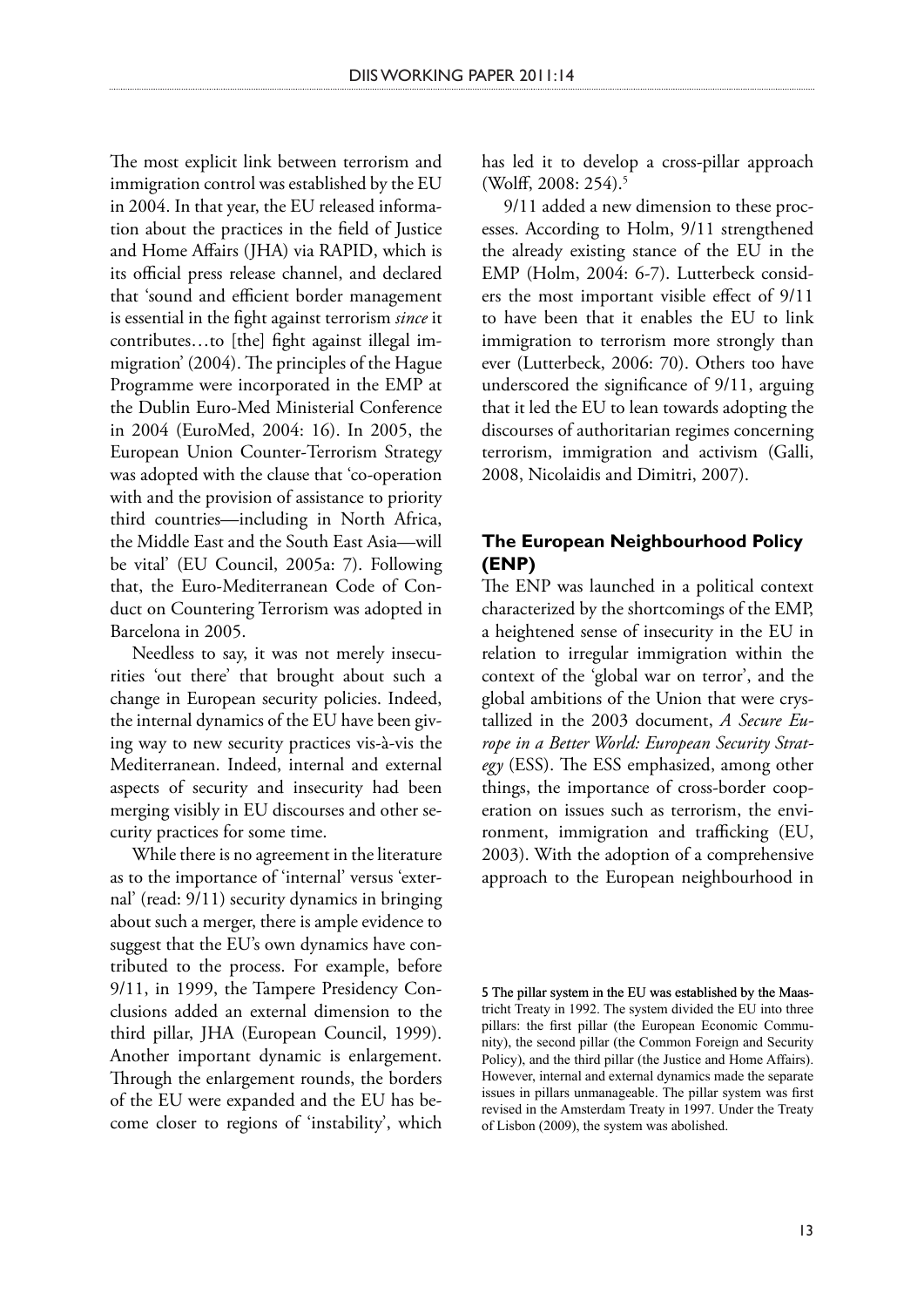2004, the ENP became the new framework for addressing these issues.

In 2003, the Commission declared that 'the EU should aim to develop a zone of prosperity and a friendly neighbourhood—"a ring of friends"—with whom the EU enjoys close, peaceful and co-operative relations' (European Commission, 2003). In the same year, the ENP was announced at the Thessalonica European Council. It was formulated in the hope of replicating the success of the enlargement (which helped transform candidate states) without offering a prospect of membership. The EU Commissioner for External Relations, Benita Ferrero-Waldner, said:

The EU's aim is to expand the zone of prosperity, stability, and security beyond our borders. The question is how to use soft power to leverage the kinds of reforms that would make that possible. The answer, in the decade following the fall of the Berlin Wall, was enlargement. This has been a tremendously successful policy, with a momentous impact on the European continent. EU enlargement has made an extraordinary contribution to peace and prosperity, thanks to our strategic use of the incentives to offer. Nor is it over—we still have work to do to consolidate 2004's enlargement and there are new commitments on which we must deliver. Yet it is clear that the EU cannot enlarge *ad infinitum*. So how else can we pursue our geostrategic interest in expanding the zone of stability, security and prosperity beyond our borders? How best can we support our neighbours' political and economic transitions, and so tackle our own citizens' concerns? ENP provides the answer. (Ferrero-Waldner, 2006: 139- 140)

As stated by the Commissioner, the EU regarded the ENP, like the EMP, as a policy instrument toward betterment of the political and economic conditions of its neighbours, thus promoting security for Europe. Unlike the EMP, which emphasized multilateralism, the ENP was characterized by differentiation and bilateralism, which sought to promote EU cooperation with southern Mediterranean countries individually. Instead of addressing these issues in multilateral forums, the EU turned to instruments called 'action plans', which were prepared through consultation with Mediterranean states.

In 2004, the Commission determined the areas on which the action plans in the ENP would focus. These areas included 'political dialogue and reform; trade and measures preparing partners for gradually obtaining a stake in the EU's internal market; justice and home affairs; energy, transport, information society, environment, and research and innovation; and social policy and people-to-people contacts' (European Commission, 2004: 3). This differentiated approach called for more structured monitoring (such as country reports), a closer consultation process with each neighbour and stronger financial means under the framework of the European Neighbourhood and Partnership Instrument (ENPI). This approach was designed to respond to the concerns of the partners more effectively than the EMP by providing stronger incentives to cooperate with the EU.6 That said, and notwithstanding the novelties that were designed to address EMP's weaknesses, the view that the ENP has inherited the EMP's problems has remained.

The view is that, while the EMP was about others learning from EU's own experiences, the ENP is about closing the door, not in terms of membership alone, but also in terms of the potential to form a security community; see Joenniemi, 2007.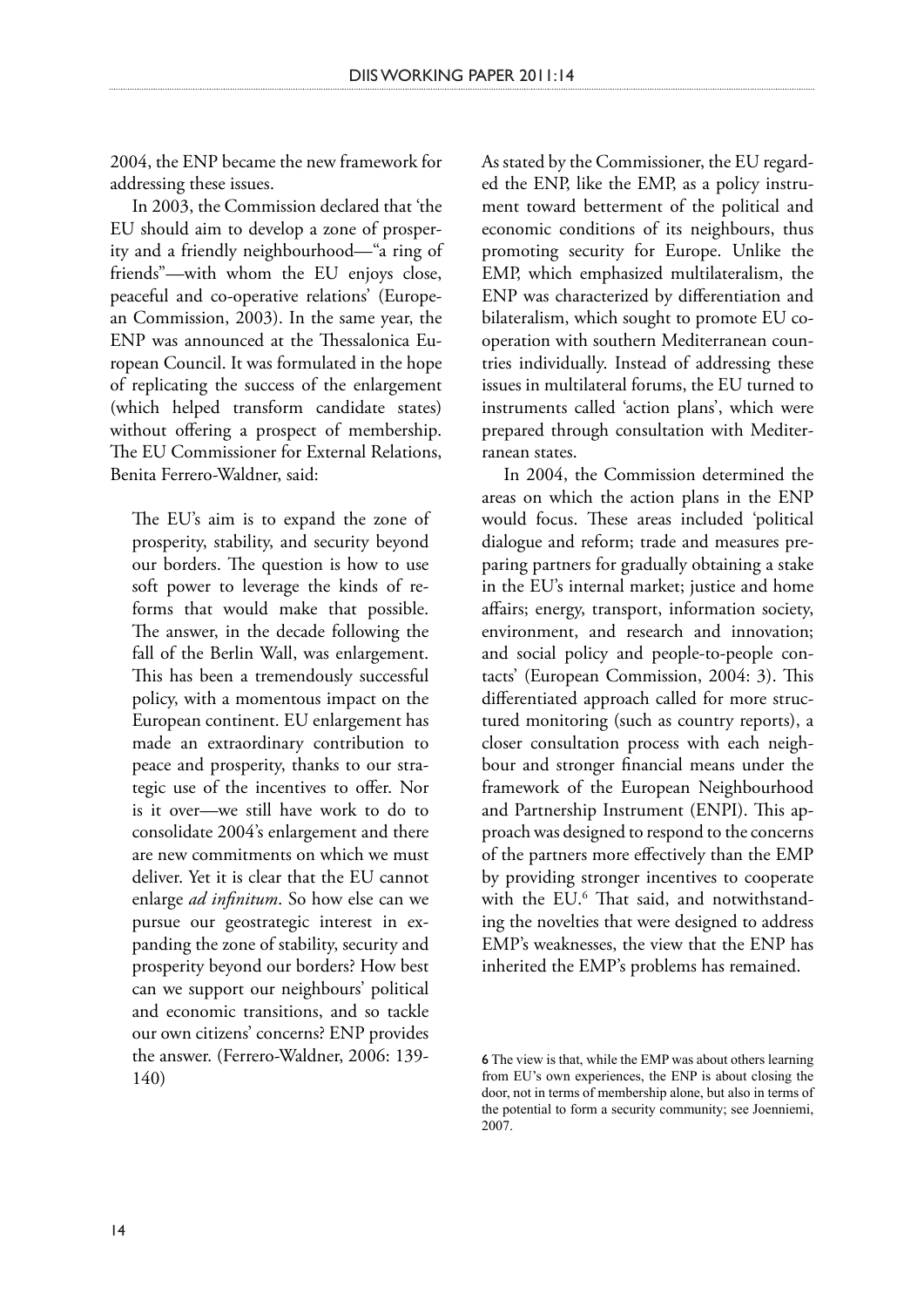Needless to say, the launch of the ENP did not imply the end of the EMP, but the utilisation of a new policy instrument that channelled most of the bilateral cooperation while keeping multilateral efforts and political dialogue under the EMP umbrella. This process, which coincided with the transition from EMP to ENP, was also marked by a transformation in EU security policy-making referred to as 'externalization', 'outsourcing', 'subcontracting' or 'remote control'.

#### **Externalization**

EU documents refer to externalization as a tool for the Union to make JHA 'a central priority in its external relations' (EU Council, 2005b). EU documentation discusses externalization mostly in relation to EU policies in the areas of immigration and asylum (Boswell, 2003, Gammeltoft-Hansen, 2007, Guild, 2006). However, it is also possible to look at it from a wider perspective that includes the externalization of counter-terrorism measures. In what follows, what is meant by externalization will be clarified, and European security practices, as externalized in relation to the southern Mediterranean, will be set out.

Externalization is defined by some as a type of external governance, 'an attempt to transfer the EU's rules and policies to third countries and international organizations' (Lavenex and Schimmelfennig, 2009: 791). While this definition highlights the export of the EU's policies to its neighbouring countries as a dimension of externalization, it does not clarify the purpose(s) it serves. Another definition refers to externalization as the 'external governance of EU security', which involves 'modes of governance through which the EU seeks to ensure the ENP's countries' participation in the realization of its internal security project' (Lavanex and Wichmann, 2009: 83). This understanding of externalization is inclusive of measures designed to cope not only with immigration but also with other issues, such as terrorism, organized crime or 'bad' governance, that threaten European internal security. This second definition reflects better the central tenet of externalization, which involves pursuing European internal security through policies that are primarily operationalized in the EU's immediate neighbourhood. While externalization is widely considered to have started with the ENP, aspects of EMP already constituted a form of externalization understood in this second sense.

That said, the shape externalization took in 1995 and in 2005 is significantly different. The differences are in the notion of security at the root of EU practices, how security is pursued and the means used. Through the EMP, the EU had sought to export its own model of security-building to the rest of the Mediterranean through CBMs and PBMs. The notion of security behind the EMP was comprehensive and common. This common security understanding was underlined by the construction of a 'Euro-Mediterranean we' that could be the foundation of 'a Euro-Mediterranean security community' (Adler and Crawford, 2006). The EU wanted to achieve security for itself through reforms to ensure political pluralism, the protection of human rights and economic prosperity. Security through non-military means (even though it was not explicitly identified as a 'security policy') became a trademark of European policy-making, which gave it a different stance in world politics. While the EMP was not about securing the Mediterranean *per se*, but creating security in the Mediterranean region for the purposes of the EU, a comprehensive security approach characterized EU rhetoric and, to a certain extent, action (Bilgin, 2004).

The ENP differed from the EMP in terms of security thinking, rhetoric and action. Through the ENP, the EU no longer sought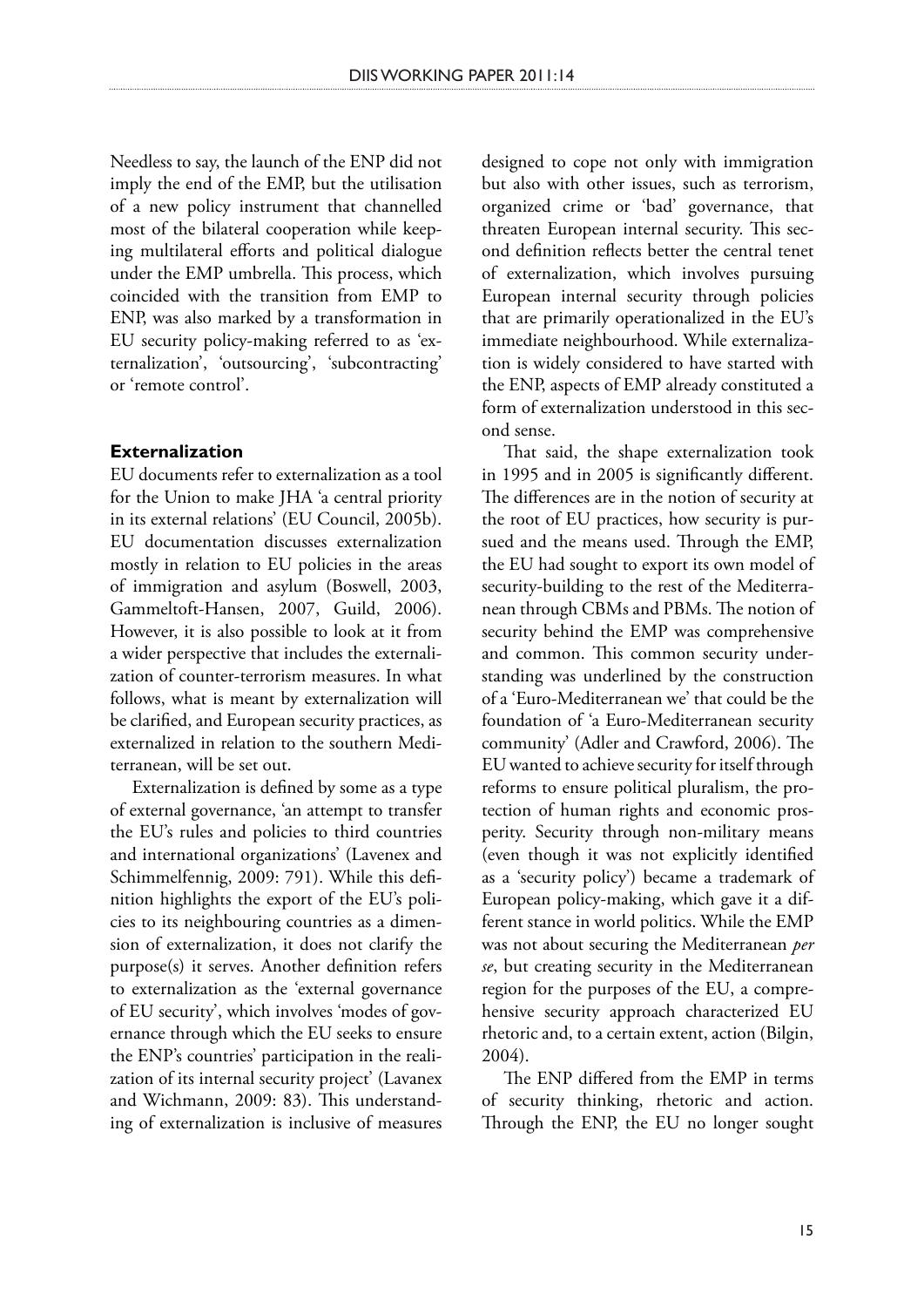to export its own security-building model to its neighbouring countries (Joenniemi, 2007). The focus on multilateral CBMs and PBMs disappeared in the ENP, the common security perspective of the EMP being put aside by adopting a security understanding that was linked to a less inclusive construction of identity. This less inclusive identity sometimes turned out to be an indicator of a dichotomy between the EU ('us'), which must be secured against particular threats, and the Mediterranean countries ('them'). Notwithstanding the language of 'neighbourhood', southern Mediterranean countries were viewed as producing these threats and were also allocated the duty of addressing them.7

In the process of addressing possible security 'threats' outside the EU borders before they reach Europe, the policy of promoting democracy and good governance was inherited from the EMP, albeit with an important difference. The objective of this policy in the EMP was the creation of a stable neighbourhood. However, in the ENP, the EU adopted a bilateral approach. In this approach, instead of following 'one-size-fits-all' policies to promote democracy, the EU formulated specific policies that took the needs of the partner state into account. In those instances where the partner state is not willing to cooperate (as in the case of Algeria) or only in a limited manner (as in the case of Egypt), democracy promotion policies have been less than effective.

In terms of security policy-making, technologized military, police and gendarmerie

tools have increasingly begun to be used by the EU or its member states when cooperating with their southern neighbours. These have included the training of the military and police forces of southern Mediterranean countries, the training of immigration officers, and the transfer of surveillance and control technology. Indeed, the increase in the number of crossborder operations in the Mediterranean and the deployment of high-tech systems such as SIVE8 have highlighted how:

Europe has undergone a number of significant transformations in the use of technology with the aim of managing insecurity. These transformations are to be understood in the context of the growing de-differentiation between previously distinct activities: fighting wars abroad, controlling populations at home and managing the border between two spheres. (Burgess, 2009: 321)

European security practices in relation to the Mediterranean have exemplified such de-differentiation. Through a variety of policies, including the ENP, the EU and its member states have sought to address challenges externally through highly technologized and sometimes militarized means before they became internal challenges. For example, according to a study conducted at the request of the European Parliament (EP), externalization in the areas of immigration and asylum has had two dimensions: 'to relocate outside its border control procedures' and 'to hold third countries accountable, through the transfer of responsibili-

This was a problem in the EMP as well; see, for example, Holm, 2004. However, in the EMP, the EU and southern Mediterranean countries were identified as 'partners'. In the ENP, the latter are identified as 'neighbours' which are expected to address challenges on their territories before they become the EU's internal security problems. Many interviewees highlighted this change.

<sup>8</sup> SIVE (Spanish Integral Service of External Vigilance) was introduced by Spain on its borders in 2002. The system includes thermal and infrared cameras, police units and surveillance towers. The system was also set up in the Canary Islands in 2004.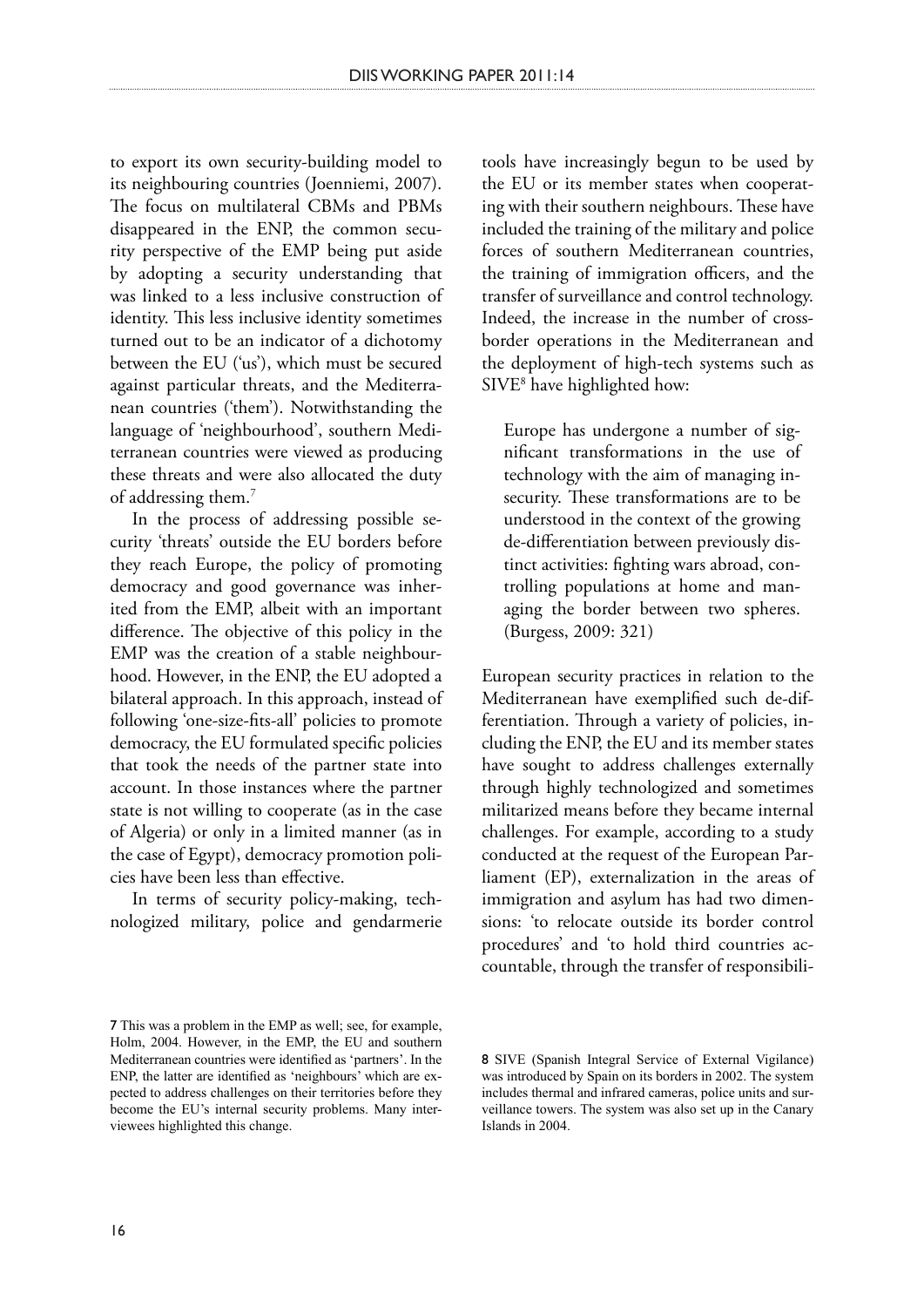ties, for the consequences of its obligations in relation to the application of its international commitments or the choices it has made in relation to the management of migratory flows' (Rodier, 2006).

As will be seen below, far from protecting the human rights of immigrants, the EU's increasing reliance on means such as border guards has resulted in immigration being stripped of its political and social character and reduced to risk analysis. Such risk analysis is conducted by one institution, FRONTEX, without sufficient legal scrutiny by the European Court of Justice.<sup>9</sup> That said, the more questionable practices have been adopted not through the ENP, or by FRONTEX, but through countryto-country cooperation.

### **Externalization in Practice**

The externalization of the EU's security policies in the direction of its southern neighbourhood can be analysed in terms of immigration control, counter-terrorism, and political dialogue and reform.

#### *Immigration Control*

The externalization of immigration control policies has had two aspects: immigration control through institution and capacity-building in the southern Mediterranean countries, and the introduction of highly technologized and sometimes militarized means.

Immigration control has been central to the externalization of European security policies implemented through country-to-country relations as well as the ENP. In the framework of the ENP, the EU has given utmost importance to cooperation on 'illegal immigration' prevention, efficient border management, readmission agreements and the effective return of 'illegal immigrants' (European Commission, 2007). The EU has externalized its immigration control policies through capacitybuilding, sending immigration liaison officers (ILOs) to neighbouring countries, exporting surveillance technology and information exchange. The strategy papers and all action plans concluded with southern Mediterranean states contain a number of clauses about information exchange and institution- and capacitybuilding to manage migration flows towards the EU (Del Sarto, 2010). In the words of one observer, 'the goal is the virtual extension of European borders to the North African coasts' (Helmut, 2005). Another strategy is to send ILOs to other countries in order to establish contacts with the host country in the areas of 'illegal immigration control', return of 'illegal immigrants' and the management of legal immigration (EU Council, 2004a). Libya and Morocco have also been front-runners in this area (Human Rights Watch, 2006a).

The most striking practice in the area of immigration control in the aftermath of 9/11 is the increasing reliance of the EU and its member states on highly technologized and sometimes militarized means in addressing this challenge. Militarized means refer to 'police forces which have certain military characteristics and some degree of military capability even though strictly speaking they are not part of the armed forces' (Lutterbeck, 2004: 47; also Andrade, 1985). Border guards, which are sometimes referred to as 'paramilitary forces', have been set up in several EU member states (Lutterbeck, 2005).

<sup>9</sup> The European Parliament's Civil Liberties Committee has recently decided to take the exclusion of the Parliament from the procedures related to FRONTEX to the European Court of Justice. EPP Group in the European Parliament Website, Press Release. Available at http://www.eppgroup. eu/press/showpr.asp?PRControlDocTypeID=1andPRContr olID=9513andPRContentID=16295andPRContentLG=en. 25.06.2010.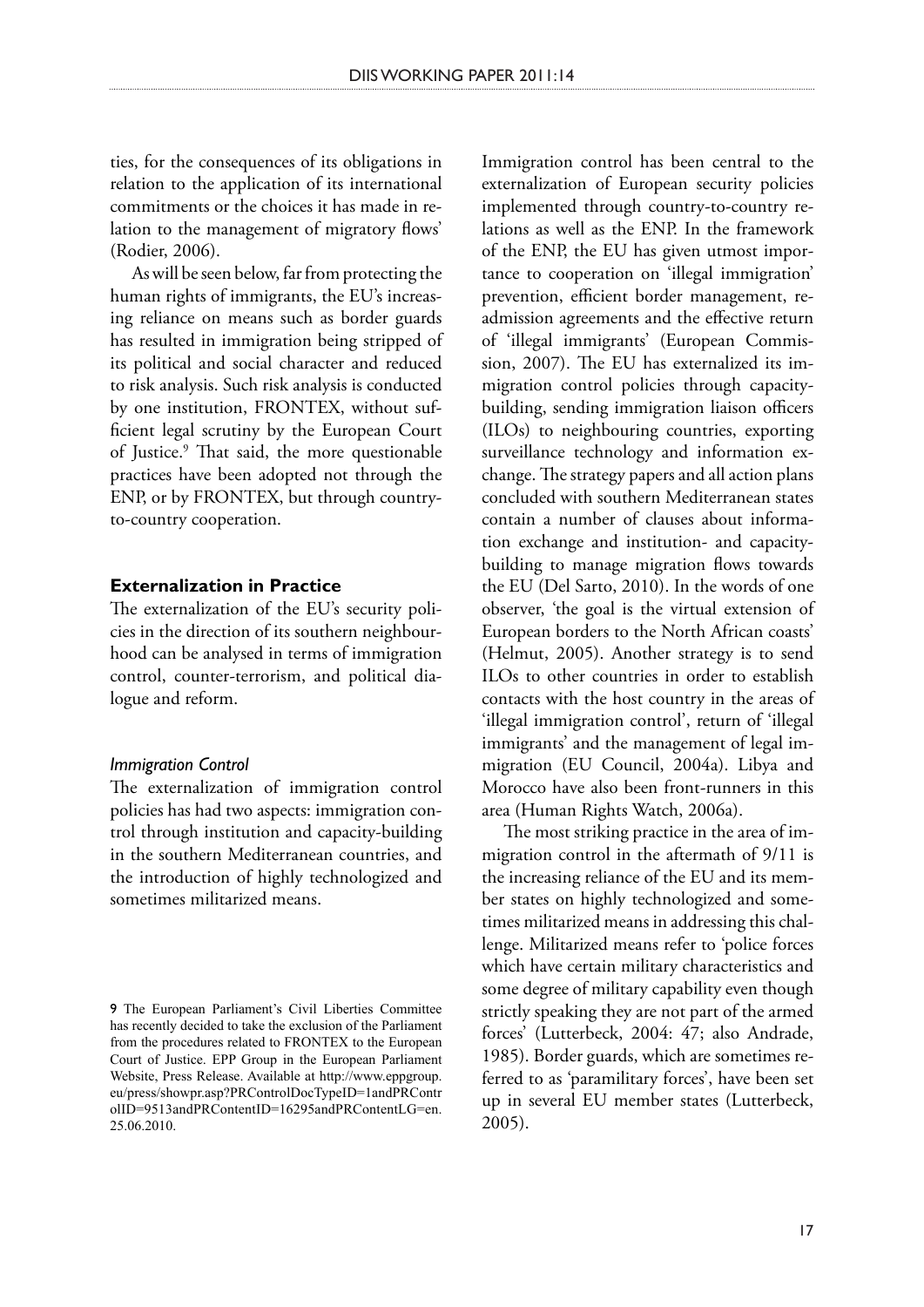While such militarised practices gained a momentum in the post-9/11 period, they have, for some time, evolved in tandem with the emergence of the security continuum in Europe (Lutterbeck, 2004). In 2002, the European Council announced the Plan for the Management of the External Borders of the Member States, which aimed to establish a sort of 'European Corps of Border Guards' (EU Council, 2002). In 2003 and 2004, joint border-guard operations (such as 'Ulysses', 'Triton', 'Rio III and IV', 'Nettuno I', 'Nettuno II', 'Semper Vigilia I' and 'Semper Vigilia II') were conducted (Monar, 2006). In 2003, Operation Ulysses was launched as a joint naval initiative between France, the UK, Spain, Portugal and Italy. The then Spanish Interior Minister, Angel Acebes, identified the objective of the operation as the creation of a 'rectangular filter' to detect 'illegal' boats (Fekete, 2004: 77). By 2004, other EU Member States, such as Germany, had also established such forces, whose main objective was border control (Lutterbeck, 2004: 52-57).

FRONTEX was established in a political context in which coordinated security practices (including military ones) were deemed necessary to security in and of Europe. The roles of FRONTEX are to conduct risk analysis and coordinate operations, including naval missions in the Mediterranean. Risk analysis reports are presented to the European Commission and the Council. Under the mandate given to it by the Commission, FRONTEX is responsible for studying the conditions of immigration control in the Mediterranean involving the cooperation of southern Mediterranean states (European Commission, 2005). FRONTEX risk analysis provides the rationale for naval operations in the Mediterranean.

During this period, bilateral agreements between EU member states and neighbouring states from which the irregular immigration boats depart were signed in order to enable operations in the territorial waters of these states. In 2009, the EU conducted six operations in the Mediterranean, namely: HERA 2009, Nautilus 2009, HERMES 2009, MINERVA 2009, INDALO 2009, and Alpha Reinforcement 2009 (FRONTEX, 2010).<sup>10</sup> The frequency of such operations, notwithstanding increasing scrutiny and calls for transparency, shows that the technologized (and sometimes militarized) ways of addressing challenges mentioned above have prevailed in European security practices.<sup>11</sup>

### *Counter-terrorism*

Another important aspect of European security policies in relation to the Mediterranean is the externalization of counter-terrorism measures. This is done by providing technical and financial assistance to southern Mediterranean regimes in tackling terrorism in their own countries. EU technical assistance has included developing programmes to cope with the radicalization of youth, as well as increasing the crisis management capacity of law-enforcement agencies and training them for border, airport and maritime security (Wolff, 2009b: 148-149).

Cooperation against terrorism has become one of the main tenets of EU policies in relation to Egypt. However, there is very little information available about the scope of this

<sup>10</sup> FRONTEX, *Examples of Accomplished Operations*. Available at http://www.FRONTEX.europa.eu/examples\_ of accomplished operati/page2.html. 28 July 2011.

<sup>11</sup> Cross-border cooperation under the ENP is not limited to immigration control. The European Neighbourhood Policy Instrument has recently included a cross-border cooperation scheme in order to facilitate cross-border societal-level interactions. Bilateral Spain-Morocco (€156.7 million) and Italy-Tunisia ( $E$ 25.2 million) programmes and the multilateral Mediterranean Sea Basin Programme (€173 million) are examples of this cooperation; see Martin, 2009.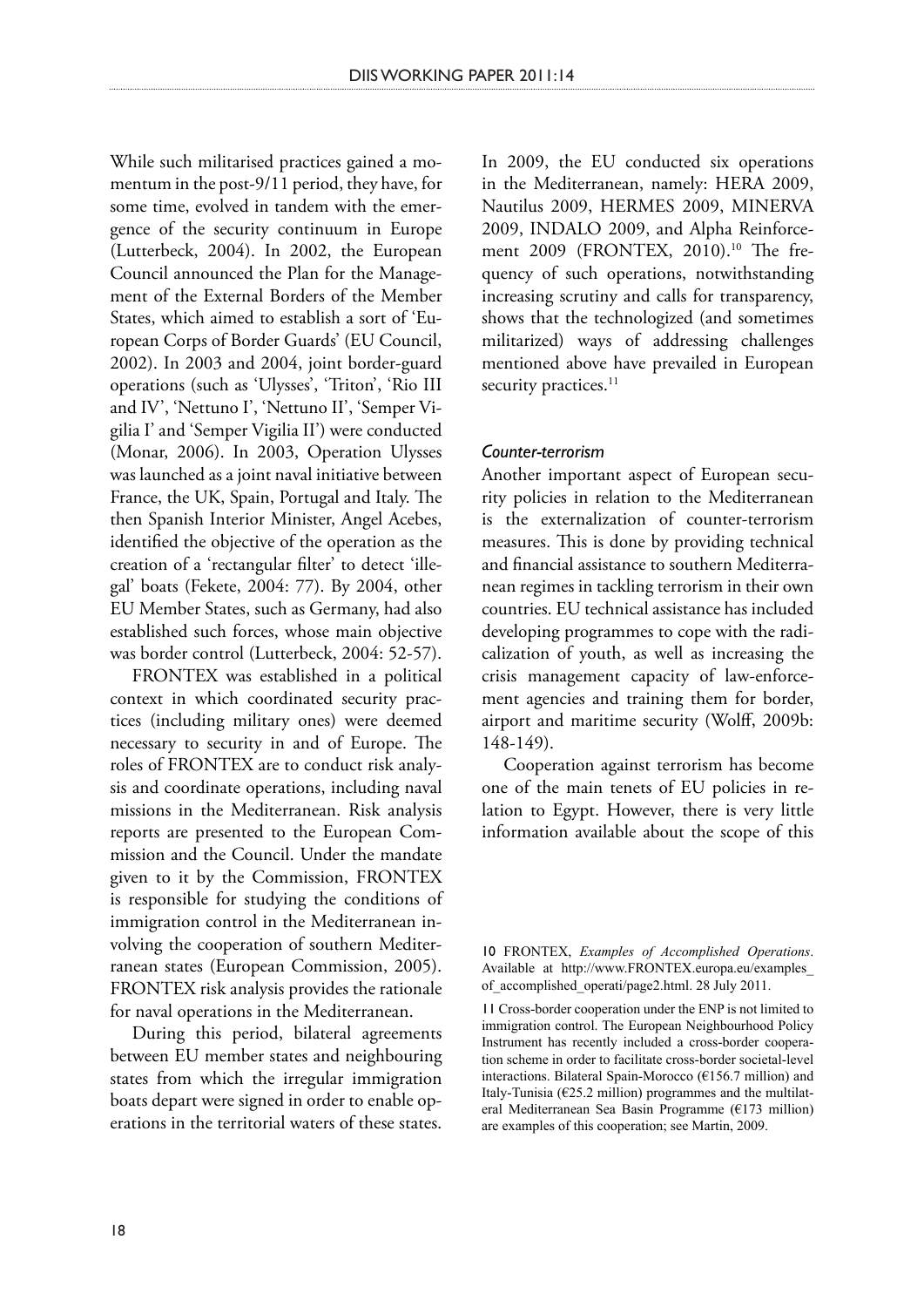cooperation.12 Algeria and Morocco are not the only main recipients of EU assistance on counter-terrorism, but are also very close partners of Spain and France in this area (Wolff, 2009b: 150-151). Algeria also cooperates with Interpol, Europol and NATO. Although the definition of terrorism is very broad in Algerian criminal law, this has not hindered EU– Algeria cooperation in this area. This could, in turn, have an impact, in the Commission's own words, on the already restricted freedom of assembly in this country. As in Algeria, Morocco has a very broad definition of terrorism. Furthermore, there have been many legal changes since the Casablanca bombings of 16 May 2003. These changes have authorized 'the police and security forces to hold suspects without access to a lawyer, to intercept telephone calls, Internet communications, and mail, and to search domiciles and businesses without a warrant' (Baracani, 2005: 10).

On the one hand, the level of political cooperation between the EU and southern Mediterranean countries in the area of counter-terrorism is not very intense (for example, in comparison to EU–USA cooperation). Undeniably, there has been a tendency, on both shores of the Mediterranean, 'to emphasise the political dialogue dimension of the EU's counterterrorism cooperation…at the expense of investigating operational counterterrorism cooperation' (Kaunert and Leonard, 2011: 302). However, such 'rhetoric' about cooperating in the 'Global War against Terror' has been powerful in terms of its ubiquity. Indeed, our interviews in Algeria, Egypt and Morocco showed that there is a growing perception of intensive 'operational' cooperation between the EU and southern regimes. This perception has become

widespread, especially in the areas of information exchange and intelligence sharing. In addition, there is evidence of mounting concern that the southern regimes are doing the EU's 'dirty work'.13 For example, an academic from Egypt stated that 'there is a highly classified cooperation in fighting terrorism, in the following way: EU countries export suspects from their prisons to the Egyptian prisons, famous for their extraordinary ability of interrogation under torture, which is strictly illegal in the European countries'.14 Although providing technical assistance and financial help are the main policy tools of the EU in the area of counterterrorism cooperation, the implication of the powerful cooperation rhetoric has fed into a perception that, as an academic from Algeria stated, the 'EU acts like a machine that seeks to promote its interests with undemocratic regimes in the name of "pragmatism"'.15

#### *Political Reform*

With regard to the promotion of political reform through cooperation under the ENP, of all the Maghreb countries it is Morocco that has the most advanced relationship with the EU. Morocco was one of the first countries to adopt the Neighbourhood Action Plan in 2005. The ENP has become a framework of cooperation, which envisages EU–Morocco relations evolving into a closer political and economic partnership. In the 2005 Action Plan, the shortcomings of the Moroccan political system and the priority areas that should be

<sup>13</sup> Interview with a Moroccan academic by David Alvarado, Winter 2009-2010, interview transcript, Rabat.

<sup>14</sup> Interview with an Egyptian academic by Habiba Mohsen, Winter 2009-2010, interview transcript, Cairo.

<sup>15</sup> Interview with an Algerian academic by Louisa Dris-Ali Hamadouche, Winter 2009-2010, interview transcript, Algiers.

<sup>12</sup> The Egyptian interviewees stated that they did not have information about the issue.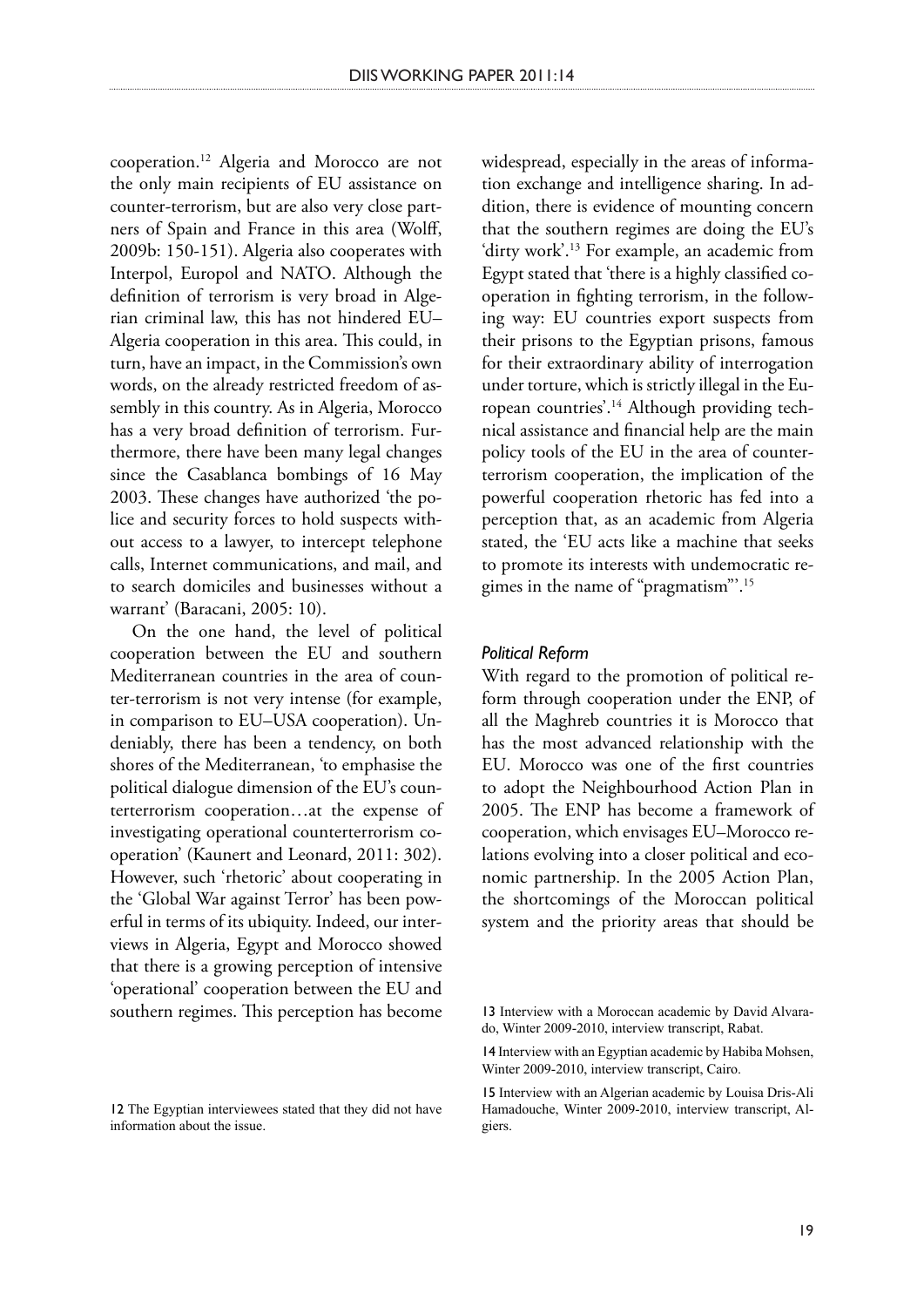addressed were listed. The Action Plan specifically focused on the need to reform the administrative system and the judicial system, and to promote the rule of law. The 2006, 2008 and 2009 Morocco Progress Reports repeatedly mentioned both problems and improvements in the areas of Moroccan judicial and political systems. However, the absence of references to the need for the independence of the judiciary and legal accountability has resulted in the impression that EU expects the reforms to take place 'within the boundaries of [the] current constitution and distribution of powers' and very little else (Kausch, 2008: 5).

With regard to democracy and human rights clauses, the Association Agreement with Morocco resulted in the funding of 48 civil-society projects in the kingdom (Haddadi, 2004)*.*  However, both the 2008 and 2009 country reports of the Commission recognized that the reforms to protect and promote democracy and human rights are not ambitious enough. That said, it was also noted that improvements in regulations about political parties were significant.16

Egypt and Algeria have proved slower than Morocco in initiating political reforms under the ENP framework. Egypt's cooperative relationship with the EC/EU goes back to the 1976 Cooperation Agreement. Until 1995, the EC's support for Egyptian economic modernization continued through various assistance programs. The ENP has become another phase in this process. Since 2005, through the European Instrument for Democracy and Human Rights,

the EU has financed several programmes, such as 'Watch, Monitor and Evaluate Egyptian Parliamentary Elections to Enhance Democratization' (€83,339) and 'Egyptian Democratic Status Watch' (€100,000) (Wolff, 2009a: 111). In the area of political reforms, there have been improvements as well as problems. In 2007 changes were made to the election system, including the introduction of a new electoral commission to monitor the system. Local elections were held in 2008. However, according to the Commission's Egypt Progress Report, many legal opposition parties and independent candidates were not allowed to register to run. The 2008 and 2009 Progress Reports were critical of the Egyptian government regarding the state of emergency. However such criticism has proved ineffective. Egypt did not hesitate to extend the state of emergency until 2010. Still, this hindered neither cooperation with Egypt nor the export of surveillance technology to it.

Algeria, which has been a reluctant partner of the EU, has not been targeted effectively by EU policies in the area of the promotion of democracy and human rights. In the Association Agreement with Algeria, only three articles concern political dialogue, whereas there are ten articles about cooperation in the areas of justice and home affairs. The means utilised for the promotion of human rights are also very limited. For example, in the 2007-2013 Strategy Paper, it is possible to see references to democracy, human rights and good governance. However, the National Indicative Programme (NIP) prioritizes justice reform  $(617)$ million), economic growth and jobs  $(E113)$ million) and the improvement of public goods (€90 million) (EuroMed, 2007). Only 7% of the overall instrument is allocated to the promotion of democracy. Even more significant is the fact that Algeria is not currently involved in the ENP. This is because Algiers has vehe-

<sup>16</sup> Economic cooperation with Morocco is more developed than political cooperation. The Action Plan of 2005 adopted principles and policies which have enabled Morocco to integrate with the EU market. In 2008, the EU reaffirmed its position for closer economic cooperation with Morocco in 2008 by granting it 'advanced status'.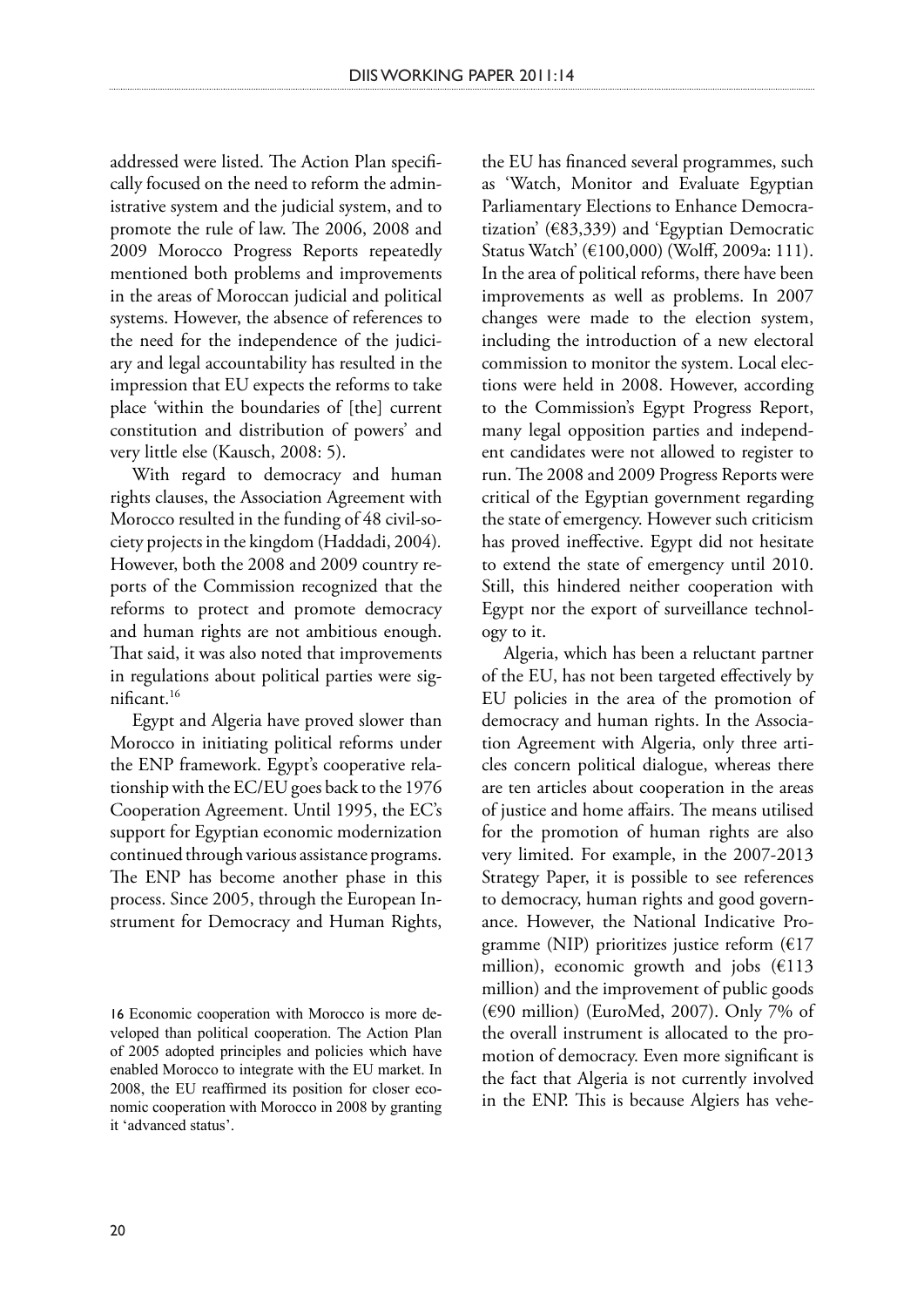mently criticised this framework for its vertical and intrusive nature.

To summarise, EU security practices in relation to the Mediterranean have focused on three areas of cooperation. In the area of migration, European security practices have been increasingly technologized and sometimes militarized. Counterterrorism cooperation seems limited at first. However, the perception spreading in southern Mediterranean societies has been different. Finally, European security practices in the area of democracy promotion have highlighted the EU's seeming reluctance to provide effective support for democracy and political reforms. That said, not all of the aforementioned shortcomings, or the implications analysed in the next section, have their roots in EU action (or lack of it). Rather, they have followed mostly, but not wholly, countryto-country cooperation.

## **Implications of European Security Practices in Value Terms**

The implications, in value terms, of the practices outlined above can be analysed in terms of security referents: individuals, societies and regimes or states in the South, and the European Union in the North.

### **Individuals as Security Referents**

Those who are referred to here as 'individuals' are people who find themselves in need of protection by virtue of being exposed to or who run the risk of subjection to violations of their fundamental rights. The implications for individuals as security referents include abuses of fundamental rights allowed by the secrecy surrounding the 'national security' acts and other endemic 'security' practices of some southern Mediterranean regimes, irregular migrants

being directed to more dangerous routes, the persistently high levels of migrant deaths, the fading of asylum-seeking as a strategy to escape repression (at times contrary to the letter and spirit of international law) and violent treatment by human smugglers.

To begin with immigrants and asylum-seekers, one implication of the upgrading of EU frontiers has been the transformation of immigration from being a mostly independently run enterprise to being mostly controlled by 'professional' human smugglers who charge for their services. Human smugglers have not only directed individual migrants toward increasingly more dangerous routes, they have also engaged in violent acts of their own, including leaving migrants to their fate when faced with the risk of running into border controls.<sup>17</sup>

There is no denying that the upgrading and shifting of EU borders to the south has resulted in significant decreases in the number of migrants arriving in EU member states. Yet, EU efforts may not have been as effective as figures seem to suggest at first. For instance, in 2004, the number of apprehended irregular immigrants arriving at the Spanish mainland border were 15,675; in 2005 this went down to 11,781. However, in the same period, the number of immigrants arriving at the Italian borders rose from 13,594 in 2004 to 22,824 in 2005 (Cuttitta, 2007: 2). Likewise, while the SIVE system has certainly contributed to curbing irregular arrivals in mainland Spain, it equally certain that the same system has not stopped 'illegal' arrivals, but has forced irregular immigrants (and of course human smugglers) explore alternative routes, as will be shown below (Spijkerboer, 2007: 131). As

<sup>17</sup> The violence that irregular immigrants face during their journeys is well-documented, based on their own experiences; see Fortress Europe, 2007; Collyer, 2006.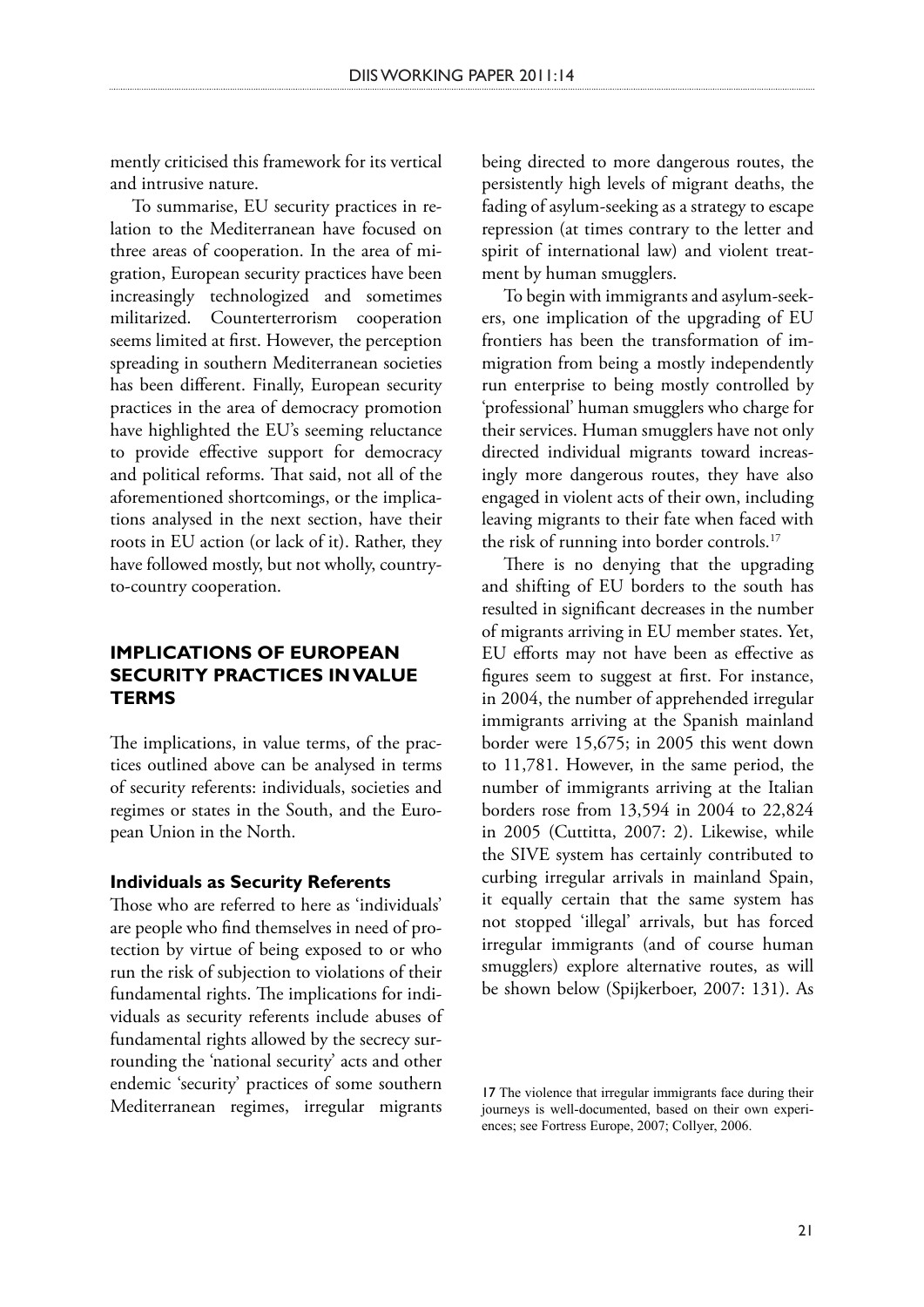such, while the numbers of immigrants arriving at the known ports may have been decreasing, human smugglers have been directing their clients to other ports in the south. On the other hand, early statistics from the UNHCR in 2009 highlighted a certain decrease in the number of the illegal sea arrivals in southern European countries, but considerable increase in the irregular arrivals from Somalia in Yemen.18

Another implication for individuals as security referents is the persistent number of deaths. Some reports suggest that, under the surveillance of the 'search and rescue' teams (as in the case of Operation Ulysses), attempts to install 'rectangular filters' contribute to death tolls in the Mediterranean (Maccanico, 2006, Webber, 2006). In the case of Italy's borders, in response to EU's use of 'more and faster patrol boats and the use of ever more sophisticated—including military style-surveillance equipment' (Lutterbeck, 2006: 77), human smugglers have begun heading toward more dangerous ports (also see Monzini, 2007). The Somalia–Yemen route is also more risky for immigrants (Medicins sans Frontières, 2008).

Another implication of European security practices with regard to the individual as a security referent involves asylum-seekers. Webber (2006: 31), for instance, has been critical of 'increasing cooperation with the security and intelligence services of countries from which asylum seekers have fled'. Such cooperation, argues Webber (2006: 31), 'sometimes leads to the characterisation of an asylum claimant as a "terrorist" rather than [as] involved in legitimate political dissent'. Mazella (2007: 43) has argued that, as part of this process, a notion of 'false asylum seekers has become "omnipresent"'. Webber highlighted the proliferating disincentives to claiming asylum, which include:

the unremitting racist hostility to which they are subjected by the popular press and politicians 'that' carries through into the treatment of asylum claimants throughout the process from arrival on, and has resulted in more and more 'tightening' of the refugee determination process to prevent 'abuse'. (Webber, 2006: 12)

As a consequence, she has argued, conventional asylum policies seem to be on their way to abandonment. That is why the European Council on Refugees and Exiles (ECRE), the Spanish Commission for Refugees (CEAR) and Amnesty International (AI) have recently urged European governments to re-consider their illegal immigration policies. They have pointed out that 'European governments brag about their success in fighting irregular migration but refugees who are prevented from arriving to the European territory are paying the price of this "success"'.<sup>19</sup> Indeed, AI is increasingly wary of the externalisation procedures put into place by the EU in so far as the costs for individuals are concerned. Highlighting how these policies involve risks, AI has criticised the EU, south Mediterranean countries and the countries of origin—the latter lacking clearly identified asylum procedures. Adepoju et al. (2009: 46) have warned against the violation of 'non-refoulement' by some EU member states, which, in principle, prevents refugees

<sup>19</sup> See European Council on Refugees and Exiles, Spanish Commission on Refugees and Amnesty International, 'Human Rights Organizations Urge the European Governments to Adapt Border Management to Ensure that Refugees can Reach Europe', 24 February 2010. http://www. ecre.org/resources/Press\_releases/1523. 5 July 2010.

<sup>18</sup> For the figures see UNHCR, *Asylum and Migration*, (February, 2010). Available at http://www.unhcr.org/pages/ 4a1d406060.html. 25 July 2010.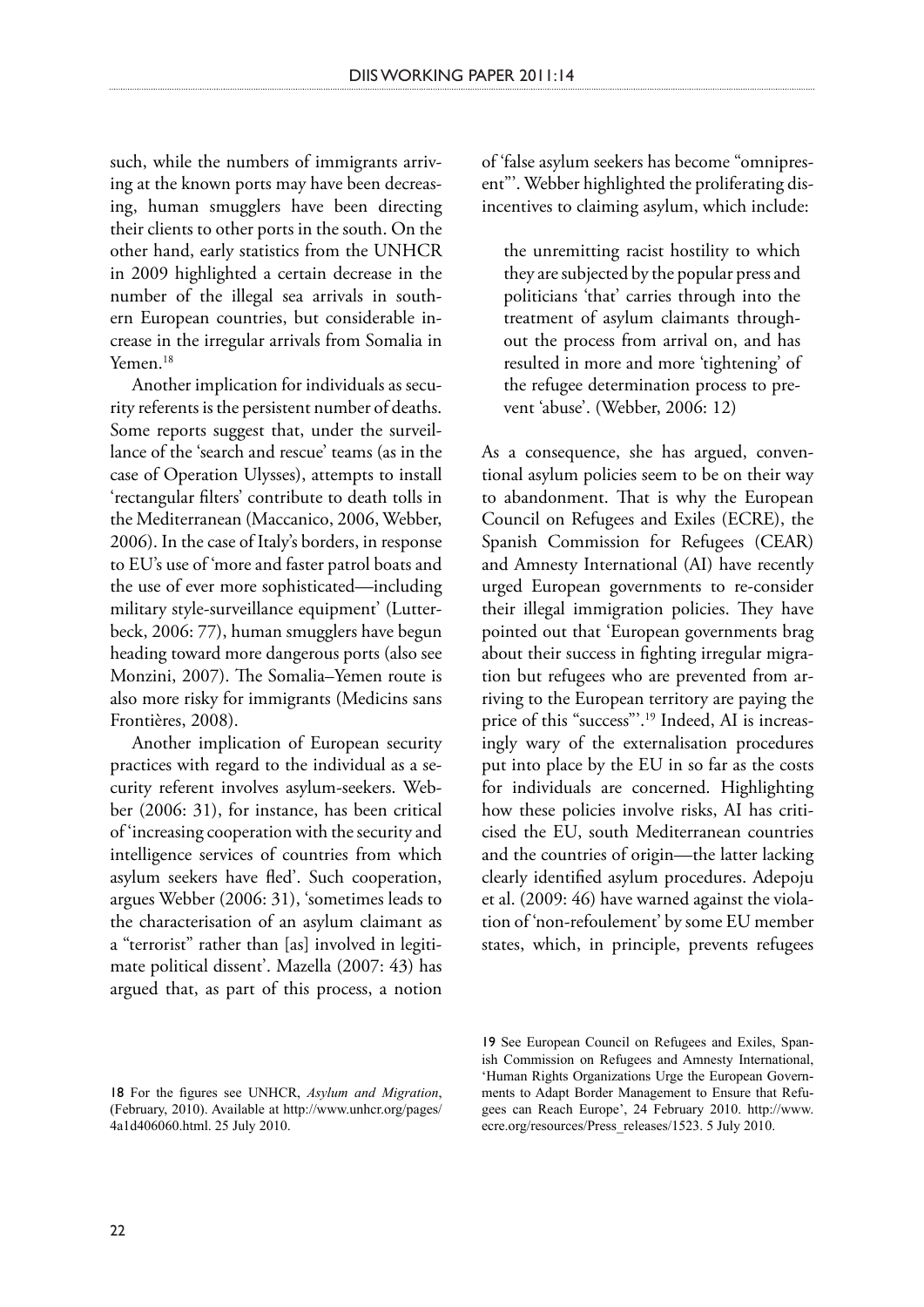arriving in the territory of a state from being returned to another where they run the risk of persecution. The fact that agreements are often bilateral and increasingly 'informal', argue the authors, has meant that, 'not only these arrangements are less transparent and controllable by parliaments, but also that human rights guarantees are often lacking'. As Mazella (2007) has reminded us, 'to whom do we wish to grant asylum?' is an 'ethical question' that seems to be less and less frequently asked in recent years. Indeed, in some European contexts, debates on asylum policies have been replaced by policies that seek to minimise the number of occasions on which asylum applications can be made.

There is also the violence inflicted by human smugglers on immigrants. Monzini writes:

It is clear that migrants leaving North Africa pay high prices for a service that is really unsafe, and no compensation is envisaged for them in case of apprehension at the border and repatriation…. Violence against migrants is higher in this case as traffickers consider them as just cargo with no rights at all, persons to be loaded onto old ships and left alone to face the journey. (Monzini, 2007: 181)

As Spijkerboer has highlighted, the smugglers are not entirely incorrect in thinking that migrants have next to no rights (in practice, if not necessarily on paper). In international law, there is currently limited responsibility on member states for migrant fatalities. It is worth quoting Spijkerboer at length:

Under the International Law Commission's Articles on the Responsibility of States for International Wrongful Acts, States cannot be held responsible for fatalities that result indirectly from controlling their borders because border control,

in itself, is not a wrongful act. Under some circumstances, a State may be held responsible for damage that arises out of acts not prohibited by international law, as when it undertakes a hazardous activity, defined by the International Law Commission as 'an action which involves a risk of causing significant harm'. The question remains, however, whether increased border controls themselves cause these fatalities. One may argue that they are a contributing factor but that, in themselves, increased border controls do not cause the fatalities. Other factors may be more important, such as the willingness of migrants to take considerable risks, as well as factors beyond anyone's control, such as the weather during migration. Hence, States are not responsible in the legal sense for fatalities that occur indirectly as a consequence of controlling their borders. (Spijkerboer, 2007: 136-7)

While precise data about 'deaths' is not available,20 Spijkerboer has suggested that 'as matters stand now, it seems more likely [and contrary to what European governments claim] that...border deaths increase as a consequence of intensified border control' (Spijkerboer,

20 But see United Against Racism's 'List of 13824 documented refugee deaths through Fortress Europe'. Internet. Available at www.unitedagainstracism.org. 14 July 2010.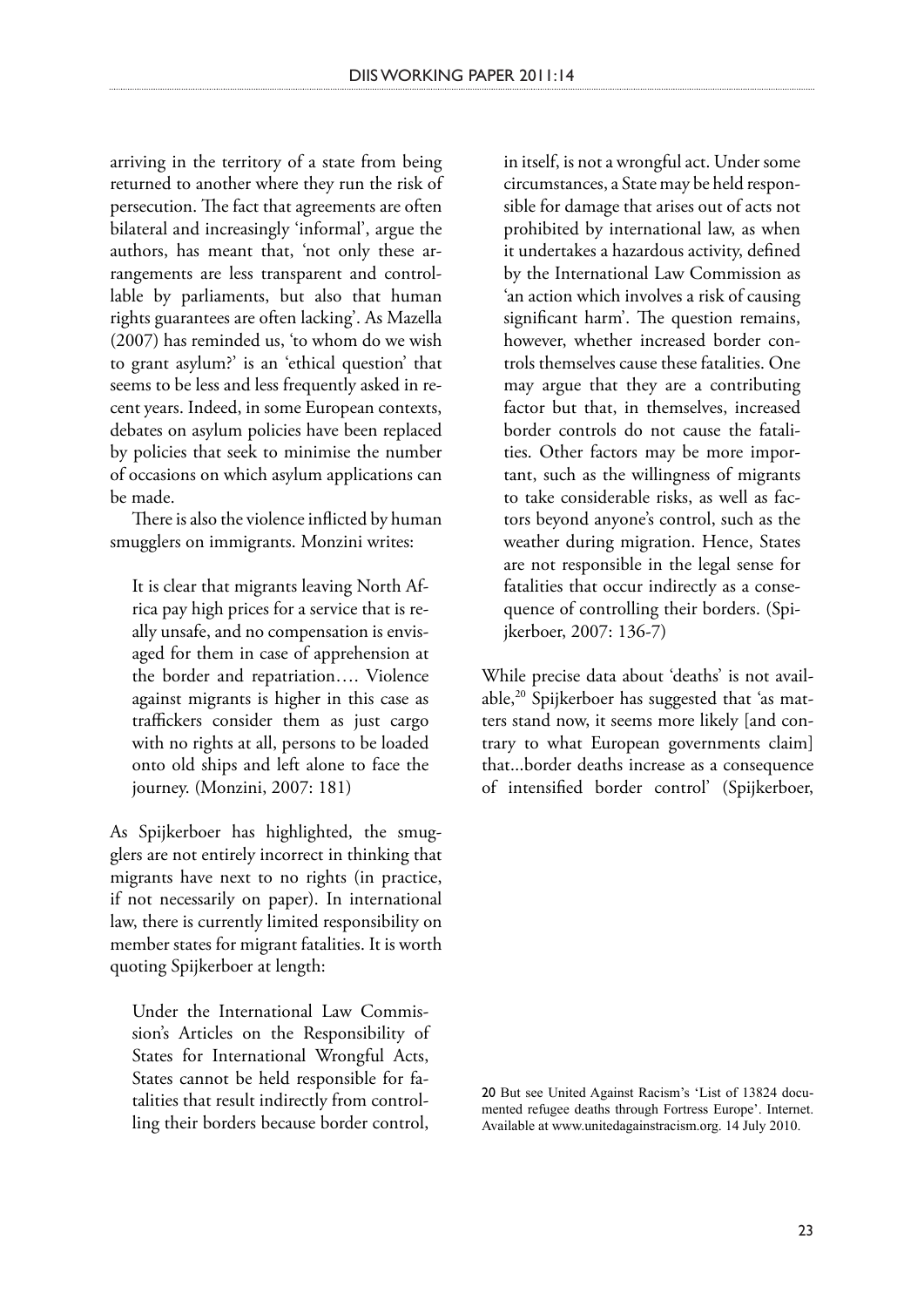2007: 139).<sup>21</sup> For example, in 2006, many incidents occurred during 'rescue' operations when smuggling boats capsized, crashed into border guards' boats and irregular immigrants drowned trying to escape from the guards (Maccanico, 2006).

Another implication for individuals is that EU and EU member states have not sufficiently scrutinized maltreatment of immigrants by southern Mediterranean states. In the case of Morocco, the Euro-Mediterranean Human Rights Network (EMHRN) criticized the Action Plan, arguing that, while it includes promises for the rights of Moroccan immigrants in the EU, it neglects the rights of sub-Saharan African immigrants in Morocco (EMHRN, 2007). According to one of the latest reports by the French NGO CIMADE, notwithstanding the presence of the UNHCR in Morocco and the EU rhetoric on its protection of the rights of asylum-seekers and refugees, violations in the form of inhumane detention conditions, expulsions and deportations have been conducted by the Moroccan authorities (CI-MADE, 2008). Likewise, non-governmental actors have objected that the Algeria Strategy Paper of 2009 did not make any statement about the treatment of sub-Saharan immigrants in Algeria, although AI has reported

cases of the repatriation of UNHCR-recognized refugees to other countries (Amnesty International, 2009).

In 2006, Amnesty International criticized what it characterized as 'the blank-cheque approach' adopted by the EU in the area of the externalization of immigration control policies (Amnesty International, 2006). 'The blankcheque approach' means that, as long as immigrants (especially irregular immigrants) are kept outside the EU borders by the measures taken by southern Mediterranean states, the EU overlooks how these measures affect immigrants. This blank-cheque approach includes the establishment of transit processing centres, the installation of new border surveillance technology, readmission agreements, joint border patrol operations and the training of border police. Beatings and rapes in the immigrant camps in the southern Mediterranean, police brutality towards immigrants, including shootings, and attacks on sub-Saharan immigrants by southern Mediterranean natives have frequently been documented (Carling, 2007, Collyer, 2006, Human Rights Watch, 2006b, Medicins sans Frontières, 2006, Simon, 2006). However, the EU has so far not adopted effective policies to encourage southern Mediterranean states to improve the conditions of immigrants in their countries. This reluctance, as our interviews have also shown, has generated serious criticisms of the EU.

Such maltreatment of immigrants and asylum-seekers on the road to the European Union is symptomatic of another endemic insecurity in the southern Mediterranean, namely the limits on respect for fundamental rights and freedoms. Indeed, individuals who seek mobility of one sort or another are left at the mercy of the 'national security' projects of states on both sides of the Mediterranean. One observer has suggested that 'the individual is manifestly less protected on both sides of the Mediterranean than was the case before September 11

<sup>21</sup> It is worth noting here that the gross violations of individuals' human rights (which are, in theory, protected by international law) as implications of EU security policymaking in the Mediterranean have been widely publicised and criticised by EU actors and others. Still, the issue is discussed mostly with reference to the ethics of consequences, that is, to taking the consequences of one's actions as the main criteria of ethical evaluation, rather than virtue or duty. Put simply, judging one's actions in terms of their consequences involves weighing 'good'/gains versus 'bad'/costs and deciding whether the gain is 'worth' the cost. Since EU practices of boat interception are justified with reference to the ethics of consequences, it is important to see verifying the 'good' does indeed' outweigh the 'bad'—both taken as being defined by EU documentation and not by any outside criteria.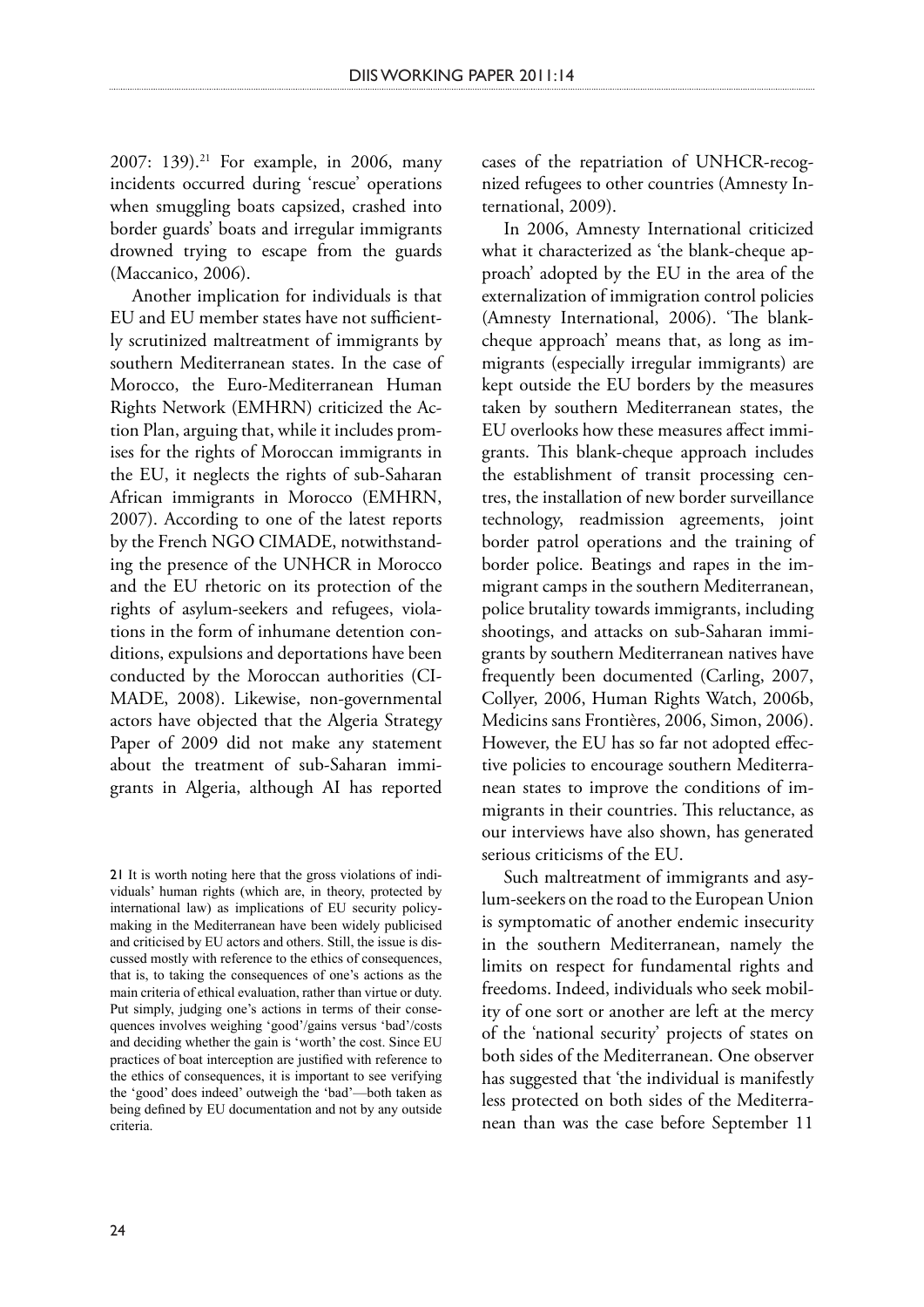2001' (Galli, 2008: 10). Indeed, in countries like the United Kingdom, which have adopted more stringent measures compared to others, the treatment of individuals in the name of 'national security' allows,

deportations that require no proof of criminal conspiracy, merely an administrative assessment of the risk believed to be posed by an individual, which a national security Tribunal such as SIAC (in the UK) is expected to defer to. (Webber, 2006: 33)

What are particularly worrying in this regard are deportations to countries where individuals faces 'torture or inhuman or degrading treatment or punishment' (Webber, 2006: 4). While such deportations are prohibited by the European Convention of Human Rights, some EU member states seem to have found ways of circumventing such bans, including 'rendition, the unlawful removal of foreign nationals to torturing states' (Webber, 2006: 33-4).

What seems to be happening is a convergence of the security agendas of some states and regimes in the South and the North. The Directorate-General for the External Policies of the Union (2006) has characterised this convergence as involving a '"you scratch my back and I'll scratch yours" logic'. Some European actors are currently cooperating with regimes, such as Egypt, that engage in the kinds of practices that the EU has been critical of in the past. Amnesty International (2010) criticized the emergency law, characterizing it as a serious obstacle to human rights and freedoms which are violated not only by the security forces, but also by military tribunals or state security courts. In recent years, and in spite of the European Commission's concerns, some anti-democratic practices on the part of the Egyptian government were overlooked by the EU, including the state of emergency, which

was renewed in 2006 and again in 2010. In other southern Mediterranean countries, such as Tunisia, the torture and ill-treatment of human rights defenders and the imprisonment and torture of Sahrawi activists were reported as having been overlooked (Amnesty International, 2009, Wolff, 2006). From Algeria there were reports of 'spectacular repressions' taking place in the country, where a state of emergency has been in place since 1992 (Benantar, 2006).

It is worth highlighting that the two shores of the Mediterranean experience the same dynamics but make difference sense of them. From a 'Southern' perspective, the conflation of immigration and terrorism as security threats is a consequence of the South internalizing EU security concerns.<sup>22</sup> One Northern observer, in turn, interpreted the same occurrence as 'externalisation in reverse'. Galli (2008) has argued that it is not the Union but the South that first securitized immigration by establishing an Islamist-activism-migrant-terrorism linkage. Whereas the EU refused to accept this linkage in rhetoric and practice for a long time, notes Galli (2008: 13), policy-makers eventually adopted their Mediterranean neighbours' discourse on this linkage.

Our interviewees were critical of their European counterparts for leaving immigrants at the mercy of national security-minded regimes and states. The perceived silence of the EU about these systematic human rights violations has strengthened the assessment that the EU is not concerned with the human rights of non-EU citizens. For example, one Egyptian academic and activist claimed that the EU has double standards in relation to the

<sup>22</sup> As noted before, the South has for long identified Islamist activists who are immigrants with terrorism, but not all immigrants.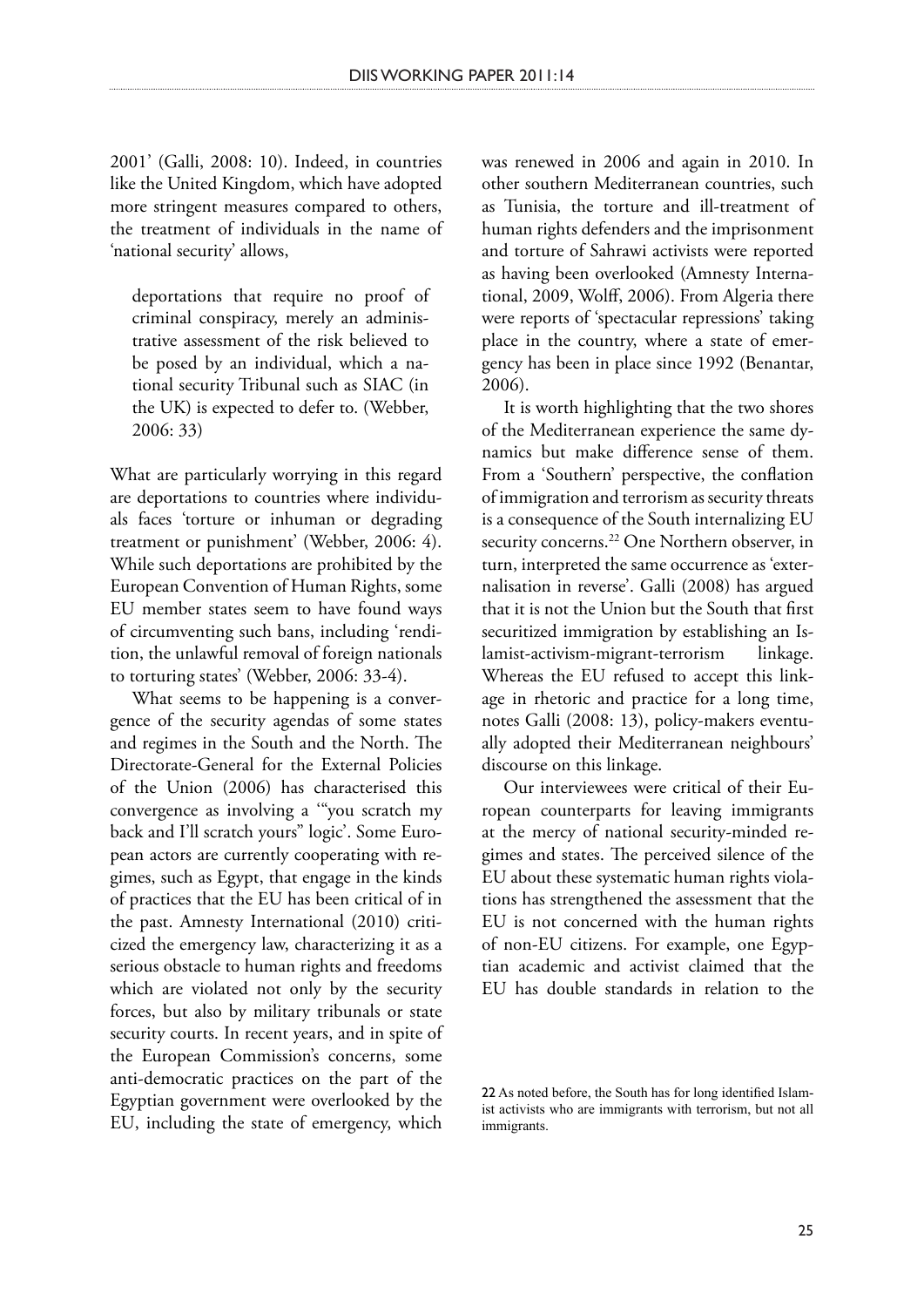rule of law and human rights, and stated that the EU 'doesn't apply the values it claims to believe in when it comes to countries outside of the EU.'23 'So the European Union doesn't necessarily remain committed to these values when it comes to third-world countries, especially the southern Mediterranean countries'.24 Some of our interviewees even suggested that this is not a mere meeting of the agendas of some European actors and southern regimes, but the former making use of the failings of the latter in pursuing its own agenda, with incredible costs for individuals who are migrants and would-be asylum-seekers.25 It is worth underscoring here that, while the EU is not the actor behind these specific practices, and that these are the consequences of country-to-country cooperation, it is almost always the EU that was (incorrectly) criticised by the interviewees. What we discern is that some member states' practices are perceived and portrayed as EU policy-making by observers in the South.

#### **Societies as Security Referents**

Societal insecurities in the south of the Mediterranean have emerged as some Mediterranean regimes have increasingly employed highly technologized and sometimes militarized means through increasing cooperation with EU member states. In terms of societies as referents, implications include pervasive repression of immigrants while the host society remains unaware (if not oblivious) to the emergence of a racialized division of labour in some places and the rise of racism in some other places.

What is understood by 'societal insecurity' is a condition in which a society faces a threat to its social or economic fabric or identity (Waever, 1993, Waever, Buzan, Kelstrup and Lemaitre, 1993). Unlike state security, the referent in the case of societal security is society itself, with the regime or state and their European counterparts as culprits behind insecurities. While these regimes did not need European actors' cooperation to adopt the kind of practices criticised by societal actors, the kind of security cooperation that has been taking place across the Mediterranean in recent years seems to have made societies even less secure. Indeed, the phrase 'destabilisation of delicate social balances' came up quite frequently in our interviews. One of our interviewees highlighted how 'illegal immigration can threaten the social balance, the employment market and public order'.26 The kind of societal insecurity encountered in the southern Mediterranean context is expressed nowhere more dramatically than the headline of a Moroccan newspaper which chose to portray irregular migrants arriving from sub-Saharan Africa as 'black locusts', with all its xenophobic if not racist connotations (Al-Shamal cited in Adepoju, Van Noorloos and Zoomers, 2009: 48).

What is particularly worrying is the (re)emergence of us/them divides between sub-Saharan and North African peoples, as the latter are exposed to the discourse of their regime or state that portrays them as a 'policeman for an EU' that has problems with sub-Saharan

<sup>23</sup> Interview with an Egyptian official by Habiba Mohsen, Winter 2009-2010, interview transcript, Cairo.

<sup>24</sup> Interview with an Egyptian academic by Habiba Mohsen, Winter 2009-2010, interview transcript, Cairo.

<sup>25</sup> Interview with an Egyptian academic and official by Habiba Mohsen, Winter 2009-2010, interview transcript, Cairo; Interview with an Algerian academic by Louisa Dris-Ali Hamadouche, Winter 2009-2010, interview transcript, Algiers.

<sup>26</sup> Interview with an Algerian academic by Louisa Dris-Ali Hamadouche, Winter 2009-2010, interview transcript, Algiers.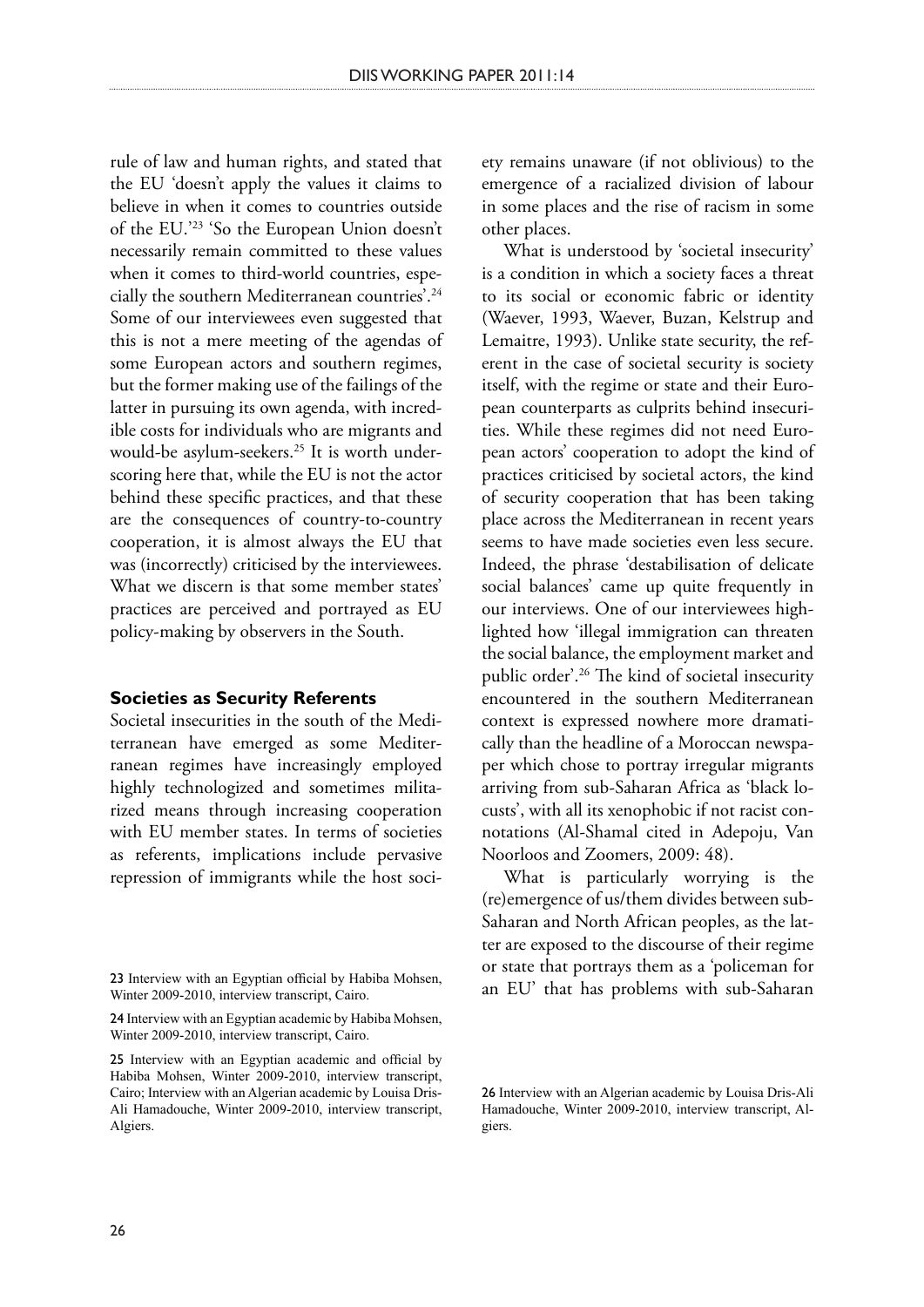Africans. Bensaad (2007) has highlighted how 'the official South Mediterranean discourse now presents local populations as victims of invasive migratory fluxes and repeats the European security argument that sees foreigners as a threat'. For further emphasis, Bensaad quotes the then Libyan Minister of Foreign Affairs, who complained of 'certain quarters of Tripoli [being] ... under the control of immigrants. They impose their laws; drugs and prostitution flourish. When I said that for us it's an invasion, that is exactly what I think' (Bensaad, 2007: 59-60). This type of attitude towards sub-Saharan immigrants is widely documented (also see, Holm, 2008, Human Rights Watch, 2006b). The emergence of such racist attitudes towards sub-Saharan Africans in the southern Mediterranean is widely blamed on the European Union by local actors. As Bensaad rather dramatically puts it: 'Schengen exports its tensions' (Bensaad, 2007: 52). He elaborates on this as follows:

Spectacular repressions that have taken place in the Maghreb in the last couple of years (and which South Mediterranean governments have trumpeted in a flow of communiqués) revealed that said governments have already donned the uniform of 'repression recruits'. (Bensaad, 2007: 59)

The kind of 'repressions taking place in the Maghreb' as reported by regional scholars usually remain under the legal radar, while societies remain unaware if not oblivious to them. Indeed, our interviews revealed little awareness of the physical side of repressions. However, as Bensaad has reported,

Although no legal measures dealt with the migration reality, practically all North African countries, between 2003 and 2004 took restrictive measures regarding circulation in their territories, measures which seemed legally to cover repressive acts that infringe upon guarantees of individual protection, as well as public liberties in the countries doing their legislating. (Bensaad, 2007: 59)

Less pronounced is the racialized division of labour on both shores of the Mediterranean (for the North, see Silverstein, 2005). In relation to this, Bensaad has observed that:

A slavery economy is being built, with a mix of local notables and entrepreneurs, local and south-Saharan mafias, and agents of the state: a slave market of labourers for construction and for domestic work, white slavery (although in this case, it is 'blacks') for prostitution, network of 'racketeers' and 'mules' for transit. (Bensaad, 2007: 63-64)

For example, in Morocco, the prostitution of trafficked woman and children, mostly from sub-Saharan Africa, is an indication of an emerging 'slavery economy' (Bureau of Democracy, 2005). In addition, there are cases of the prostitution of trafficked persons. This is because refugees and migrants, who cannot proceed to the EU but cannot go back to their countries of origin, end up working illegally in jobs without the necessary legal protections.

## **Regimes or States as Security Referents**

For regimes or states in the South, one major implication of externalisation has been the securitization, technologization and, in some cases, militarization of Euro-Mediterranean cooperation. While southern Mediterranean regimes have long identified migrants who are Islamist activists with terrorism and considered this particular aspect of immigration to be a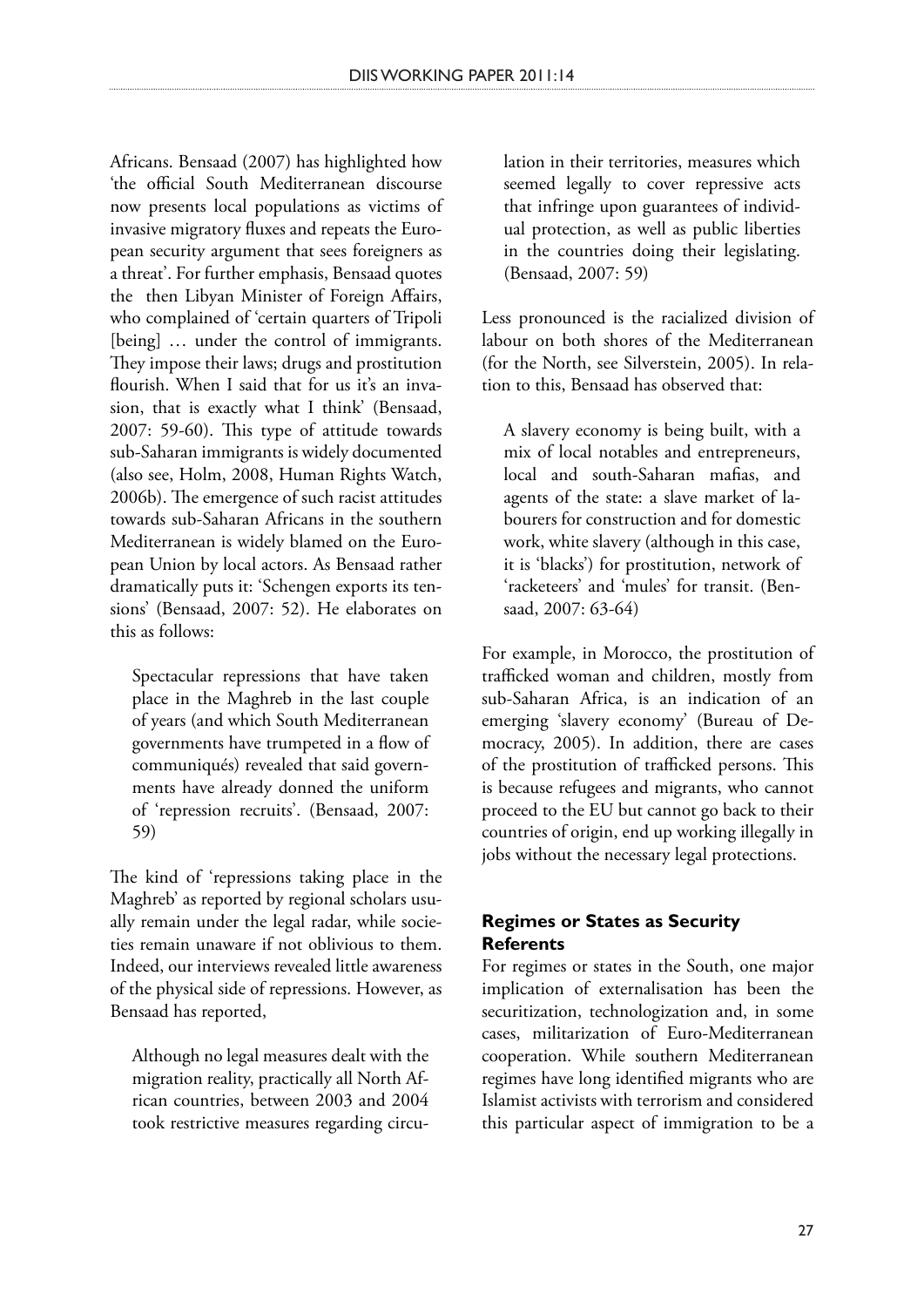military security issue, they have considered other aspects of immigration as an asset by virtue of the remittances the migrants sent back and their contribution to the economy. What has changed in the last ten years or so is that southern Mediterranean regimes have begun to address immigration in general as a security problem from a European perspective and to adopt militarized and highly technologized measures favoured by the EU. In this sense, they have indeed become border 'policeman' for the European Union, while the latter have come to concur with southern Mediterranean regimes in identifying immigrants who are Islamist activists with terrorism (see below).

Southern Mediterranean countries have been on the sending end of migration across the Mediterranean for a long time. They have economically benefited from this relationship, as noted above. Testas's (2001) research on the Maghreb has indeed confirmed the centrality of workers' remittances to the economy and development, especially in Morocco and Tunisia, but also, if less so, in Algeria. Testas (2001: 72) has further suggested that, 'given the significant share of remittances in total GDP of the Maghreb, North African governments may in fact wish to see their workers migrate'.

While, since the very early years of its turn toward the Mediterranean, the European Union has sought to get South Mediterranean regimes to engage with the issue of immigration as a 'problem', the latter hesitated to do so (as noted above). The only exception was the case of Islamist activists, whose mobility southern regimes sought to securitize by labelling them as terrorists. The North, in turn, resisted accepting this label and the ensuing categorisation in security terms. This began to change in the past ten years, with some EU member states becoming more willing to adopt the immigrant–terrorist linkage and the South proving more willing to cooperate in curbing immigration of both economic and political kinds.

Especially after the Madrid and London bombings, the EU has not only begun to see immigration from a security perspective but has also increasingly employed technologized means without always reflecting upon their implications. In the post-9/11 period, when immigration has increasingly been associated with terrorism (Joffé, 2008), southern European states increasingly began to collaborate in this matter and agreed to constitute a 'European Security Zone' to tackle immigration across the Mediterranean. They also agreed to utilize highly technologized and sometimes militarized means in setting up this zone. As a component of the European Security Zone, 'navy vessels and spy planes are today operating in the Mediterranean to monitor and intercept boats heading towards Europe' (Gammeltoft-Hansen, 2006: 21). The European Security Zone became the predecessor of joint naval operations, which have been coordinated through FRONTEX since 2006 (see above).

Then, one implication of this change for southern regimes and states has been the militarization of aspects of the struggle against migration. One Egyptian interviewee highlighted how immigration has been increasingly viewed as not just another problem but a 'security' concern to be addressed through militarized means.27 One Algerian interviewee pointed to this new attitude toward migration in Algeria: 'In recent years, immigration has become a security concern. It is worth noting that this problematical and dangerous confusion between a simple immigrant and an aggressive

<sup>27</sup> Interview with an Egyptian academic by Habiba Mohsen, Winter 2009-2010, interview transcript, Cairo.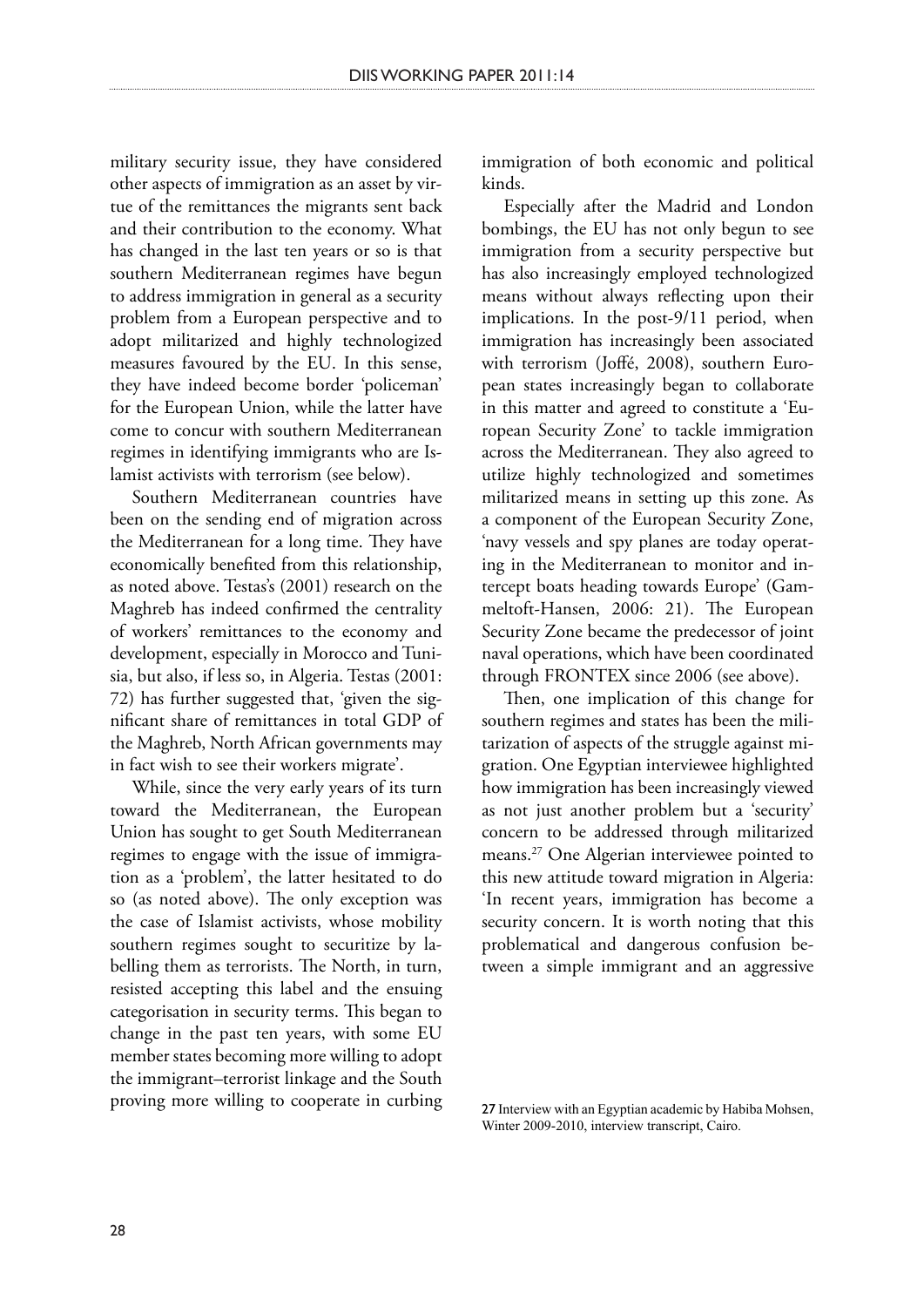terrorist is made by Europeans and Maghrebis as well'.28

Indeed, our interviewees' perception is that it is the very lax human rights standards of their own countries that make them 'ideal' candidates for externalisation by the European Union. In the case of Morocco, Amnesty International (2006) warned that, 'without a strategy that includes the promotion of human rights, the signing of readmission agreements with Morocco presents a violation of the international obligation of the Member States of the EU regarding the encounter of refugees, since there are no clauses that guarantee that people who are returned to Morocco will be protected against torture, abuse, or arbitrary detentions'. The EU's willingness to externalize immigration control, without always considering the implications of this externalization on the immigrants themselves, has become a factor which has led many individuals to question the 'normative power' identity that the EU projects.

It is also worth underscoring that immigration did not just become a security concern after 9/11. It was a security concern for the North from the very beginning, though one to be addressed through non-military means. What has changed in recent years is that immigration has become a security concern to be addressed through military means of various sorts (albeit highly technologized in places and gendarmerie-type in others).

Collyer, based on his research in Morocco, has argued that:

From the mid 1990s until shortly before the passage of the Moroccan law 02/03

in November 2003, migrants were able to find a degree of respite in Morocco, even as the passage on to Europe became more and more difficult. During 2004 residence in Morocco was increasingly difficult, as the military were deployed to search for migrants across the Western Sahara and Morocco began joint naval patrols with Spanish forces around the Mediterranean. From October 2005 the military were also deployed in the north of the country, occupying water points in the forests around Tangier, Ceuta and Melilla. (Collyer, 2006: 27)

Detention of terrorist suspects for unknown periods of time has also been reported (Human Rights Watch, 2009). Egypt tried to prevent the use of the Internet by activists suspected of being linked to terrorist organizations. According to the director of the Arabic Network for Human Rights Information, more bloggers experienced arbitrary arrests (Reporters without Borders, 2009).<sup>29</sup> In these reports, mention of torture, abuse and ill-treatment conducted by the State Security Investigation (SSI) agency was omitted, even though arbitrary arrests and indefinite detention are known to be quite commonly performed by SSI (Human Rights Watch, 2007).

This convergence between the security agendas of the South and the North was pre-

<sup>28</sup> Interview with an Algerian academic by Louisa Dris-Ali Hamadouche, Winter 2009-2010, interview transcript, Algiers.

<sup>29</sup> Another dimension of externalization is that the Egyptian government has used counter-terrorism measures as a way of legitimizing its own actions. For example, during the 'judge revolt' in 2005, when the EU criticized the violent attitude of the Egyptian police to the rioters, the Egyptian authorities claimed that terrorists were hiding among the crowd (Wolff, 2009a: 107). Human rights violations are still continuing in Egypt. Amnesty International has recently reported several incidents of the ill-treatment and detention of prisoners and activists, especially members of Muslim Brotherhood (Amnesty International, 2010).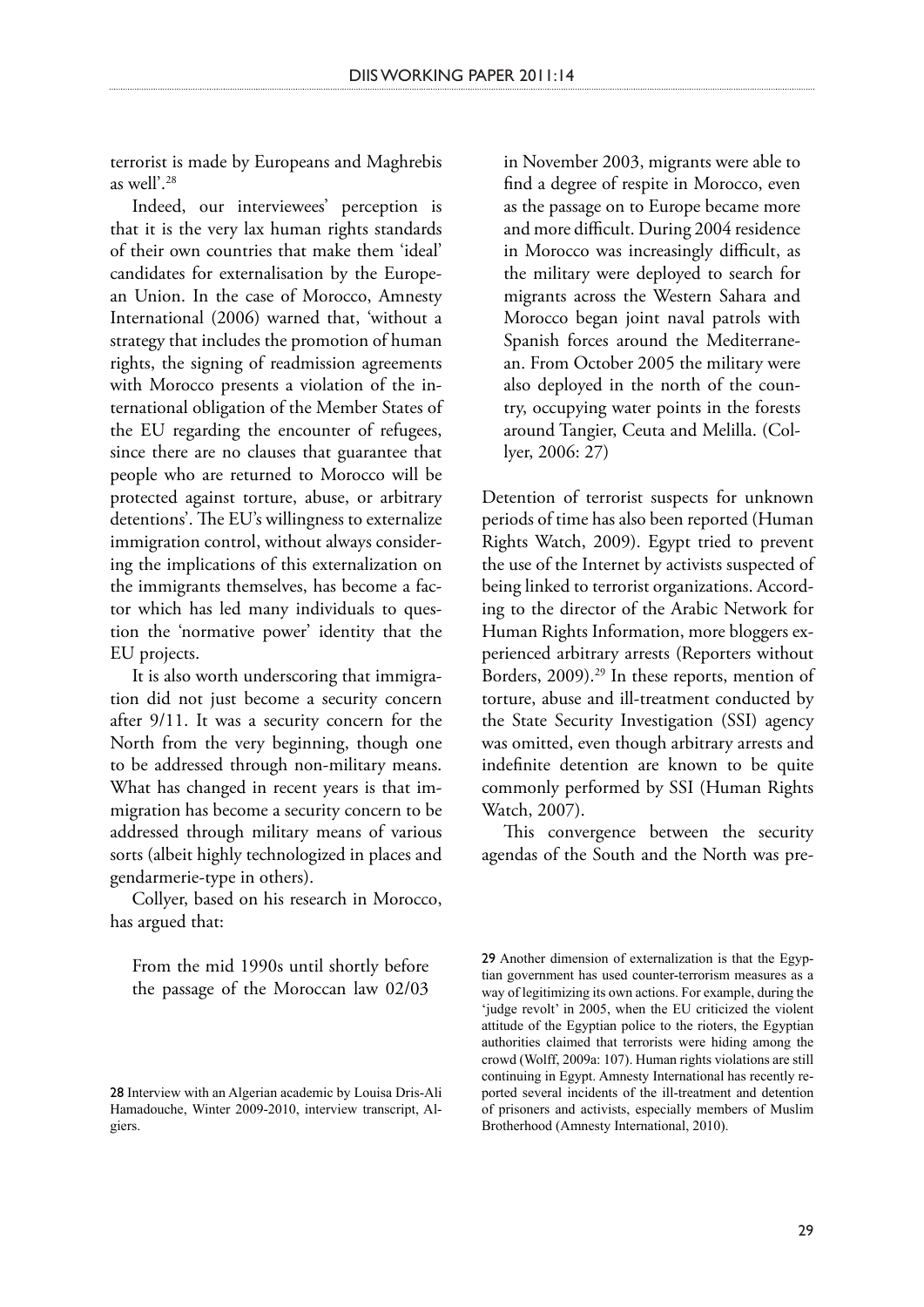viously analysed in terms of the insecurities of individuals and societies in the South. Indeed, southern states and regimes seem to be 'winners' in this new scheme of things, which Nicolaidis and Nicolaidis (2004) have referred to as southern regimes finding a 'new lease of life' in the struggle against terrorism. However, it is worth considering states and regimes as referents of security. This is because they have become border 'policeman' for the European Union, with all its implications for regime and state security. While cooperation with the EU has allowed access to new technologized instruments and resulted in the weakening of EU criticism of acts of repression in the short term, it has also has further alienated civil society from the regimes, thus enhancing their insecurity in the long term. This alienation was evident from our interviews. It was also witnessed in recent uprisings in the Arab world the so called 'Arab Spring', the consequences of which remain to be seen.

## **The European Union as a Security Referent?**

Given the centrality of the image of the EU as a 'community of values' in EU policy texts and other official discourse, the security of the Union cannot be reduced to being an 'objective' threat to those values. Whereas it is often the 'objective' threat that is identified in policy documents, there is also a more existential threat, as identified by Burgess:

To make a community of values secure would not imply eliminating the *objective* threat to the moral values. The insecurity of a community of values would correspond to the menace of disruption of the self-constituting dialectic between value and reality. The only menace to the community is values, the loss of the process of its self-constitution, the play of commu-

nity: idea-reality, value-institution. (Burgess, 2011: 145)

Accordingly, the European Union itself could be viewed as a referent of security in light of the European security practices already mentioned. This is because the security practices that various European actors have engaged in have laid bare the tension between what Burgess has termed 'idea-reality, value-institution' in the European integration process. The very practices in which European actors have engaged in the attempt to secure Europe (and European values) have had consequences for the very same values in so far as European actors have apparently failed to 'take cognizance of the values they are enacting' (Burgess, 2011: 146). To quote Burgess again:

The community of values is a community that knows itself as such, reacts to the scope and limits of its own application. The community of values is thus not the static existence of a set of values that make up its foundation. It is, rather, the process of questioning the application of its own principles. (ibid.)

Burgess has underscored the significance of understanding 'European values' as a constitutive principle of the European Union to highlight the futility of seeking to arrive at a moment of 'security'. By virtue of being a 'community of values', argued Burgess, insecurity, too, is a constitutive principle of the European Union.

There is yet another aspect to the challenge posed by the tension between European actors' image of the EU as a 'community of values' and the reality of European security practices. This aspect has to do with what is best called the 'ontological security' of the European Union. Ontological security is defined by Steele (2007: 3) as the 'self-identity needs' of actors: 'how a state sees itself and…how it wants to be seen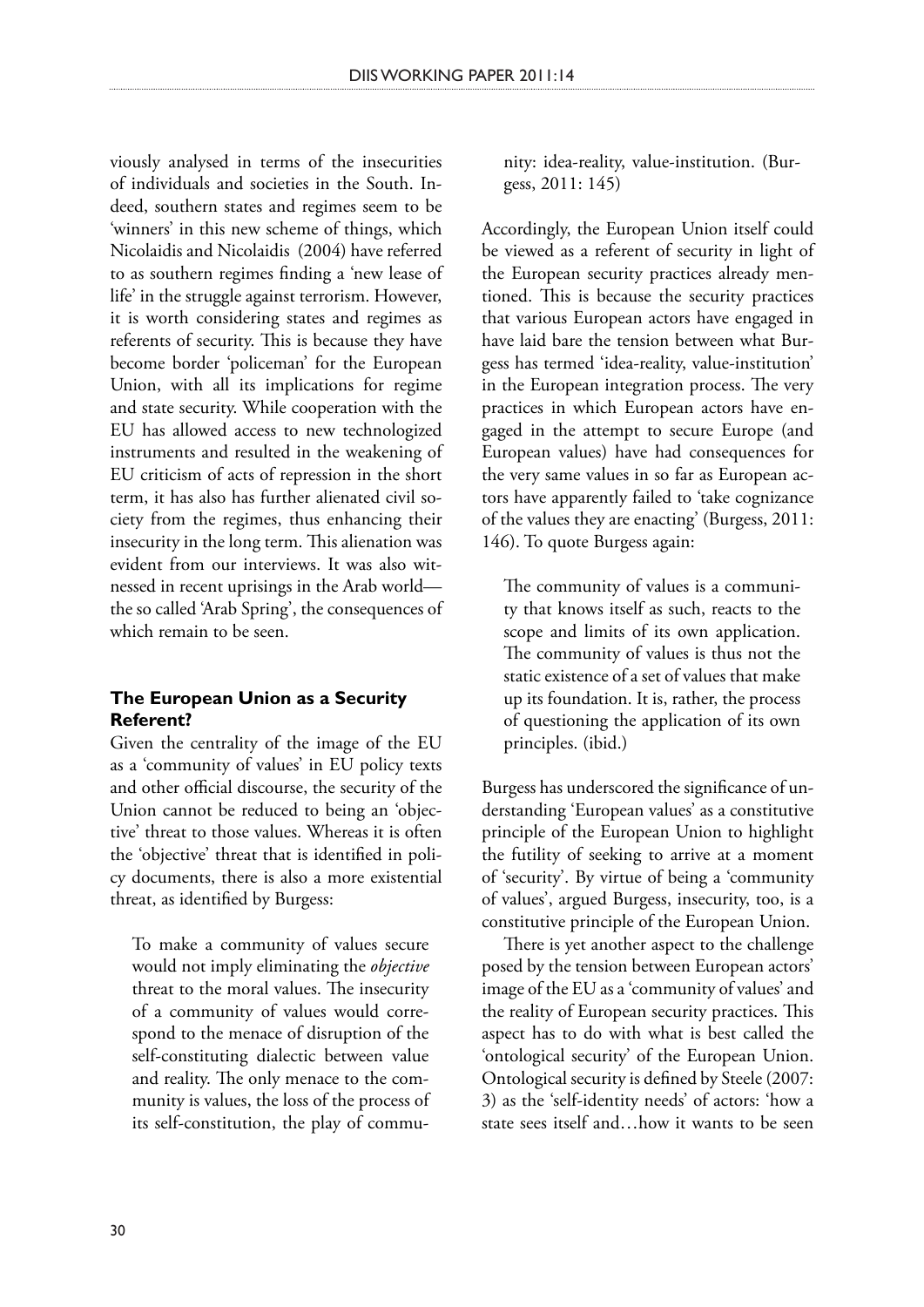by others'. When there is a disruption in the continuity of the state's image of itself in its own and others' eyes, argues Steele, states experience 'shame', which produces insecurity for them, hence the quandary of ontological insecurity for states.

If the perceptions prevalent in southern Mediterranean countries regarding European policy-making were to become widespread, it may well have consequences not only for how the EU is seen by others, but also for how the EU sees itself. The assessment that the European Union is not necessarily committed to the values of democracy and human rights when it comes to the southern Mediterranean countries has become widespread in North African countries.

To reiterate, what makes the EU a security referent in this case is not necessarily the gap between 'saying' and 'doing' in EU policymaking, but the fact that European actors view the EU as a 'community of values', whereas the practices of various European actors have adverse implications for those very values. Increasing awareness of such implications is likely to have consequences for the process of European integration as highlighted by Burgess, and the ontological insecurity of the European Union.

## **Conclusion**

This paper analysed the implications of European security practices with respect to the Mediterranean in relation to their consequences in value terms as deduced from the analysis of facts on the ground (based on reports) and local actors' perspectives (based on interviews conducted in Algeria, Egypt and Morocco). The purpose of the Barcelona Process was for the European Union to set up a security community of sorts in the Mediterranean. The EMP was formulated with the purpose of exporting the EU's own security-building model to its 'partners' in the southern Mediterranean. This model, at least in rhetoric, was oriented toward the promotion of universal values of democracy and human rights, notwithstanding problems in implementation. However, within the dynamic political context of transnational terrorism and irregular immigration, European security practices have come to rely on highly technologized and sometimes militarized means to address the challenges 'on the way' across the Mediterranean before they become internal security problems for the EU.

That said, it is worth underscoring here that the EU has not only promised but also delivered so much, in terms of aid and the empowerment of civil society, as well as constituting an anchor of reform for the reformists and a point of reference for the critics of existing regimes and civil-society activists. These are important achievements of the European Union, which are not always spelled out in critical evaluations. Yet our interviews have highlighted the fact that these achievements are not always acknowledged. What is more, reformists and critics now feel that, from EMP to ENP and beyond (such as the new scheme called the Union for Mediterranean), a rug is being pulled out from under them. The point here is that the implications of policies adopted to secure the EU may have adverse implications for the very values they have set out to protect, such as individual rights and freedoms, and fundamental rights.

Some European actors have increasingly relied on highly technologized responses and cooperated with southern Mediterranean regimes and states in a manner so far unforeseen, sometimes making use of the lack of transparency and/or unaccountability of the latter. The silence of the EU in relation to various human rights violations in counter-terrorism cooperation with southern Mediterranean countries shows how the Union's self-identity as a com-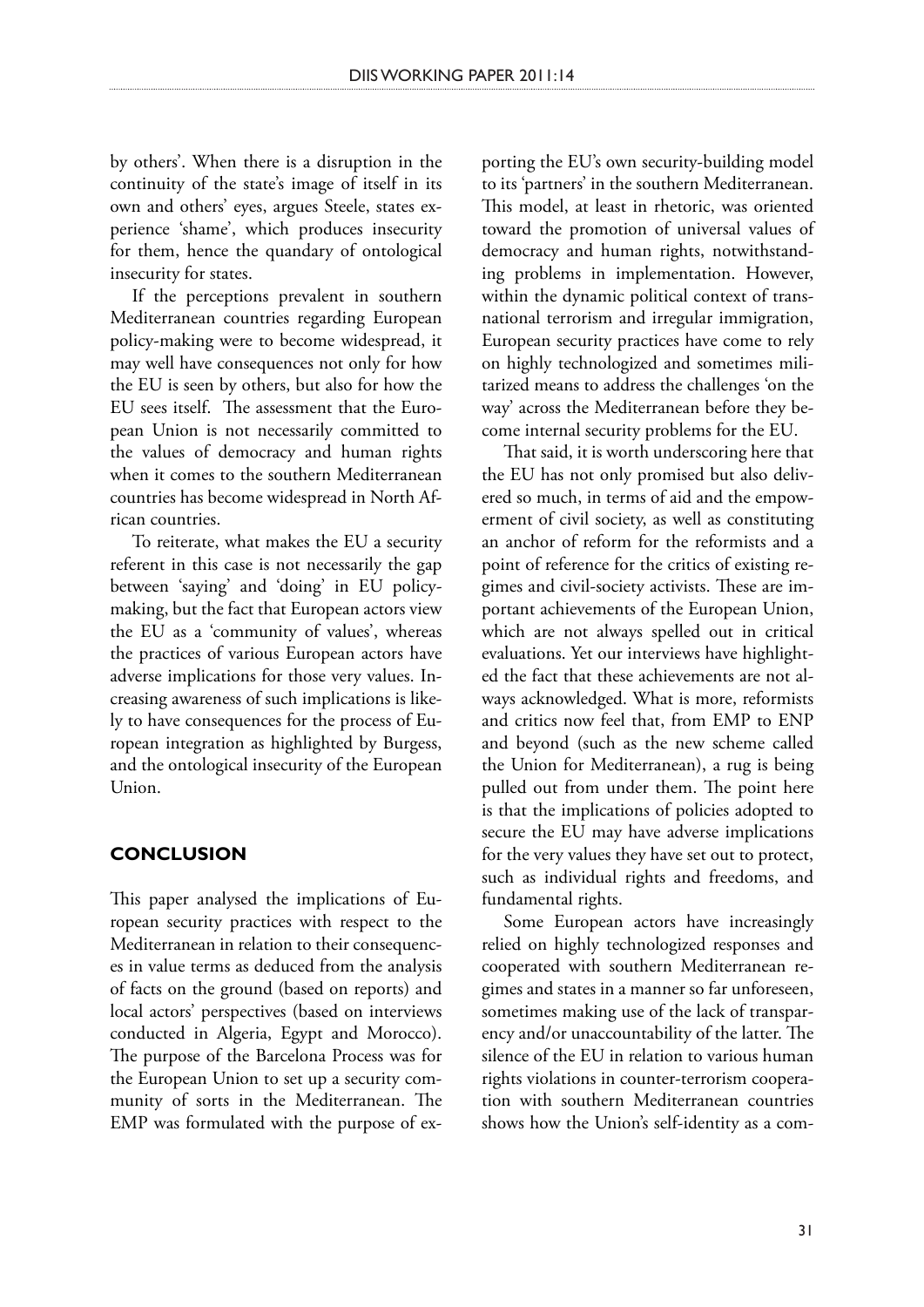munity of values is coming under challenge. While it is not the EU itself that engages in such questionable acts, the practices of European actors seem to be reflected on the Union itself.

One major implication of European security practices, then, which is tied up with the emergence of internal-external security continuum across the Mediterranean, is that the European Union is coming under criticism for the tension between the values it has been built upon, the values it has sought to project and the practices it has actually engaged in. This paper has sought to highlight these implications in value terms and to reflect upon them so that we realize the implications of those things that are done in the name of security in Europe—and what it means to be 'European' if these particular things are being done in an attempt to provide Europe with security.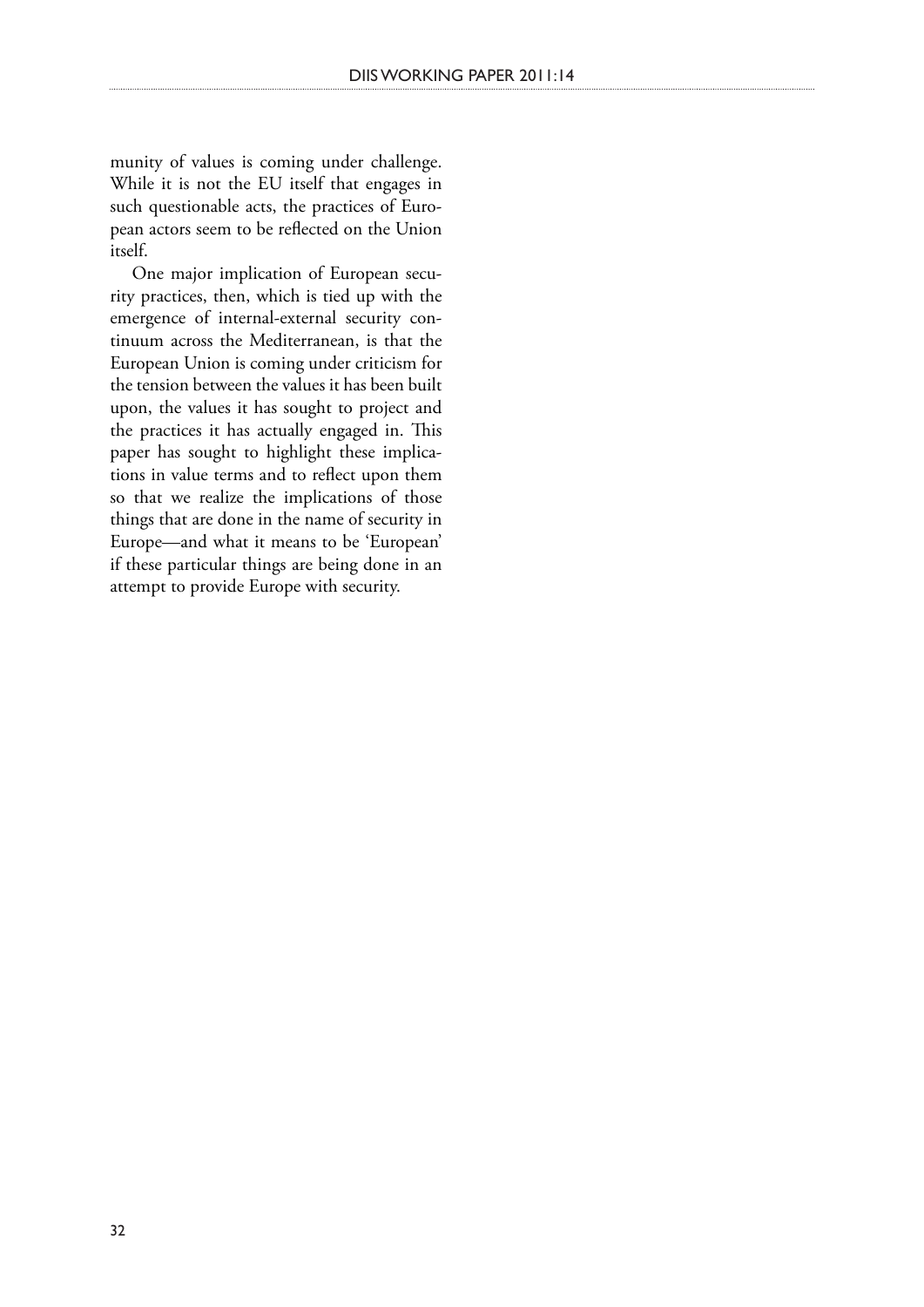#### **Bibliography**

- Adepoju, A., F. Van Noorloos and A. Zoomers (2009) Europe's Migration Agreements with Migrant-Sending Countries in the Global South: A Critical Review. *International Migration,* 48, 42-75.
- Adler, E. and B. Crawford (2006) Normative Power: the European Practice of Region-Building and the Case of the Euro-Mediterranean Partnership. In Adler, E., Bicchi, F., Crawford, B. and Del Sorto, R. A. (eds.) *The Convergence of Civilizations: Constructing a Euro-Mediterranean Region*. Toronto: University of Toronto Press: pp. 3-47
- Amnesty International (2006) Closing Eyes to Human Rights Leaves Asylum-Seekers and Migrants at Risk. Amnesty International.
- Amnesty International (2009) Amnesty International Country Report 2008: Human Rights in People's Democratic Republic of Algeria. Amnesty International.
- Amnesty International (2010) Amnesty International Country Report: Egypt. Amnesty International.
- Andrade, J. (1985) *World Police and Paramilitary Forces,* New York, Stockton Press.
- Azar, E. and C. Moon (1988) Legitimacy, Integration and Policy Capacity: The 'Software' Side of Third World National Security. *National Security in the Third World: The Management of Internal and External Threats*, 77-101.
- Baracani, E. (2005) From the Emp to the Enp: A New European Pressure for Democratization? The Case of Morocco. The Centre for the Study of European Politics and Society.
- Barbé, E. (1996) The Barcelona Conference: Launching Pad of a Process. *Mediterranean Politics,* 1, 25-42.
- Barkawi, T. (2005) *Globalization and War*, Oxford, Rowman and Littlefield Publishers.
- Benantar, A. (2006) NATO, Maghreb and Europe. *Mediterranean Politics,* 11, 167-188.
- Bensaad, A. (2007) The Mediterranean Divide and Its Echo in the Sahara: New Migratory Routes and New Barriers on the Path to the Mediterranean. IN Fabre, T. and Sant Cassia, P. (Eds.) *Between Europe and the Mediterranean: The Challenge and the Fears.* Hampshire, Palgrave Macmillan: 51-69.
- Biad, A. (2000) The Debate on Confidence Building Measures in the Southern Mediterranean. IN Hans Gunter Brauch, A. M. a. B. (ed.) *Euro-Mediterranean Partnership for the 21st Century.* London, New York, Macmillan and St. Martin Press: 115-127.
- Bigo, D. (2000) When Two Become One: Internal and External Securitisations in Europe. In Keltsrup, M. and Williams, M. C. (eds.) *International Relations Theory and the Politics of European Integration: Power, Security, and Community.* London; New York, Routledge: 171-204.
- Bigo, D. (2001) The Möbius Ribbon of Internal and External Securit(Ies). In Albert, M., Jacobson D. and Lapid, Y. (eds.) *Identities Borders Orders: Rethinking International Relations Theory.* Minnesota, University of Minnesota Press: 91-116.
- Bigo, D. (2008) International Political Sociology. In Williams, P. D. (Ed.) *Security Studies: An Introduction.* London, Routledge: 116-129.
- Bilgin, P. (2004) Whose Middle East? Geopolitical Inventions and Practices of Security. *International Relations,* 18, 17-33.
- Bilgin, P. (2005) *Regional Security in the Middle East: A Critical Perspective*, London, Routledge.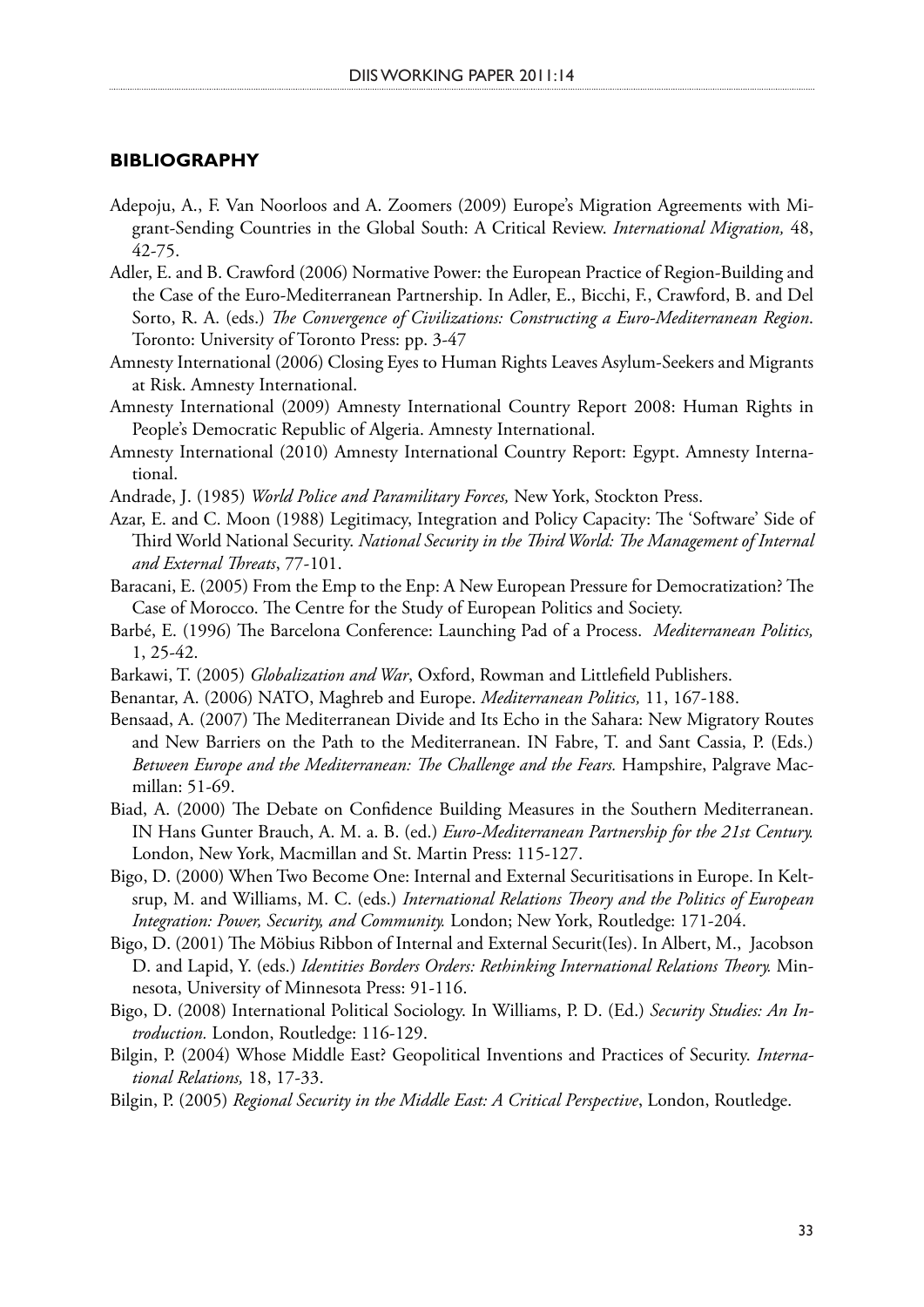- Bilgin, P. (2009) State of the Art on EU-ENP Security Initiatives, Premises and Consequences in the Mediterranean. INEX. http://www.inexproject.eu/index.php?option=com\_ docmanandtask=cat\_viewandgid=57andandItemid=72
- Boswell, C. (2003) The 'External Dimension' of EU Immigration and Asylum Policy. *International Affairs,* 79, 619-638.
- Bureau of Democracy, Human Rights and Labor (2005) County Reports on Human Rights Practices: Morocco. U. S. Department of State.
- Burgess, J. P. (2008a) Human Values and Security Technologies. *Policy Brief*, 7, PRIO.
- Burgess, J. P. (2008b) Security as Ethics. *Policy Brief,* 6, PRIO.
- Burgess, J. P. (2009) There Is No European Security, Only European Securities. *Cooperation and Conflict,* 44, 309-328.
- Burgess, J. P. (2011) *The Ethical Subject of Security: Geopolitical Reason and the Threat against Europe,*  London, Routledge.
- Carling, J. (2007) Migration Control and Migrant Fatalities at the Spanish-African Borders. *International Migration Review,* 41, 316-343.
- CIMADE (2008) Maroc, Algeria, Mali, Senegal, Mauritanie, Pays D'emigration, De Transit Et De Blocage: Etat Des Lieux De La Situation Des Migrants En 2008. la CIMADE.
- Collyer, M. (2006) States of Insecurity: Consequences of Sub-Saharan Transit Migration. *Centre on Migration, Policy and Society Working Paper Series.* Oxford, University of Oxford.
- Collyer, M. (2008) Emigration, Immigration, and Transit in the Maghreb: Externalization of Eu Policy. IN Zoubir, Y. H. and Amirah-Fernandez, H. (eds.) *North Africa: Politics, Region and the Limits of Transformation.* London, New York, Routledge: 159-178.
- Cuttitta, P. (2007) The Changes in the Fight against Illegal Immigration in the Euro-Mediterranean Area and in Euro-Mediterranean Relations. *The Changing Landscape of European Liberty and Security Working Paper.*
- David, S. (1991) Explaining Third World Alignment. *World Politics,* 43, 233-256.
- Debenedetti, S. (2006) Externalization of European Asylum and Migration Policies. Florence, European University Institute.
- Del Sarto, R. A. (2010) The Middle East and North Africa as the Eu's Southern Buffer Zone. In Bachev, D. and Nicolaidis, K. (eds.) *Mediterranean Frontiers: Borders, Conflicts and Memory in a Transnational World.* London, I.B. Tauris: 149-167.
- Directorate-General for the External Policies of the European Union (2006) Analysis of the External Dimension of the EU's Asylum and Migration Policies. European Parliament Policy Department. Brussels,.
- EMHRN (2007) Freedom of Association in the Euro-Mediterranean Region 2007 Report. Copenhagen EMHRN.
- EU (2003) The European Security Strategy. Brussels.
- EU Council (2002) Plan for the Management of the External Borders of the Member States of the European Union. Brussels.
- EU Council (2004a) The Creation of an Immigration Liaison Officers Network, *377/2004*. Brussels.
- EU Council (2004b) The Hague Programme: Strengthening Freedom, Security and Justice in the European Union, *16054/04*, Brussels.
- EU Council (2005a) The European Union Counter-Terrorism Strategy. Brussels.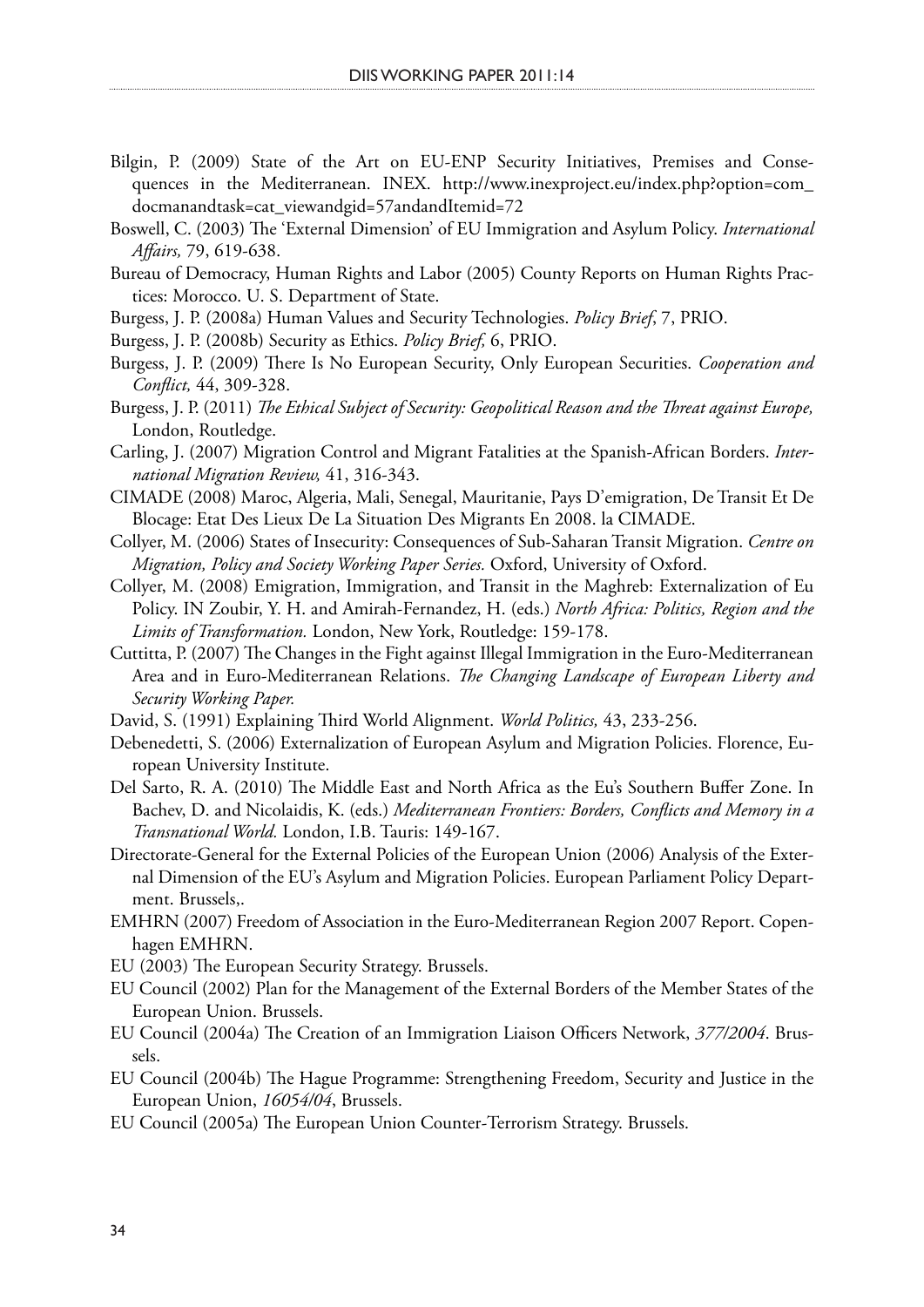EU Council (2005b) A Strategy of the External Dimension of Justice and Home Affairs. Brussels. EuroMed (2004) Euro-Mediterranean Mid-Term Meeting of Ministers of Foreign Affairs.

- EuroMed (2007) Algeria Strategy Paper (2007-2013) and National Indicative Programme (2007- 2010). http://ec.europa.eu/world/enp/pdf/country/enpi\_csp\_nip\_algeria\_en.pdf, European Commission.
- European Commission (2003) Wider Europe Neighbourhood: A New Framework for Relations with Our Eastern and Southern Neighbours. *COM 2003 (104 Final).* Brussels.
- European Commission (2004) European Neighborhood Policy Strategy Paper. *COM 2004 (373 Final)*. Brussels.
- European Commission (2005) Priority Actions for Responding to the Challenges of Migration: First Follow-up to Hampton Court. *COM(2005)621*. Brussels.
- European Commission (2007) A Strong European Neighbourhood Policy. *COM(2007)774*. Brussels.
- European Council (1999) Presidency Conclusions. Tampere.
- European Council (2001) Presidency Conclusions. Leaken.
- European Council (2002) Presidency Conclusions. Seville.
- Fekete, L. (2004) Deaths at Europe's Borders. *Race and Class,* 45, 75-82.
- Ferrero-Waldner, B. (2006) Guest Editorial: The European Neighbourhood Policy: The Eu's Newest Foreign Policy Instrument. *European Foreign Affairs Review,* 11, 139-142.
- Fortress Europe (2007) Escape from Tripoli: Reports on the Conditions of Migrants in Transit in Libya.
- FRONTEX (2010) Examples of Accomplished Operations.
- Galli, F. (2008) The Legal and Political Implications of the Securitisation of Counter-Terrorism Measures across the Mediterranean. *Euromesco Paper*.
- Gammeltoft-Hansen, T. (2006) Filtering out the Risky Migrant: Migration Control, Risk Theory and the EU. *Academy for Migration Studies in Denmark Working Paper*. Copenhagen.
- Gammeltoft-Hansen, T. (2007) The Extraterritorializiation of Asylum and the Advent of 'Protection Lite'. *Danish Institute for International Studies Working Papers*. Copenhagen.
- Goldgeier, J. M. and M. M. Mcfaul (1992) A Tale of Two Worlds: Core and Periphery in the Post-Cold War Era. *International Organization,* 46, 467-491.
- Guild, E. (2006) The Europeanization of Europe's Asylum Policy. *International Journal of Refugee Law,* 18, 630-651.
- Haddadi, S. (2004) The Euro-Mediterranean Partnership and Morocco: Diverging Political Agenda?. In Junemann, A. (ed.) *Euro-Mediterranean Relations after September 11: International, Regional and Domestic Dynamics.* London, Frank Cass: 73-89.
- Helmut, D. (2005) The Desert Front Eu Refugee Camps in North Africa? , Statewatch.
- Holm, U. (2004) The EU's Security Policy Towards the Mediterranean: An (Im)Possible Combination of Export of European Political Values and Anti-Terror Measures? *DIIS Working Papers.*
- Holm, U. (2008) North Africa: A Security Problem for Themselves, for the EU and for the US. *Danish Institute for International Studies Working Papers.* Copenhagen.
- Human Rights Watch (2006a) European Union: Managing Migration Means Potential EU Complicity in Neighboring States' Abuse of Migrants and Refugees.
- Human Rights Watch (2006b) Stemming the Flow: Abuses against Migrants, Asylum-Seekers and Refugees.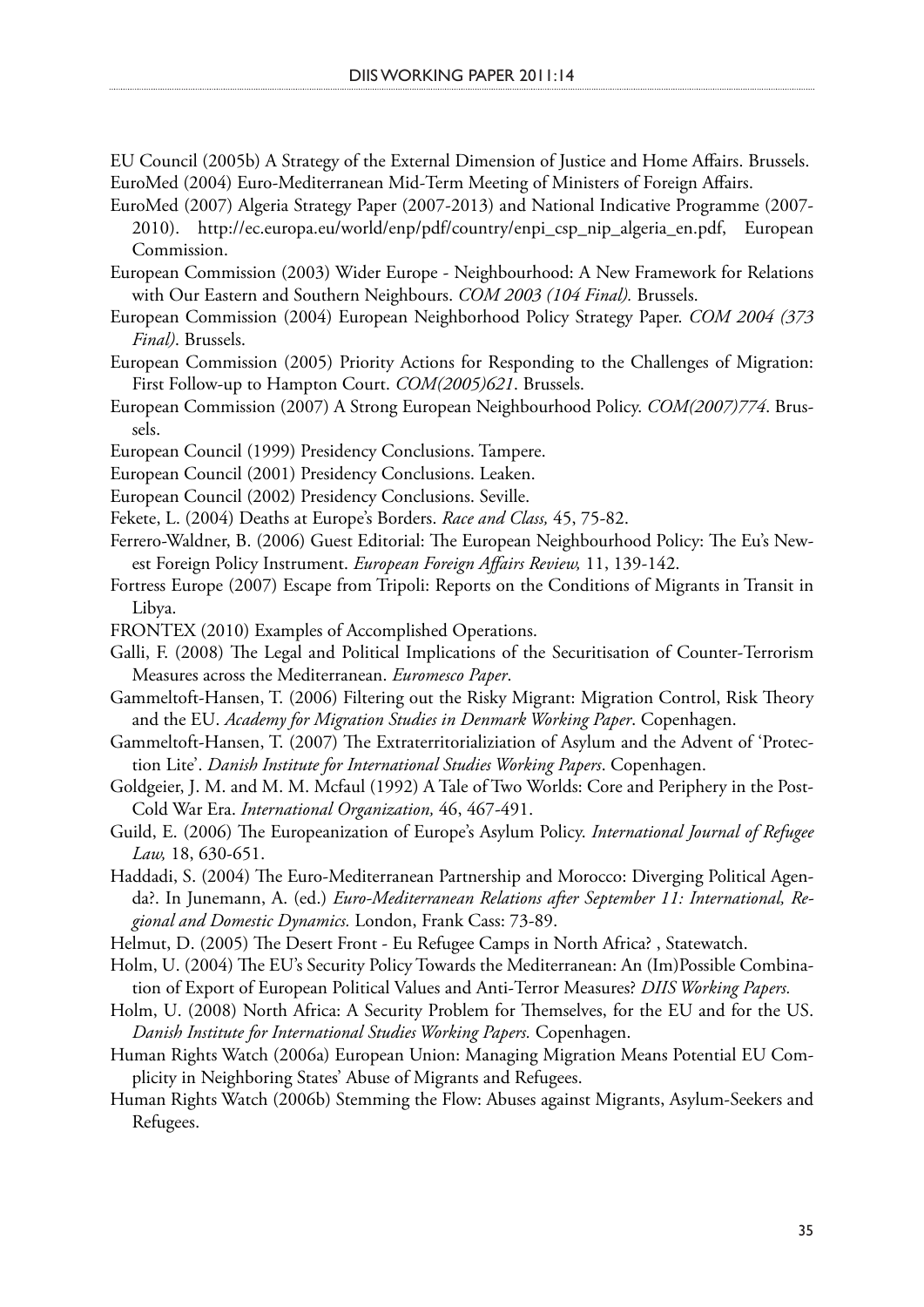Human Rights Watch (2007) Anatomy of a State Security Case.

- Human Rights Watch (2009) Country Reports: Morocco/Western Sahara.
- Huntington, S. P. (1993) The Clash of Civilizations?. *Foreign Affairs,* 72, 22-49.
- Job, B. L. (1992) The Insecurity Dilemma: National, Regime and State Securities in the Third World. In Job, B. L. (ed.) *The Insecurity Dilemma* Boulder and London, Lynne Rienner: 11-35.
- Joenniemi, P. (2007) Towards a European Union of Post-Security?. *Cooperation and Conflict,* 42, 127-148.
- Joffé, G. (2008) The European Union, Democracy and Counter-Terrorism in the Maghreb. *Journal of Common Market Studies,* 46, 147-171.
- Kaplan, R. D. (1994) The Coming Anarchy. *The Atlantic Monthly.*
- Kaunert, C. and S. Leonard (2011) EU Counter-terrorism and the European Neighbourhood Policy: An Appraisal of the Southern Dimension. *Terrorism and Political Violence,* 23, 286-309.
- Kausch, K. (2008) How Serious Is the EU About Supporting Democracy and Human Rights in Morocco?. *The Fundación para las Relaciones Internacionales y el Diálogo Exterior* (FRIDE). Madrid.
- Korany, B. (1986) Strategic Studies and the Third World: A Critical Evaluation. *International Social Science Journal,* 38, 547-562.
- Lavanex, S. and N. Wichmann (2009) The External Governance of EU Internal Security. *Journal of European Integration,* 31, 83-102.
- Lavenex, S. and F. Schimmelfennig (2009) EU Rules Beyond EU Borders: Theorizing External Governance in European Politics. *Journal of European Public Policy,* 16, 791-812.
- Lutterbeck, D. (2004) Between Police and Military: The New Security Agenda and the Rise of Gendarmeries. *Cooperation and Conflict: Journal of the Nordic International Studies Association,* 39, 45-68.
- Lutterbeck, D. (2005) Blurring the Dividing Line: The Convergence of Internal and External Security in Western Europe. *European Security,* 14, 231-253.
- Lutterbeck, D. (2006) Policing Migration in the Mediterranean. *Mediterranean Politics,* 11, 59- 82.
- Maccanico, Y. (2006) EU/Africa: Carnage Continues as EU Border Moves South. Statewatch.
- Marin, M. (1997) The European Union's Mediterranean Policy. RAPID.
- Martin, I. (2009) Operational Participation of Local and Regional Authorities in the Euro-Mediterranean Partnership. Mediterranean Commission of United Cities and Local Governments.
- Mazzella, S. (2007) Putting Asylum to the Test: Between Immigration Policy and Co-Development. In Fabre, T. and Paul, S. C. (eds.) *Between Europe and the Mediterranean: The Challenge and the Fears.* Hampshire; New York, Palgrave Macmillan: 41-50.
- Manners, I. (2002) Normative Power Europe: Contradiction in Terms?. *Journal of Common Market Studies*, 40, 235-258.
- Medicins sans Frontieres (2006) Violence and Immigration: Report on Illegal Sub-Saharan Immigrants in Morocco. Paris.
- Medicins sans Frontieres (2008) No Choice: Somali and Ethiopian Refugees, Asylum Seekers and Migrants Crossing the Gulf of Aden. Paris.
- Monar, J. (2006) The Project of a European Border Guard: Origins, Models and Prospects in the Context of the Eu's Integrated External Border Management. In Caparini, M. and Marenin, O. (eds.) *Borders and Security Governance : Managing Borders in a Globalised World* DCAF.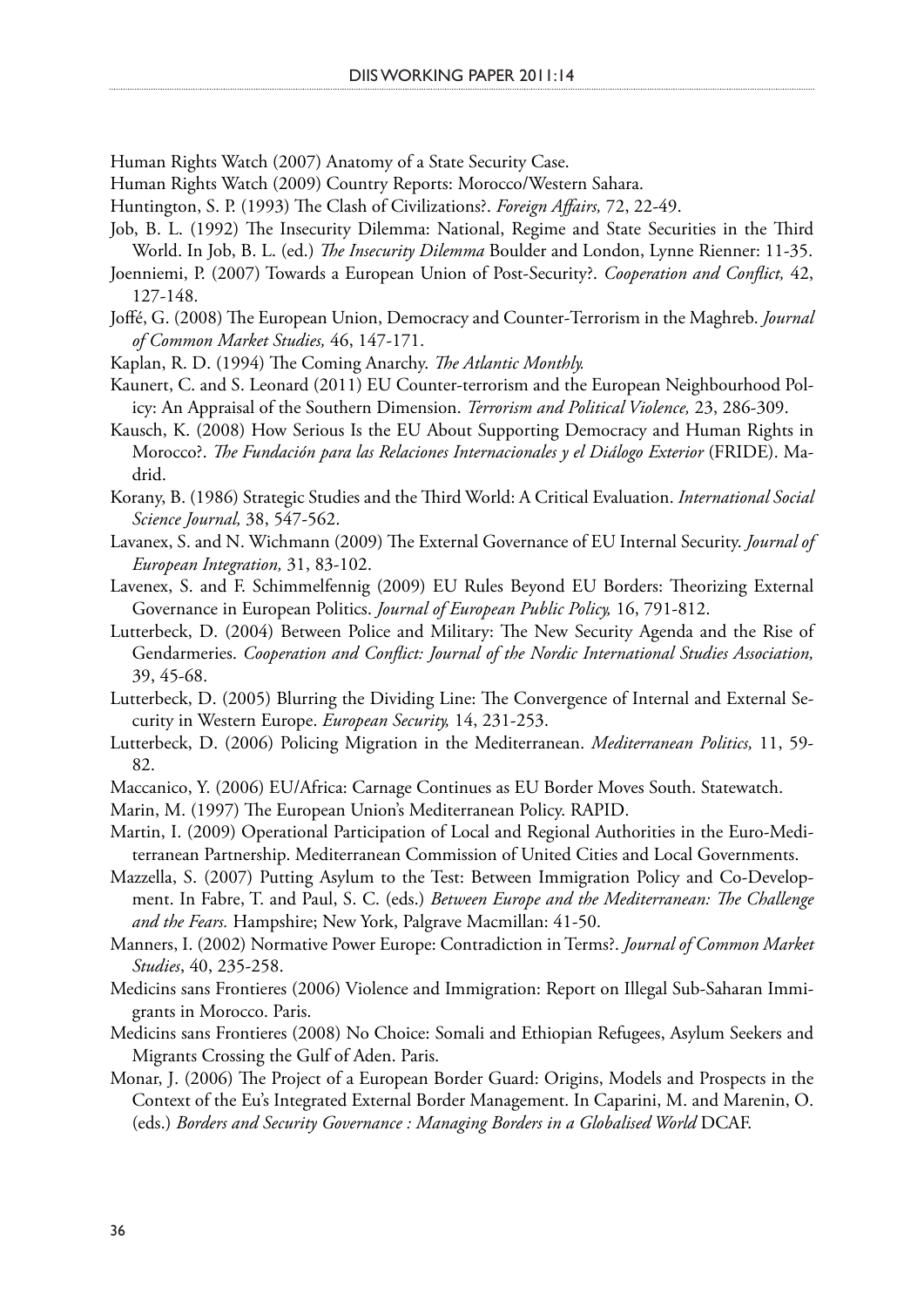- Monzini, P. (2007) Sea-Border Crossings: The Organization of Irregular Migration to Italy. *Mediterranean Politics,* 12, 163-184.
- Nicolaidis, K. and D. Nicolaidis (2004) The EuroMed Beyond Civilisational Paradigms. *Institute of European Studies.* University of California.
- Nicolaidis, K. A. and N. Dimitri (2007) Europe in the Mirror of the Mediterranean. In Fabre, T. and Paul, S. C. (Eds.) *Between Europe and the Mediterranean: The Challenge and the Fears*, Hampshire, Palgrave Macmillan: 162-192.
- RAPID (2004) EU Counter-Terrorism Efforts in JHA Field. 12 March 2004.
- Reporters without Borders (2009) Hounding of Blogger Continues.
- Rodier, C. (2006) Analysis of the External Dimension of the EU's Asylum and Immigration Policies' - Summary and Recommendations for the European Parliament European Parliament.
- Satloff, R. (1997) America, Europe, and the Middle East in the 1990s: Interests and Policies. In Blackwill, R. D. and Stürner, M. (eds.) *Allies Divided: Transatlantic Policies for the Greater Middle East.* Cambridge, Mass., MIT Press: 6-39.
- Silverstein, P. (2005) Immigrant Racialization and the New Savage Slot: Race, Migration, and Immigration in the New Europe. *Annual Review of Anthropology*, 34, 363-384.
- Simon, J. (2006) Irregular Transit Migration in the Mediterranean: Facts, Figures and Insights. In Sorensen N. (ed.) *Mediterranean Transit Migration.* Copenhagen, Danish Institute for International Studies: 25-66.
- Solana, J. (2005) Intervention of Javier Solana at the EuroMed Ministerial Plenary. Luxembourg, Council of the European Union.
- Soler i Lecha, E. (2010) Converging, Diverging and Instrumentalizing European Security and Defence Policy in the Mediterranean. *Mediterranean Politics*, 15, 231-248.
- Spijkerboer, T. (2007) The Human Costs of Border Control. *European Journal of Migration and Law,* 9, 127-139.
- Steele, B. J. (2007) *Ontological Security in International Relations : Self-Identity and the IR State,*  Milton Park, Abingdon, Oxon; New York, Routledge.
- Testas, A. (2001) Maghreb-EU Migration: Interdependence, Remittances, the Labour Market and Implications for Economic Development. *Mediterranean Politics,* 6, 64-80.
- Thomas, C. (1991) New Directions in Thinking About Security in the Third World. IN Booth, K. (Ed.) *New Thinking About Strategy and International Security.* London, Harper Collins: 267- 289.
- Waever, O. (1993) Societal Security: The Concept. In Waever, O., Buzan, B., Kelstrup, M. and Lemaitre, P. (eds.) *Identity, Migration, and the New Security Agenda in Europe.* London, Pinter.
- Waever, O., B. Buzan, M. Kelstrup and P. Lemaitre (1993) *Identity, Migration and the New Security Agenda in Europe,* London, Pinter.
- Webber, F. (2006) Border Wars and Asylum Crimes. Statewatch.
- Wolff, S. (2006) The Externalization of Justice and Home Affairs to the Southern Neighbours: The EU's Dilemmas in the Fight against Terrorism. *EuroMesCo 2006 Annual Conference.* Istanbul.
- Wolff, S. (2008) Border Management in the Mediterranean: Internal, External and Ethical Challenges. *Cambridge Review of International Affairs,* 21, 253-271.
- Wolff, S. (2009a) Contraints on the Promotion of the Role of Law in Egypt: Insights from the 2005 Judges' Revolt. *Democratization,* 16, 100-118.